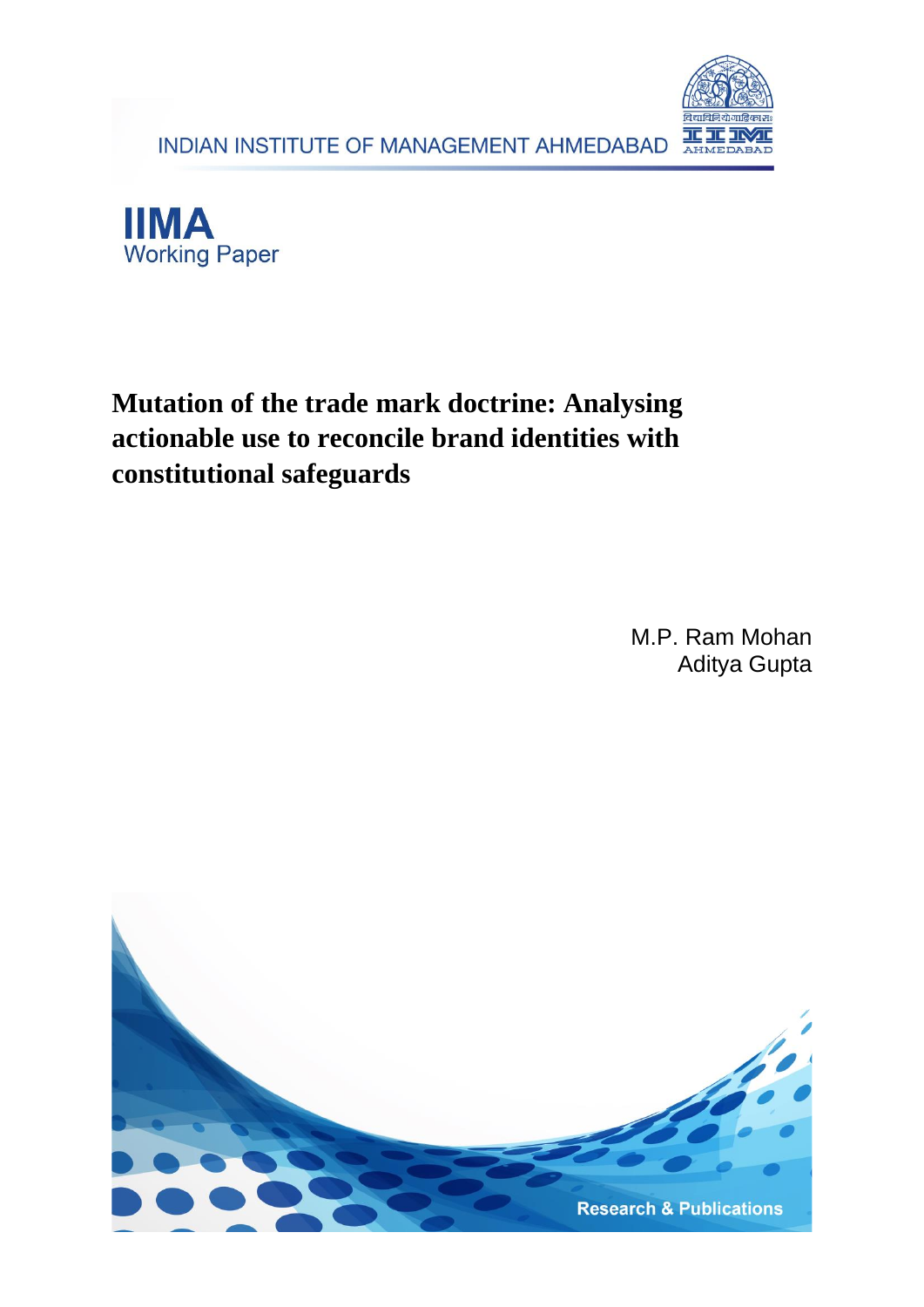**Research & Publications W. P. No. 2022-04-01**

# **Mutation of the trade mark doctrine: Analysing actionable use to reconcile brand identities with constitutional safeguards**

(Revised version as on May 23, 2022)

M.P. Ram Mohan Aditya Gupta

 **April 2022**

The main objective of the working paper series of the IIMA is to help faculty members, research staff and doctoral students to speedily share their research findings with professional colleagues and test their research findings at the pre-publication stage. IIMA is committed to maintain academic freedom. The opinion(s), view(s) and conclusion(s) expressed in the working paper are those of the authors and not that of IIMA.



INDIAN INSTITUTE OF MANAGEMENT AHMEDABAD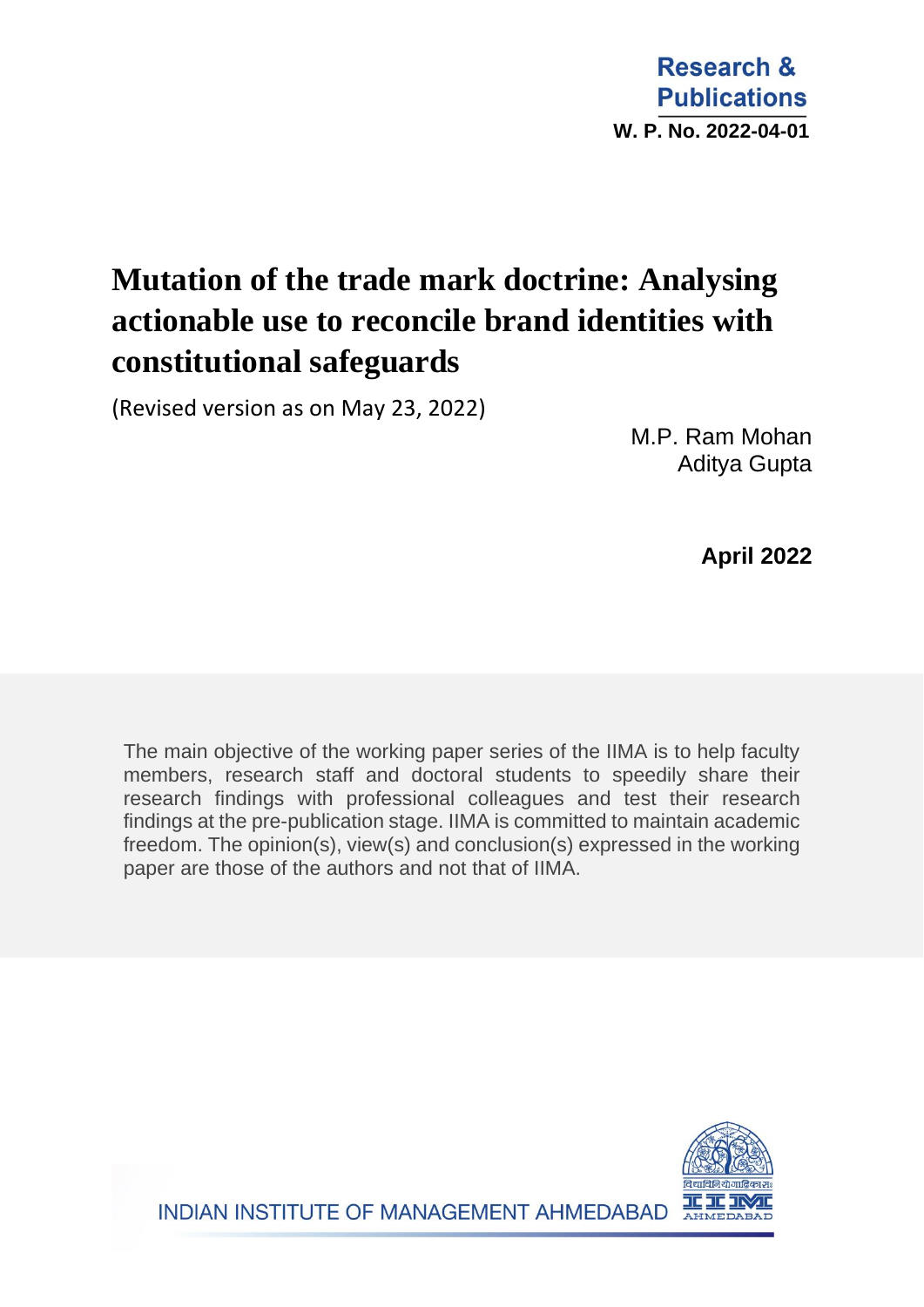# **Mutation of the trade mark doctrine: Analysing actionable use to reconcile brand identities with constitutional safeguards**

M P Ram Mohan\* & Aditya Gupta

#### **Abstract**

Trade marks serve as a storehouse of information, assuring consumers about the quality of a product by ensuring that products bearing the trade mark originate from a consistent source. The trade mark doctrine has accommodated this position as its underlying thesis for several decades, and consumer confusion has served as a touchstone for trade mark liability. However, given the configurations of the modern marketplace, trade marks transcend their role as sourceidentifiers and are framed in the language of relationships rather than transactions. With continuous and consistent use, trade marks can come to signify opulence, luxury, dependability, and become cultural icons. The modern trade mark doctrine must accommodate these realities of the marketplace while, at the same time, accommodating the flourishing exchange of expressive uses through unauthorised use of trade marks. This push-and-pull has resulted in the complete obliteration of what were already obscure boundaries between the expressive and marketing spheres of trade mark law. The present study examines the normative foundations of the modern trade mark doctrine, drawing from American, English, and European trade mark jurisprudence. These foundations are then extrapolated to Indian trade mark law to create a workable limitation of the mutating trade mark doctrine through recalibrating the actionable use requirement. The authors attempt to discern the normative foundations of the individual cause of actions in the infringement liability and argue that such foundations should serve to delimit the scope of protection offered therein. Given the relevance of expressive uses in trade mark law, the present study also examines the relevance of constitutional and policy-based arguments in determining trade mark infringement liability. We find that within Indian judicial discourse, there is an alarming disconnect between the normative foundations of infringement liability and their interpretation. This affects the interpretation of the limitations offered by the trade mark statute and can potentially push trade mark law in troubling directions.

\_\_\_\_\_\_\_\_\_\_\_\_\_\_\_\_\_\_\_\_\_\_\_\_\_\_\_\_\_\_

<sup>\*</sup> Associate Professor, Strategy Area, Indian Institute of Management Ahmedabad

Research Associate, Indian Institute of Management Ahmedabad.

We are grateful to Dev Ganjgee and V K Unni for review comments and Ujjwal Jain for pointing out case citation discrepancies in the earlier version of the paper. This project was supported by the Research and Publications Area of IIM Ahmedabad.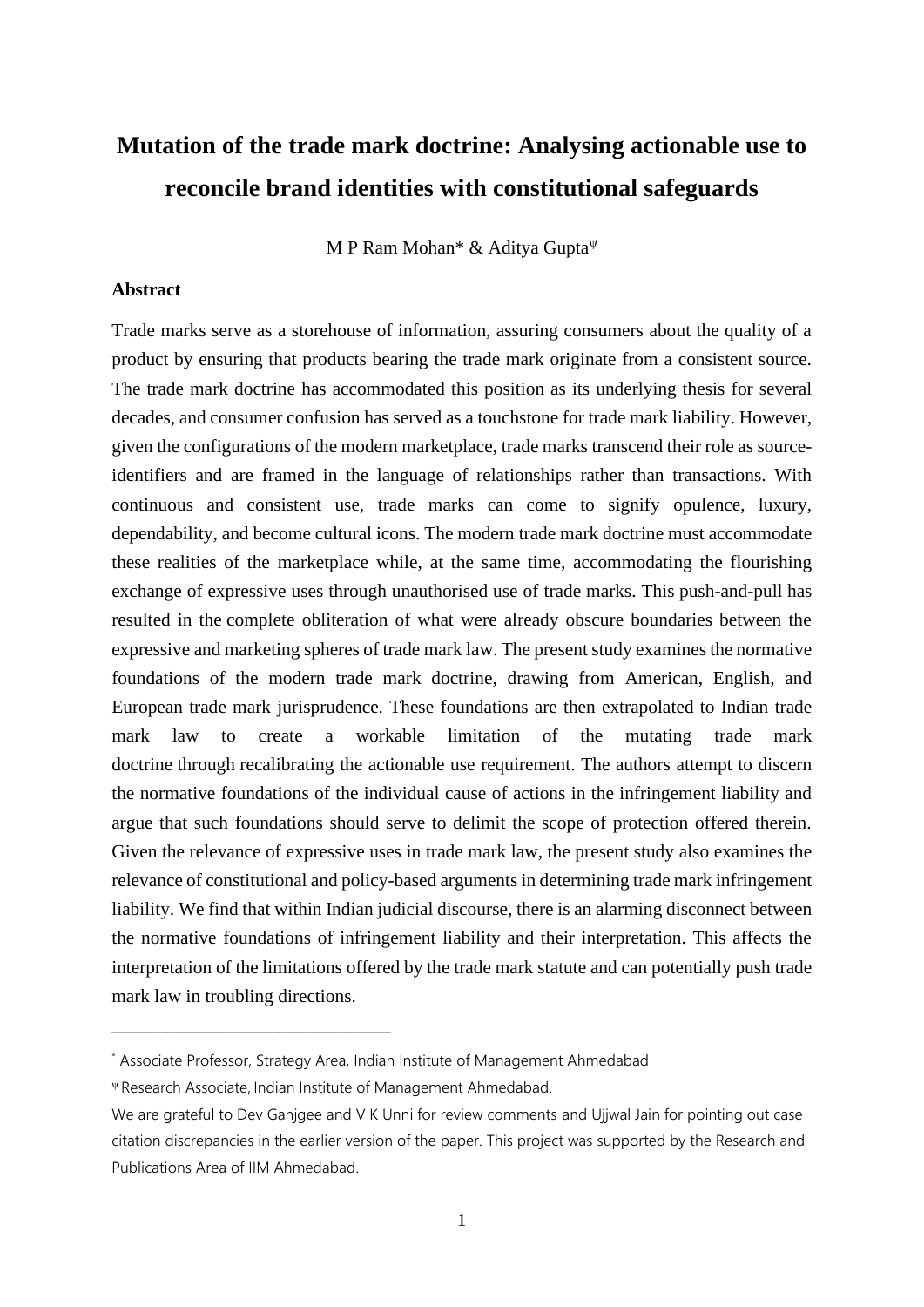# **Table of Contents**

| INTRODUCTION 3                                                               |  |
|------------------------------------------------------------------------------|--|
| 1.                                                                           |  |
| 1.1.                                                                         |  |
| 1.2.                                                                         |  |
| UNDERSTANDING THE INDIAN TRADE MARK LANDSCAPE13<br>2.                        |  |
| 3.                                                                           |  |
| 3.1.                                                                         |  |
| STATUTORY REQUIREMENT OF LIKELIHOOD OF CONFUSION: SECTION 29(2)23<br>3.2.    |  |
| 3.3.                                                                         |  |
| 3.3.1.                                                                       |  |
| 3.3.2.                                                                       |  |
| 3.3.3.                                                                       |  |
|                                                                              |  |
| <b>CONSTITUTIONAL SAFEGUARDS AND TRADE MARK DOCTRINE36</b><br>$\mathbf{4}$ . |  |
| 4.1.                                                                         |  |
| 4.2.                                                                         |  |
|                                                                              |  |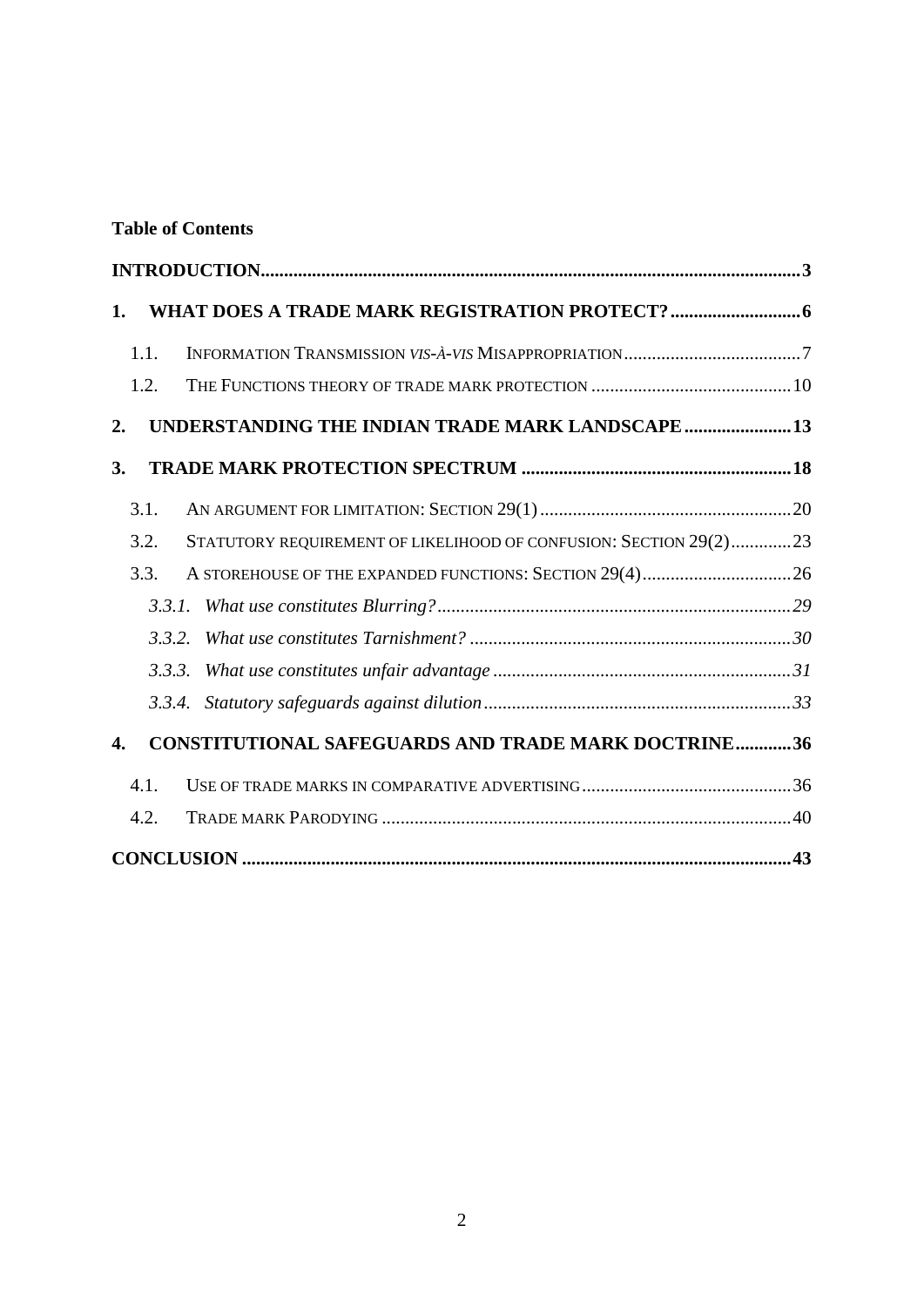*In an acquisitive society, the drive for monopoly advantage is a very powerful pressure. Unchecked, it would no doubt patent the wheel, copyright the alphabet, and register the sun and moon as exclusive trade marks.*<sup>1</sup>

# <span id="page-4-0"></span>**Introduction**

What is the first thing that comes to your mind when you hear the word '*Barbie*'? Initially adopted as a totem to indicate the origin and confirm the source of a toy, with continuous and consistent use, *Barbie* has descended as a part of the popular language<sup>2</sup> and has since assumed the status of a cultural icon.<sup>3</sup> Since its initial launch in 1959,<sup>4</sup> *Barbie* has accrued an extraordinary level of scrutiny.<sup>5</sup> A subject of continuous appropriation and reinterpretation, *Barbie* begs the question: how has Mattel embraced this development?

With gross sales over USD 1 billion<sup>6</sup> and an overall brand value of USD 571 million,<sup>7</sup> Mattel claims that they sell over 100 Barbie dolls every minute and over 58 million dolls are sold per annum.<sup>8</sup> With such astronomical sales and revenue figures, it is safe to say that Mattel has reaped considerable financial gains from the use of its *Barbie* mark. Owing to its significance as a cultural icon and the associations of femininity associated with *Barbie,* it has been the subject of an *antibranding movement*. Artists and authors have continually ridiculed and parodied the colloquial conceptualisations associated with the mark.<sup>9</sup> These parodies and

<sup>1</sup> Ralph S Jr. Brown, *Advertising and the public interest: Legal protection of trade symbols*, 57 YALE LAW JOURNAL 1619, 1659 (1948).

<sup>2</sup> See: Rachna Sharma, *Barbie: American Icon to World Idol*, 5 ICFAI JOURNAL OF BRAND MANAGEMENT 39–51 (2008); For example: Udo Wagner et al., *Possession Attachment toward Global Brands: How the "World of Barbie" is Shaping the Mindsets of Millennial Girls*, 33 JOURNAL OF INTERNATIONAL CONSUMER MARKETING 434–451 (2021) This study examines the possession attachment of Indian women with Barbie dolls.

<sup>3</sup> Mattel, Inc. v. MCA Records Inc., 296 D. 3d 894 (9th Cir. 2002); Ann duCille, *Dyes and Dolls: Multicultural Barbie and the Merchandising of Difference*, *in* THE BLACK STUDIES READER 265, 268 (2004).

<sup>4</sup> MARY F. ROGERS, BARBIE CULTURE 86–112 (1999).

<sup>5</sup> KRISTIN NOELLE WEISSMAN, BARBIE: THE ICON, THE IMAGE, THE IDEAL: AN ANALYTICAL INTERPRETATION OF THE BARBIE DOLL IN POPULAR CULTURE 9–11 (1999).

<sup>6</sup> Annabelle Timsit, *Barbie is back to being a billion-dollar brand*, QUARTZ, 2019, https://qz.com/1546252/barbieis-back-to-being-a-billion-dollar-brand/ (last visited Feb 10, 2022).

<sup>7</sup> 'I'm a Barbie Girl, in a changing world, https://brandfinance.com/press-releases/im-a-barbie-girl-in-a-changingworld (last visited Feb 10, 2022).

<sup>8</sup> Emily Dixon, *As Barbie turns 60, how has the world's most famous doll grown up?*, CNN STYLE, 2019, https://www.cnn.com/style/article/us-barbie-60th-birthday-scli-intl/index.html (last visited Apr 16, 2022).

<sup>9</sup> MATTEL, INC. V. MCA RECORDS INC., *supra* note 3; Heather Wallack, *Mattel, Inc. v. MCA Record, Inc.*, 12 DEPAUL JOURNAL OF ART, TECHNOLOGY AND INTELLECTUAL PROPERTY LAW 477 (2002); See: Rebecca Tushnet, *Make me walk, make me talk, do whatever you please: Barbie and exceptions*, *in* INTELLECTUAL PROPERTY AT THE EDGE: THE CONTESTED CONTOURS OF IP 405-426 (Jane C. Ginsburg & Rochelle Cooper Dreyfuss eds., 2014).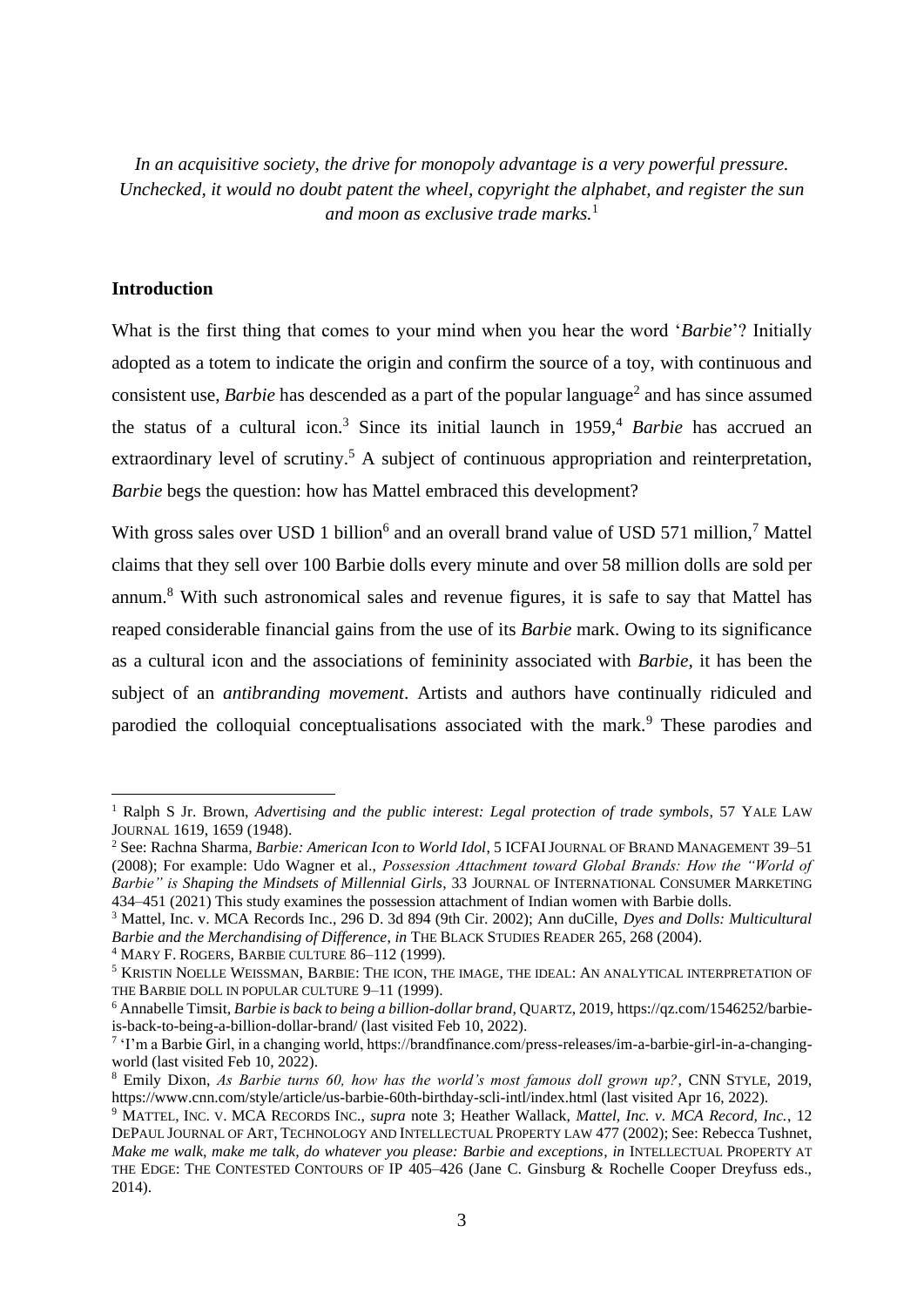satires run directly hostile to Mattel's motivations.<sup>10</sup> This situation raises a serious concern for trade mark law: Which concerns should trade mark law protect? Should the antibranding movements be protected, or should Mattel be allowed absolute control over their mark?

Barbie is one of the possibly hundreds of brands and trade marks which have been appropriated and reappropriated by the linguistics of modern culture.<sup>11</sup> As soon as trade marks transcend their source identifying function and become the basis of important and evocative metaphors, the trade mark doctrine starts to struggle.<sup>12</sup> As Justice Kozinscki observes, *where trade marks come to carry so much communicative freight, allowing the trade mark holder to restrict their use implicates our collective interest in free and open communication.*<sup>13</sup> The modern marketing and advertising values counteract with the expressive and public use of trade marks to thrust trade mark doctrine in opposing directions.<sup>14</sup> Analysing this *tug of war,* Prof. Dreyfuss points out, "*the dichotomy between marketing and expressive spheres, which was always somewhat indistinct, has collapsed entirely.*" 15

The authors in the present study attempt to analyse the *actionable use* requirement to trace a discernible boundary of trade mark protection within Indian trade mark jurisprudence. The authors limit their study to infringement actions. Registration and common law trade mark actions do not form a part of the present study. The conceptualisation of actionable use is fertilised by a discussion of trade mark law's normative justifications. From *source designators* to *property simpliciter*, the rationales for trade mark protection remain varied and contested. The present study extends this debate to educate the actionable use requirement within trade mark litigation in India.

<sup>&</sup>lt;sup>10</sup> Mattel has continuously tried to contain the social discourse surrounding Barbie. See for example: Body positive Barbie dolls: Afua Hirsch, *Yes, Barbie has got bigger. But her old body-image message endures*, THE GUARDIAN, May 16, 2017, https://www.theguardian.com/commentisfree/2017/may/16/barbie-bigger-body-imagefashionista-thin (last visited Feb 10, 2022); Barbie dolls made from ocean plastics: Barbie makers launch first doll collection made from recycled ocean-bound plastic, THE INDIAN EXPRESS (2021), https://indianexpress.com/article/lifestyle/life-style/barbie-makers-launch-first-doll-collection-made-fromrecycled-ocean-bound-plastic-7352758/ (last visited Feb 10, 2022).

<sup>&</sup>lt;sup>11</sup> For more examples see: Steven M Cordero, *Cocaine-Cola, the Velvet Elvis, and Anti-Barbie: Defending the Trademark and Publicity Rights to Cultural Icons*, 8 FORDHAM INTELL. PROP. MEDIA & ENT. LJ 599 (1997).

<sup>12</sup> Rochelle Dreyfuss Cooper, *Reconciling Trademark Rights and Expressive Values: How to Stop Worrying and Learn to Love Ambiguity*, *in* TRADEMARK LAW AND THEORY: A HANDBOOK OF CONTEMPORARY RESEARCH , 262 (Graeme B Dinwoodie & Mark D Janis eds., 2008); Lemley, Mark A., *Fame, Parody, and Policing in Trademark Law*, MICHIGAN STATE LAW REVIEW, 2 (2019) Famous marks become a part of social conversation in a way ordinary marks don't.

<sup>13</sup> Alex Kozinski, *Trademarks Unplugged*, 68 N.Y.U. L. REV. 960, 973 (1993).

<sup>14</sup> See: Teresa Scassa, *Trademarks Worth a Thousand Words : Freedom of Expression and the Use of the Trademarks of Others*, 53 CD1 877–907 (2012).

<sup>15</sup> Dreyfuss Cooper, *supra* note 12.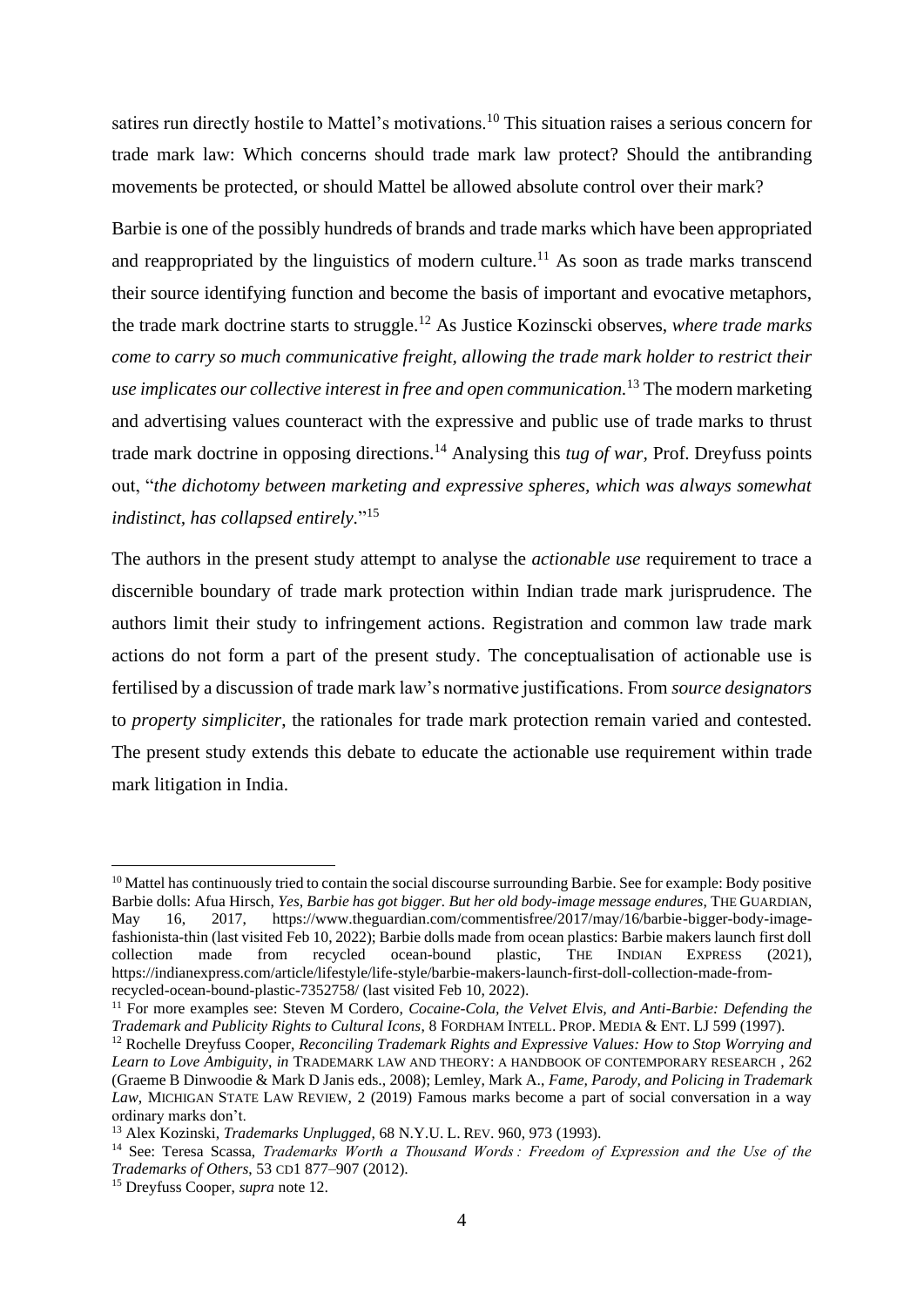Before studying the Indian trade mark jurisprudence, the authors highlight some pragmatic realities of trade mark litigation in India. Firstly, trade mark litigation in India remains slow and complex, which leads to most intellectual property disputes being determined at the stage of interlocutory applications.<sup>16</sup> Even the Supreme Court of India has lamented their disapproval over the state of intellectual property litigation.<sup>17</sup> Secondly, the Indian trade mark law provides a proprietor with two sets of remedies: the statutory remedy of infringement<sup>18</sup> and the common law remedy of passing off.<sup>19</sup> While there are considerable differences between the protection offered within the two remedies,<sup>20</sup> the *two strands have been rather messily merged together, which leads to incoherence within individual decisions and inconsistency across the body of case law.*<sup>21</sup>

To counteract the realities of Indian trade mark litigation, the authors supplement the Indian trade mark jurisprudence with judicial opinions from the UK and the EU. Given the common law heritage of Indian trade mark law, historically, the Indian trade mark doctrine has developed in close correlation with its English counterpart.<sup>22</sup> However, with the UK's adoption of the European Union's (EU) harmonising legislation,<sup>23</sup> the English law explicitly adopted the European civil law approach. This adoption divorced English trade mark jurisprudence from its common law origins.<sup>24</sup> Therefore, while decisions from the UK, and by extension the EU, can serve as important aids of interpretation, they should not lead to *Europeanisation* of the Indian trade mark law.<sup>25</sup> The present study relies on foreign judicial opinions only to supplement the interpretation offered within Indian trade mark jurisprudence. The study fosters

<sup>&</sup>lt;sup>16</sup> Dev Gangjee, *Chapter 12: India*, *in* INTERNATIONAL TRADEMARK DILUTION, 304 (Daniel R Bereskin ed., 2021). <sup>17</sup> Shree Vardhman Rice & General Mills v. Amar Singh Chawalwala, 2009 10 SCC 257 3; Bajaj Auto Ltd. v.

TVS Motor Copmany Ltd., 2009 9 SCC 797.

<sup>&</sup>lt;sup>18</sup> Section 29, Trade Marks Act, 1999.

<sup>19</sup> Section 27(2), Trade Marks Act, 1999.

<sup>&</sup>lt;sup>20</sup> See: Renaissance Hotel Holdings v. B. Vijaya Sai & Ors., Civil Appeal No. 404 of 2022.

<sup>21</sup> Gangjee, *supra* note 16 at 305.

<sup>&</sup>lt;sup>22</sup> Dev Gangjee, *Non conventional trade marks in India*, 22 NATIONAL LAW SCHOOL OF INDIA REVIEW 67, 69, 70 (2010) However, it is important to note that, before Brexit, the UK trade mark jurisprudence was bound to follow the European Civil Law constructions. This can potentially divorce the common law connection between the UK and India. This very fact has been identified in judicial opinions from South Africa and Singapore. .

<sup>&</sup>lt;sup>23</sup> Council Directive 89/104/EEC later replaced by codified version 2008/95/EC, 22 October, 2008, implemented by way of the UK Trade Marks Act, 1994; Alison Firth, *Reception of EU Trade Mark Law in New Zealand*, *in* IMPORTING EU NORMS: CONCEPTUAL FRAMEWORK AND EMPIRICAL FINDINGS 169–188, 171 (Annika Björkdahl et al. eds., 2015).

<sup>&</sup>lt;sup>24</sup> 70 Gangiee, *supra* note 22 Ironically, the common law approach to registered trade marks is no longer an option for UK courts – the home of the common law – since they are now bound by ECJ precedents.

<sup>25</sup> *Id.* at 70; Rasmus Dalgaard Laustsen, *Likelihood of Confusion: Legislative Harmonisation?*, *in* THE AVERAGE CONSUMER IN CONFUSION-BASED DISPUTES IN EUROPEAN TRADEMARK LAW AND SIMILAR FICTIONS 253, 277– 279 (Rasmus Dalgaard Laustsen ed., 2020).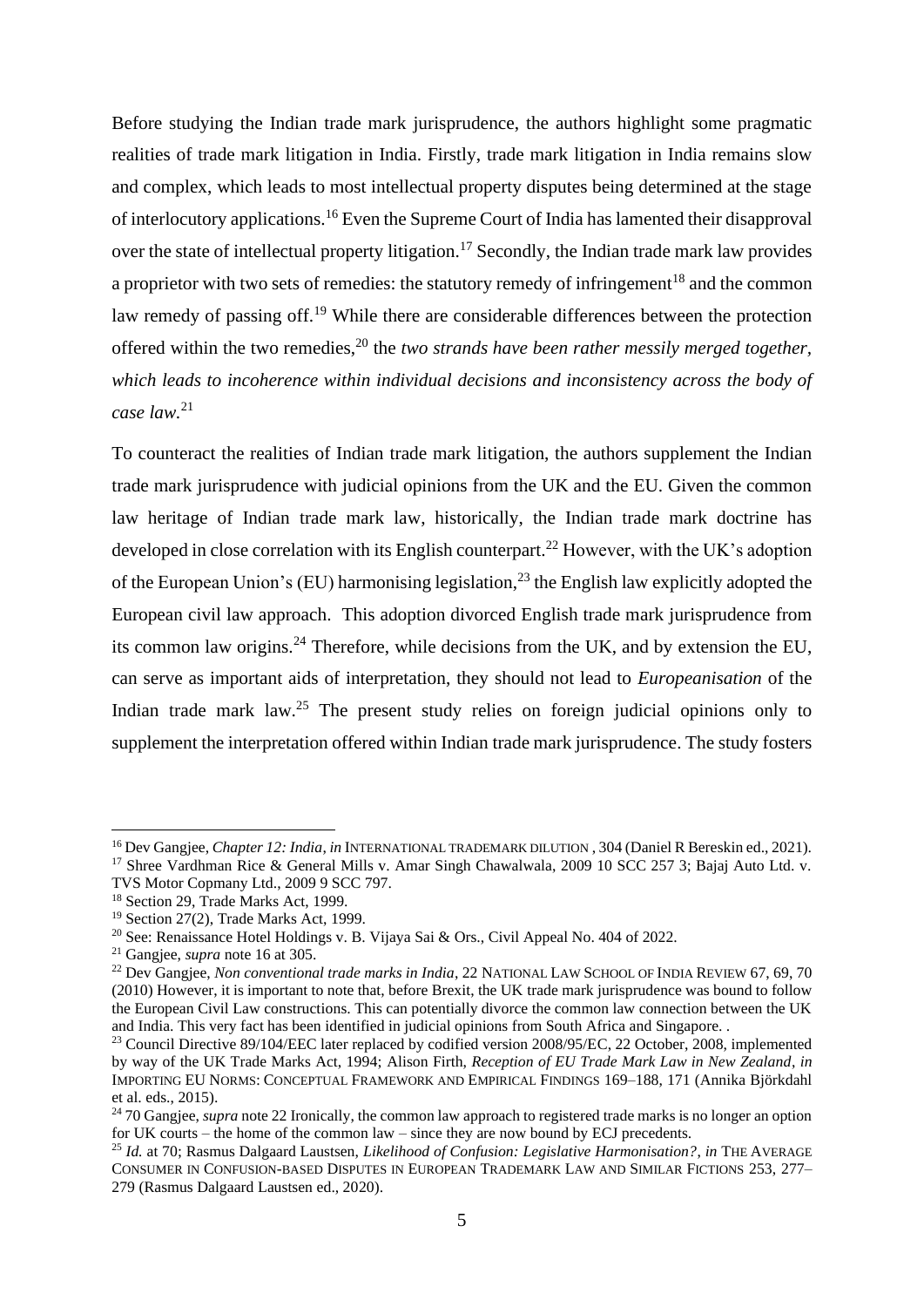deviations from foreign jurisprudence when it can create a discord between the normative thesis and statutory interpretation of trade mark infringement liability.

Part 1 of the present study attempts to trace the normative justifications of protecting trade marks. This understanding educates the examination of the ideal interpretation and the scope of expansion for trade mark rights in India. Part 2 explains the legislative framework which provides the infringement remedy to registered trade mark owners. Part 3 attempts to discern the ideal scope of actionable use that should be protected by the infringement remedy in line with the doctrinal and normative justifications of trade mark protection. Finally, Part 4 studies how far concerns based in free expression and fair competition have cross-fertilised the concerns of trade mark protection and expansionism.

#### <span id="page-7-0"></span>**1. What does a trade mark registration protect?**

Decades of research has been devoted to the investigation of the functions of trademark protection within the commercial marketplace. Fluctuating market forces and legislative policies have continually worked to alter the nature of trade mark law*.* <sup>26</sup> With brands such as Coca-Cola assuming more monetary might than the combined value of the company's entire asset portfolio, $27$  it is difficult to limit trade mark protection to its informative identities.

In the middle of the  $20<sup>th</sup>$  century, eminent scholars traced the central premise of trademark protection to its informative function. <sup>28</sup> These scholars argued that the *intrinsic symbolic value*  of marks does not deserve protection.<sup>29</sup> Towards the end of the  $20<sup>th</sup>$  century, this position witnessed significant disapproval. Prof. Lemley argued in 1999 that that *as commercial transactions become more complex and less tangible, reputation becomes more central.*<sup>30</sup> However, despite an explicit admission that trademark law needs to adapt to the changing realities of trade mark's economic function,<sup>31</sup> Prof. Lemley cautioned, "*Unless we are careful*,

<sup>26</sup> Connie David Powell, *We all Know it's a Knock Off-Re-Evaluating the Need for the Post-Sale Confusion Doctrine in Trademark Law*, 14 NCJL & TECH. 1, 4–13 (2012).

<sup>27</sup> Bruce Proctor, *Unauthorised Use of Trade Marks: A Trade Mark Proprietor's Perspective*, *in* UNAUTHORISED USE OF TRADE MARKS: A TRADE MARK PROPRIETOR'S PERSPECTIVE 212, 216, 217 (Jeremy Phillips ed., 2006). <sup>28</sup> Brown, *supra* note 1 at 1167–1170.

<sup>29</sup> *Id.* at 1205–1206.

<sup>30</sup> Mark A. Lemley, *The Modern Lanham Act and the Death of Common Sense*, 108 THE YALE LAW JOURNAL 1687, 1693 (1999).

<sup>&</sup>lt;sup>31</sup> *Id.* at 1715; For an example of the expansion of the core of the trademark doctrine, see: Ilanah Simon Fhima, *The Court of Justice's protection of the advertising function of trade marks: an (almost) sceptical analysis*, 6 JOURNAL OF INTELLECTUAL PROPERTY LAW & PRACTICE 325 (2011).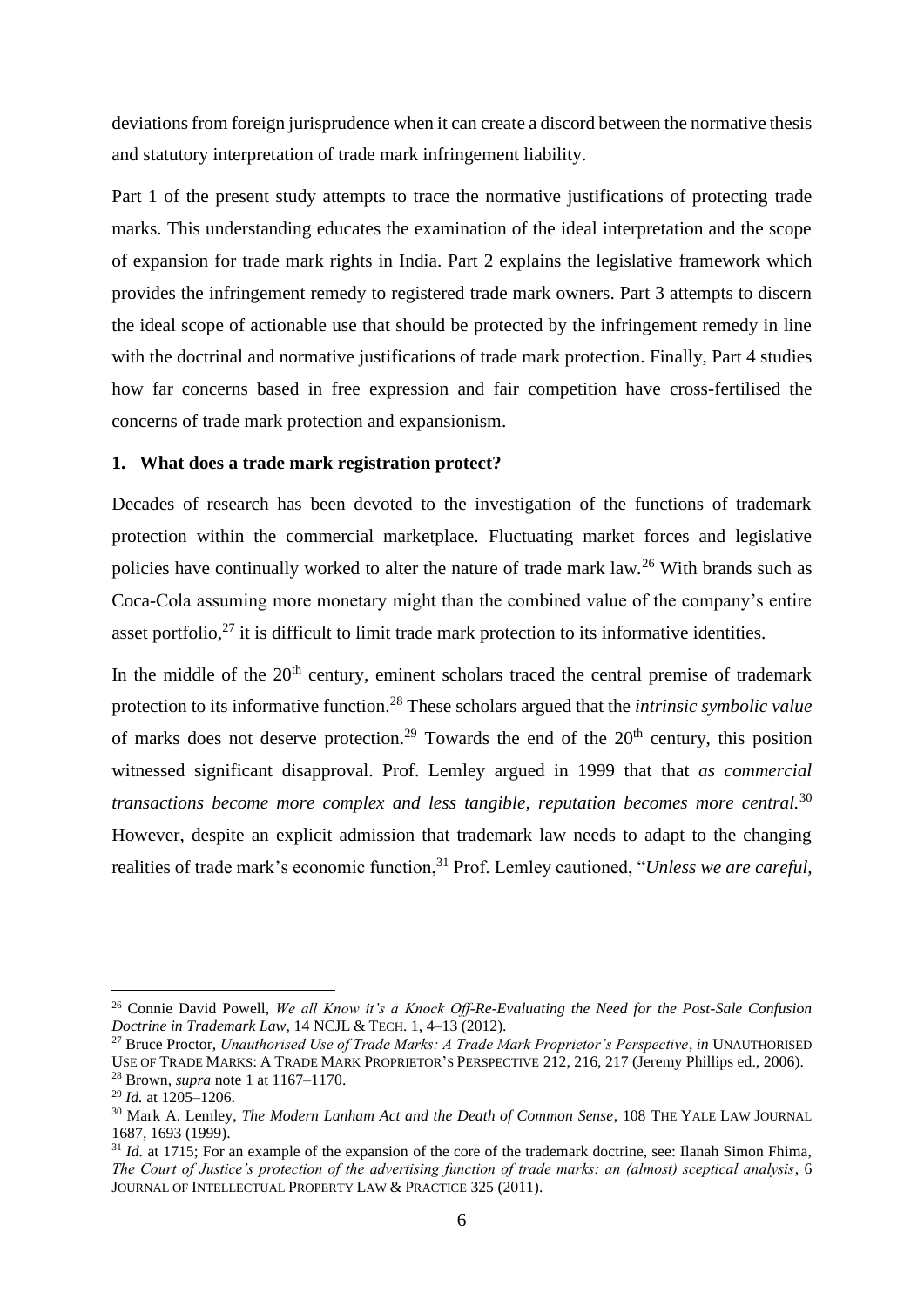*we may end up in a world in which every thing, every idea, and every word is owned. And we will all be poorer for it.*" 32

To reconcile Prof. Lemley's concerns with the realities of the contemporary marketplace, it is important to identify the normative justifications underlying trade mark monopoly. Legal scholars have long debated the theoretical justifications for trade mark protection:<sup>33</sup> Did it originate to protect the seller's goodwill from free riding and misappropriation, where protecting the trade mark owner's investment assumed importance?<sup>34</sup> Or were the primary objectives of trade mark law primarily consumer-oriented, where protection from confusion in the marketplace occupied the core of the trade mark doctrine?<sup>35</sup>

This section investigates the debate about the doctrinal foundations of trade mark law. In doing so, Part 1.1 analyses the varying models of trade mark protection and their potential effects on the future expansion and interpretation of the law. Part 1.2 turns to the ECJ's *functions theory* to examine how the protection afforded to the expanded roles of trade mark law recalibrates the canonical discussions about the scope of the trade mark formula. In doing so, the authors propose a *three-step* model, which is explained towards the end of this section, where the protections afforded to trade marks are carefully catered to accommodate the doctrinal discussions on the subject.

#### <span id="page-8-0"></span>**1.1. Information Transmission** *vis-à-vis* **Misappropriation**

Prof. Bone divided the debate over the trade mark protection paradigm between the *information transmission* and the *misappropriation* models in 2007.<sup>36</sup> The information transmission model intends to protect consumer confusion and argues that *the essence of the wrong lies in making consumers believe that a product comes from, is affiliated with, or is sponsored by the trade* 

<sup>32</sup> Lemley, *supra* note 30 at 1715.

<sup>33</sup> Deven R. Desai, *The Chicago School Trap in Trade mark: The Co-evolution of Corporate, Antitrust, and Trade mark Law*, 37 CARDOZO LAW REVIEW 551, 553 (2015) "Dissatisfaction with trade mark has only grown...with critics arguing that trade mark rights have expanded too far in protecting right holders" interests, have become property rights and that trade mark law does not regulate competition well. Other reproaches focus on the way trade mark law allows mark holders to chill expression.'.

<sup>34</sup> Lemley, *supra* note 30 at 1707.

<sup>35</sup> For a better understanding of this debate see: Rober G. Bone, *Hunting Goodwill: A History of the concept of Goodwill in Trademark Law*, 86 BOSTON UNIVERSITY LAW REVIEW 547 (2006); Glynn Lunney, *Trademark Monopolies*, 48 EMORY LAW JOURNAL 367 (1999).

<sup>&</sup>lt;sup>36</sup> There are other authors who classify this debate with different nomenclatures. See: David Nichols & Charley Carroll, *Trouble in Trademark Law: How Applying Different Theories Leaves the Door Open for Abuse*, 17` SMU SCIENCE AND TECHNOLOGY LAW REVIEW 1, 5 (2014); Search costs theory is also an interesting theory which seeks to retrace the justification for trademark protection. See: Ariel Katz, *Beyond search costs: the linguistic and trust functions of trademarks*, BYU L. REV. 1555 (2010).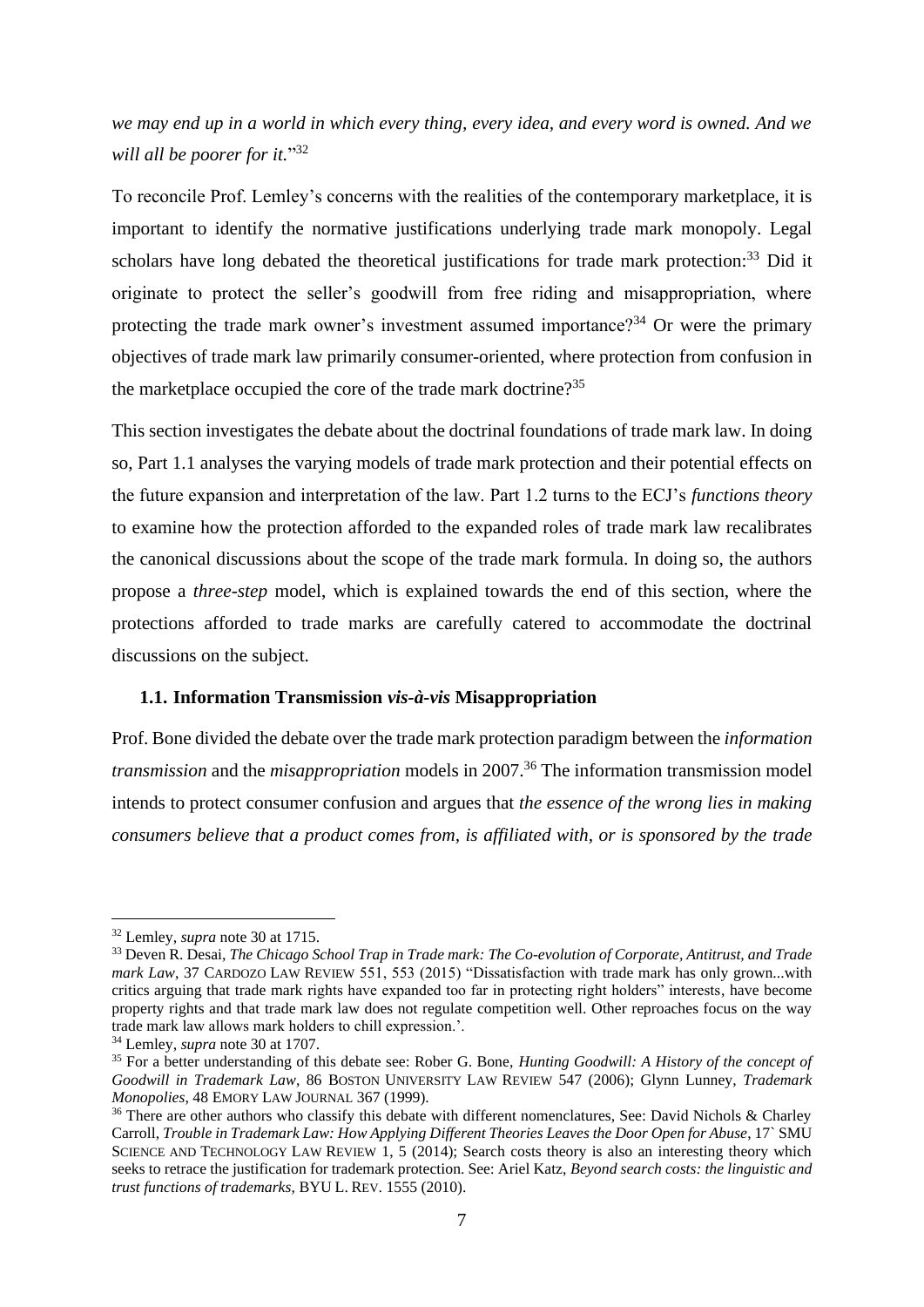mark *owner when it is not.*<sup>37</sup> It serves three policy objectives:<sup>38</sup> First, it reduces consumer search costs by allowing trade marks to serve as abbreviated indicators of important product information. This information may have been obtained by a consumer through advertising, personal experience, or word of mouth.<sup>39</sup> Second, protecting an exclusive association between a mark and a proprietor incentivises the seller to maintain and improve product quality.<sup>40</sup> Third, and most importantly, it reduces the risk of consumer confusion and prevents consumer from being misled into purchase unwanted products.

In its most uncomplicated distillation, the misappropriation argument asserts that a person *should not be able to appropriate the benefits of another's investment without a similar investment of their own.*<sup>41</sup> The American Supreme Court explained the misappropriation argument in *International News Service* as *"he who reaps where he has not sown is said to be unjustly enriched.* "<sup>42</sup> The misappropriation argument focuses on a trademark's goodwill and reputation, rather than preventing consumer confusion in the marketplace.<sup>43</sup>

Some scholars maintain that the information transmission model should dominate trade mark theory*.* <sup>44</sup> Others, however, argue that *trade mark laws were never specifically designed to protect consumers or encourage information availability in the markets, but were to protect producers from illegitimate copies of their products.*<sup>45</sup> While the scholarly debate about the provenance of trade mark policy has witnessed many disagreements, there appears to be some consensus that the present version of trade mark law incorporates both models of protection.<sup>46</sup>

<sup>37</sup> Bone, *supra* note 35 at 556.

<sup>38</sup> *Id.* at 555–556.

<sup>39</sup> Robert G Bone, *Enforcement costs and trademark puzzles*, VIRGINIA LAW REVIEW 2099, 2105 (2004).

<sup>40</sup> BARTON BEEBE, TRADEMARK LAW: AN OPEN-SOURCE CASEBOOK 24–25 (8 ed. 2021).

<sup>41</sup> David W. Barnes, *Misappropriation of Trademark*, 9 NORTH CAROLINA JOURNAL OF LAW AND TECHNOLOGY 171, 174–176 (2008).

<sup>42</sup> International News Service v. The Associated Press, 248 U.S. 215 (1918); Brown, *supra* note 1 at 1199–1205. <sup>43</sup> Powell, *supra* note 26 at 6–13.

<sup>44</sup> See for example: Mark A Lemley & Mark P McKenna, *Owning mark (et) st*, 109 MICHIGAN LAW REVIEW 137– 189 (2010) "The market preemption and free-riding arguments have served to distract attention from the question of whether consumers are in fact confused to their detriment? or, in the case of dilution, whether they are otherwise harmed by such uses. In so doing, those arguments have contributed to the expansion of trade mark law beyond its traditional conceptual moorings."

<sup>45</sup> Patricio Sáiz & Rafael Castro, *Trademarks in branding: Legal issues and commercial practices*, 60 BUSINESS HISTORY 1105, 1107 (2018); Powell, *supra* note 26 at 7–110; William M. Landes & Richard A. Posner, *Trademark Law: An Economic Perspective*, 30 THE JOURNAL OF LAW & ECONOMICS 265, 265–275 (1987); Mark P McKenna, *The Normative Foundations of Trademark Law*, 82 NOTRE DAME LAW REVIEW 1839, 1873–1880 (2007) First, "traditional" American trademark law was primarily concerned with protecting producers' interests. In many cases, protecting those interests yielded an addi- tional benefit to consumers, but that side benefit did not motivate decisions.

<sup>46</sup> Nichols and Carroll, *supra* note 36 at 7 As such, the functions of trademarks now extend beyond source identification; Stacey L Dogan & Mark A Lemley, *Parody as Brand*, 47 UCDL REV. 473 (2013)"Trademark law, even as it has expanded to prevent dilution, has purported to focus on preventing harm, either to the trademark holder or to the public (and sometimes even both)."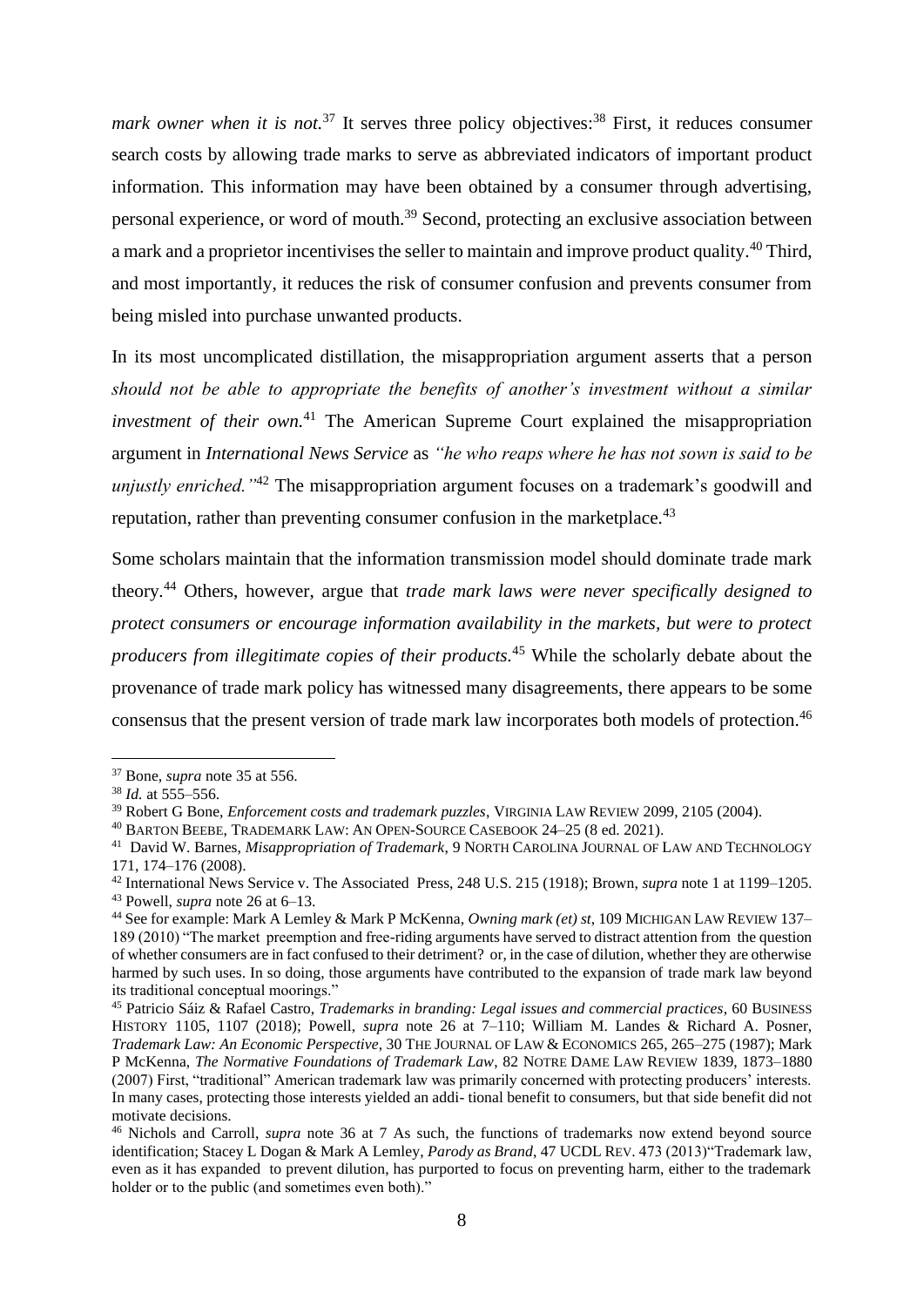As Prof. Desai explains "*As the economy shifted to mass production and distribution on a national scale, this doctrine* (the information transmission model or strict source doctrine) *became suspect. Once companies moved beyond direct competition, trade mark theory and law struggled to find a way to explain what trade marks protect.*" 47

With the proliferation of trade mark functions in the commercial marketplace, the motivation to protect every possible iteration of a trade mark's secondary use should not be permitted in the name of protecting a trade mark's reputation and goodwill. The influence and authority of the two protection paradigms in modern trade mark law must be classified. As Prof. Lemley and McKenna point out:

*"It* (trade mark law) *is designed to facilitate a competitive marketplace by allowing consumers to know what they are buying, or at least from whom. But a trade mark law that is distorted into a right to own markets- one that seeks out and tries to forbid all free riding on a mark ends up interfering with rather than enabling competition."*<sup>48</sup>

Therefore, the *misappropriation argument* should be applied with caution and should not colour the entire spectrum of trade mark protection. While goodwill, reputation, and free riding can be considered as important aspects of trade mark protection, they need to be reconciled with the conflicting concerns of competition and speech.<sup>49</sup> Alternatively, even if the *information transmission* model occupies the core of trade mark protection, it has to be counteracted with the modern realities of branding and advertising.<sup>50</sup> This coherent understanding of the law is necessary lest it handicaps efforts to identify the ideal direction for its development and push *trade mark law in troubling directions*. 51

Regardless of the importance of this distinction and delimitation, even judicial opinions have used the information transmission and misappropriation arguments concurrently.<sup>52</sup> In light of the provenance of the information transmission model and the reservations cited against the

<sup>47</sup> Deven R. Desai, *From Trademarks to Brands*, 64 FLORIDA LAW REVIEW 981, 1010–1011 (2012); Also see: McKenna, *supra* note 45.

<sup>48</sup> Lemley and McKenna, *supra* note 44 at 187.

<sup>&</sup>lt;sup>49</sup> Lunney, *supra* note 6 at 486 "In this light, property-based trade mark goes toofar toward prohibiting imitation as imitation, rather than limiting itself to imitation as material deception."

 $50$  Prof. Resai identifies a brand theoretical approach to trademark law which attempts to reconcile the information transmission model with the two-way transmission model created by use of brands in marketing and advertising. Desai, *supra* note 47.

<sup>51</sup> Bone, *supra* note 35 at 549.

<sup>52</sup> See for example: Ramdev Food Products (P) Ltd. v. Arvindbhai Rambhai Patel & Ors., (2006) 8 SCC 726 The Court opiend that a loss to the goodwill and reputation of the mark would be sufficient to prove irreperable harm. Irreperable harm is a necessary ingredient for a temporary injunction in a trademark litigation. Thus, the cour indirectly conflated godwill protection with consumer protection. ; Australian Gold, Inc. v. Hatfield, 436 F. 3d 1228 (10th Cir. 2006).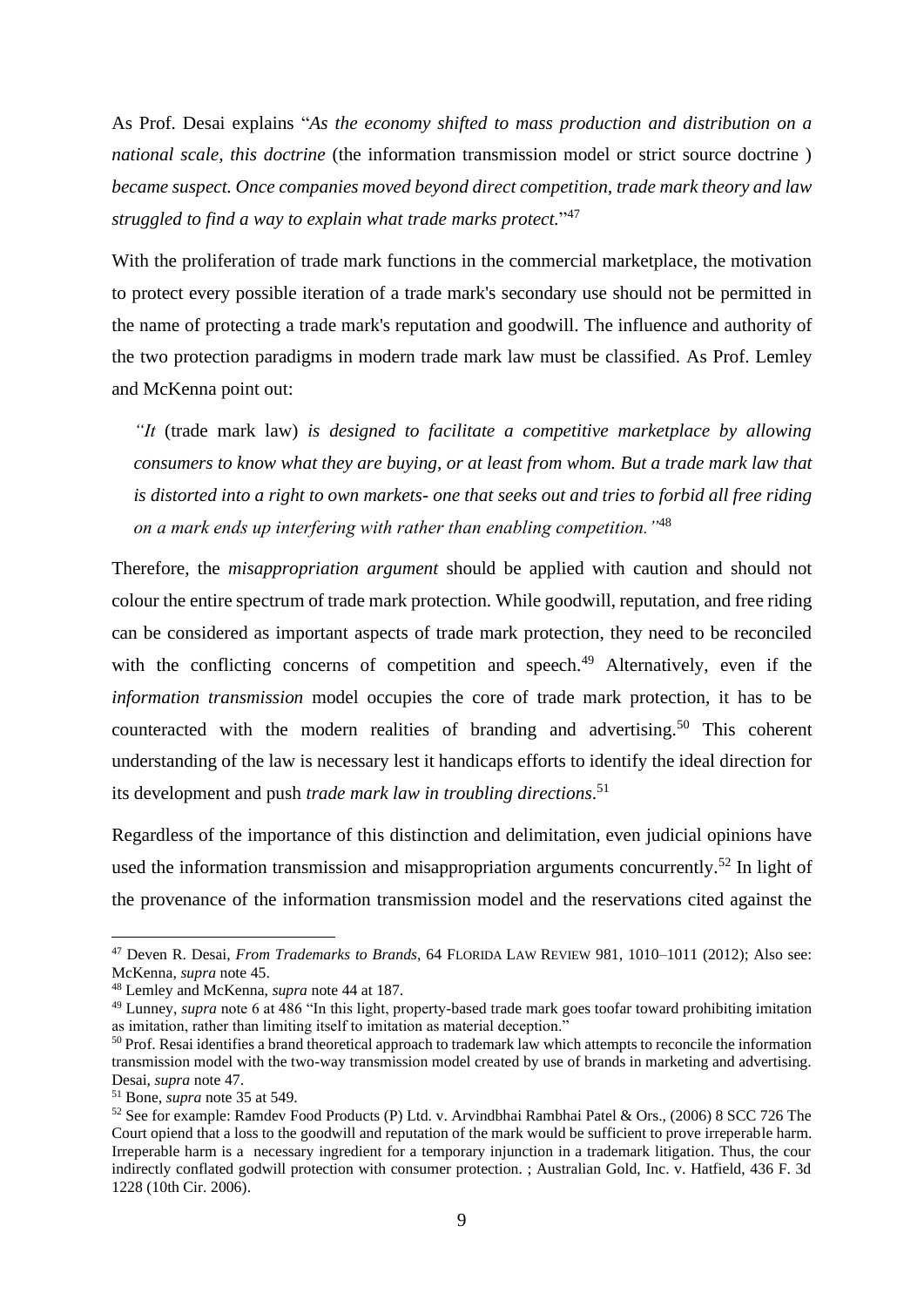misappropriation argument, the authors suggest a three-step model for analysis of trade mark infringement cases. This model can be applied to administer all the archetypes of trademark law, including the trademark use requirement and the likelihood of confusion.<sup>53</sup> When evaluating the validity of an action based on trade mark law, the primary concern of the legal doctrine should be preventing consumer confusion. Resultantly, restricting the scope of trademark protection to the information transmission model. Reputation, goodwill, and free riding should only be considered if consumer confusion is insufficient to prevent secondary use harm. The second step should be a conjoint reading of the two models, where goodwill and reputation is considered in conjunction with the confusion paradigm. Lastly, there will be instances, such as dilution, where consumer confusion cannot prevent the resulting harm from the secondary use. These situations should be exceptions warranting a total abandonment of the consumer confusion requirement. As the court progresses from the first to the third step, it should increase its scrutiny of the harm caused by a secondary use and its reluctance to provide protection. The analysis of these suggestions run across the expanse of this paper. The authors will further examine the statutory language considering the three-step model in Part 3 and 4 of the paper.

#### <span id="page-11-0"></span>**1.2. The Functions theory of trade mark protection**

The diversion from the core of the trade mark doctrine and its foray into misappropriation protection has been a subject of concern for judges, scholars, and practitioners alike. Stakeholders have proposed a plethora of measures to rebalance the *trade mark formula* and reconcile the expanding trade mark uses with the principles of free competition and expression.<sup>54</sup> Unlike the American judiciary, where misappropriation-based concerns are not readily accepted,<sup>55</sup> the *European doctrine has traditionally been congenial to the anti-*

<sup>53</sup> Stacey L. Dogan & Mark A Lemley, *Grounding Trademark Law Through Trademark Use*, 92 IOWA LAW REVIEW 1669, 1682–1683 (2007) The inquiry of "trademark use" turns on many of the same factors as the likelihood-of-confusion analysis.

<sup>54</sup> For example see: Barnes, *supra* note 41; Desai, *supra* note 47.

<sup>55</sup> Jeremy N. Sheff, *Misappropriation-Based Trademark Liability in Comparative Perspective*, *in* THE CAMBRIDGE HANDBOOK OF INTERNATIONAL AND COMPARATIVE TRADEMARK LAW 452, 456 (Irene Calboli & Jane C. Ginsburg eds., 2020).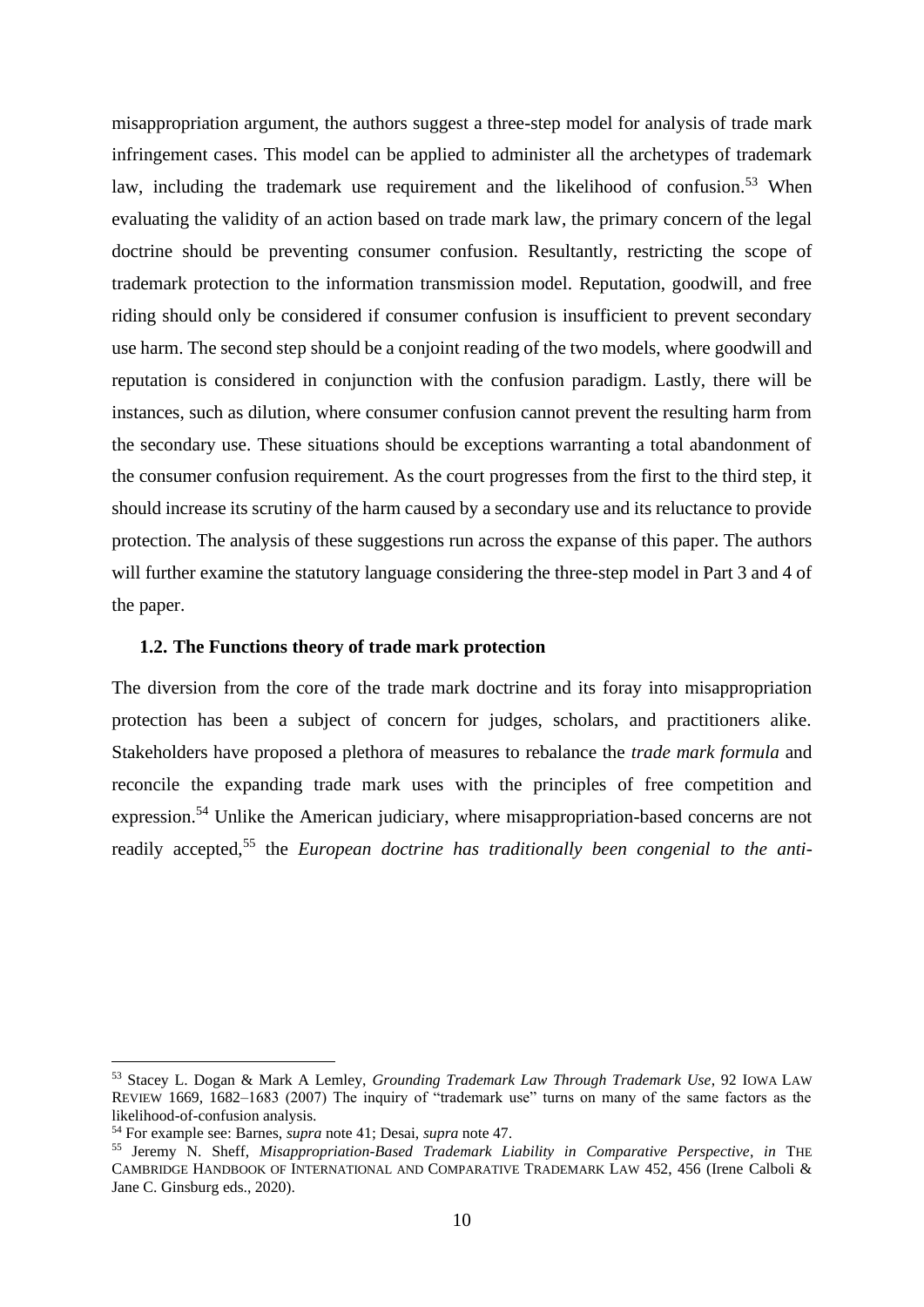*misappropriation impulse*.<sup>56</sup> In a long line of arguably overbroad protection to trade marks.<sup>57</sup> the ECJ in the latter part of the twentieth century started developing a *functions theory.* 

The primary argument of the functions doctrine suggests that, given the configurations of the modern marketplace, the role performed by trade marks cannot be circumscribed by their core function of signalling origin and source.<sup>58</sup> Unlike other intellectual property rights, trade mark *protection is not related to what trade marks are, but what they do.*<sup>59</sup> For trade marks, the protection is limited to the functions they perform in the marketplace. $^{60}$  Trade Marks develop brand characteristics through advertising, marketing and prolonged use.<sup>61</sup> These characteristics then *form the basis of consumer communities, inspire tribal loyalties and are framed in the language of relationships rather than transactions.*<sup>62</sup> Therefore, it is safe to suggest that *although essential, indication of commercial origin is by no means the sole function that trade marks perform in modern-day economies.*<sup>63</sup>

The observation by the ECJ, stands to reason as these acquired brand characteristics associated with a trade mark also deserve protection. After a long line of decisions, where the ECJ implicitly recognised the expanded functions served by a trade mark, <sup>64</sup> it was only in 2009 that the ECJ identified four additional trade mark functions: *quality, advertising, investment and communication*. <sup>65</sup> However, the court did not provide adequate guidance on the interpretation, scope and difference between these functions. Even at the time of writing this paper, the delimitation of functions remains substantially obscure.<sup>66</sup>

<sup>56</sup> *Id.* at 453, 454; Dev S. Gangjee, *Property in brands: The commodification of conversation*, *in* CONCEPTS OF PROPERTY IN INTELLECTUAL PROPERTY LAW 29 (Helena Howe ed., 2013) noting that the EU is the "most generous trade mark regime."; L'Oréal v. Bellure, [2010] EWCA Civ 535"the EU has a more 'protective' approach to trade mark law than other major trading areas and blocs."

<sup>&</sup>lt;sup>57</sup> See generally: RASMUS DALGAARD LAUSTSEN, THE AVERAGE CONSUMER IN CONFUSION-BASED DISPUTES IN EUROPEAN TRADEMARK LAW AND SIMILAR FICTIONS 9–20 (2020).

<sup>58</sup> Annette Kur, *Trademark Functions in European Union Law*, *in* THE CAMBRIDGE HANDBOOK OF INTERNATIONAL AND COMPARATIVE TRADEMARK LAW 162–177, 162, 163 (Irene Calboli & Jane C. Ginsburg eds., 2020).

<sup>59</sup> *Id.* at 162; Séverine Dusollier, *Building Coherence in Technological Transitions: Putting Exploitation at the Core of IP*, *in* TRANSITION AND COHERENCE IN INTELLECTUAL PROPERTY LAW: ESSAYS IN HONOUR OF ANNETTE KUR 284–293, 290–291 (Ansgar Ohly et al. eds., 2021).

<sup>60</sup> Kur, *supra* note 58 at 162, 163.

<sup>61</sup> Jurgita RandakeviČiŪtĖ-Alpman, *The Role of Trademarks on Online Retail Platforms: An EU Trademark Law Perspective*, 70 GRUR INTERNATIONAL 633–643 (2021).

<sup>62</sup> Gangjee, *supra* note 56 at 38–39.

<sup>63</sup> Alvaro Fernandez-Mora, *Trade Mark Functions in Business Practice: Mapping the Law Through the Search for Economic Content*, 52 IIC 1370, 1374 (2021).

 $\overline{64}$  See: Arsenal Football Club Plc. v. Reed, 120(5) RPC 144 (2002); Adam Opel AG v. Autec AG, [2007] E.T.M.R. 33.

<sup>65</sup> L'ORÉAL V. BELLURE, *supra* note 56; See: Mats Björkenfeldt, *The genie is out of the bottle: the ECJ's decision in L'Oréal v Bellure*, 5 JOURNAL OF INTELLECTUAL PROPERTY LAW & PRACTICE 105–110 (2010).

<sup>66</sup> See: Fernandez-Mora, *supra* note 63 at 1381–1401.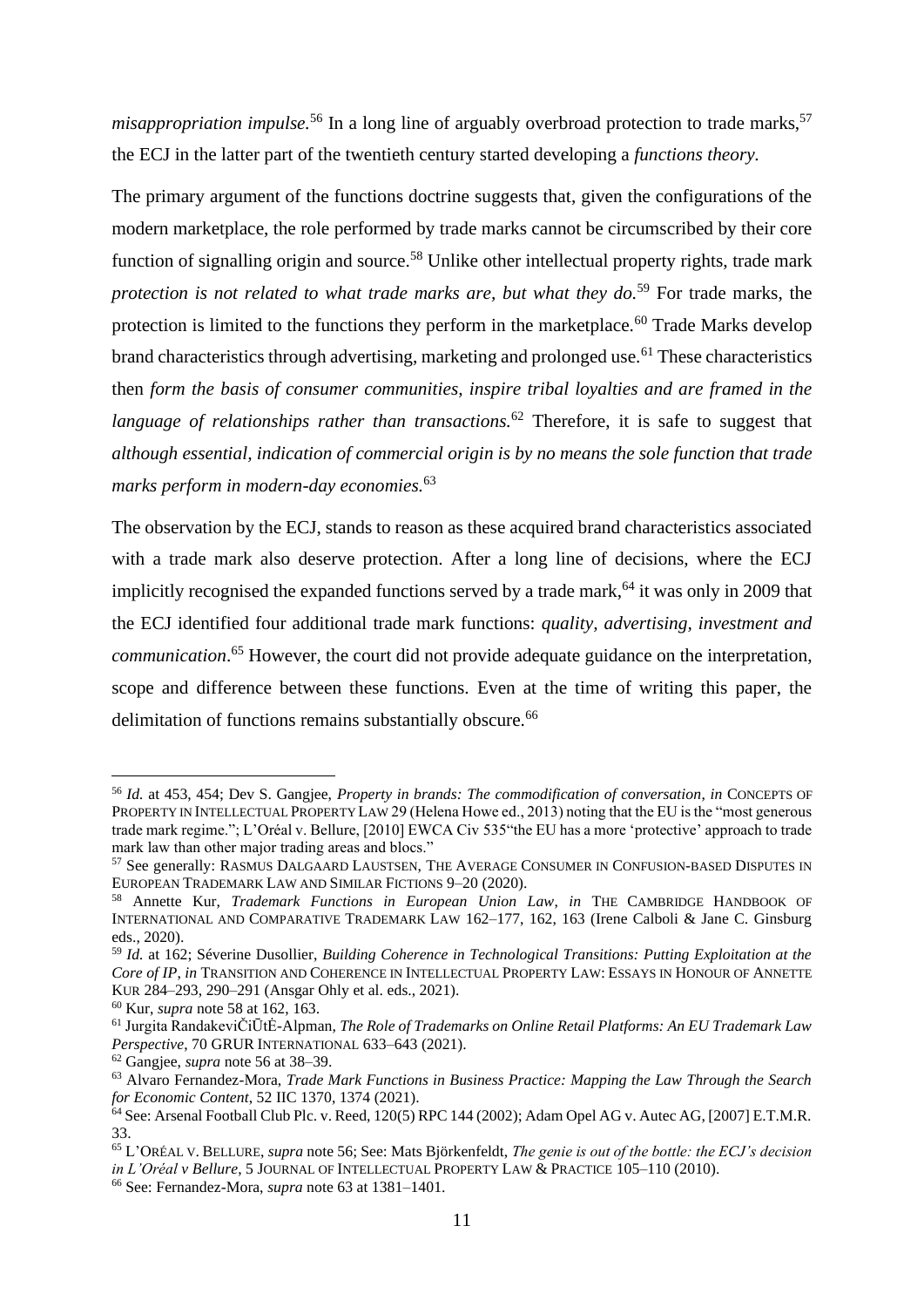The functions theory was developed to suppress the protection offered to trade mark owners by Article  $5(1)(a)$  and  $10(1)(a)$  of the European Trademark Directive.<sup>67</sup> Also referred to as *double identity provisions*, these provisions protect against a secondary use<sup>68</sup> of identical marks on identical goods and services. In cases of double identity, the statute assumes a likelihood of confusion,<sup>69</sup> providing *absolute* protection to trade mark owners.<sup>70</sup> To reign in the *absolute protection*, the ECJ held that unless a secondary user can demonstrate an adverse effect on the four additional functions of the mark, the secondary user cannot be held liable.<sup>71</sup> However, without providing any guidance on the import of the four additional functions, the ECJ subjected the double identity provision to a showing of an adverse effect upon the expanded functions.<sup>72</sup>

Within the remit of its expanded functions doctrine, the ECJ confirmed that the *prestige* associated with *luxury brands* cannot be appropriated by *downmarket imitations.*<sup>73</sup> With the functions formulation, EU's trade mark jurisprudence increased its reliance on protecting against unfair competition, while reducing the relevance of consumer confusion in the infringement analysis.<sup>74</sup>

The merit of the functions doctrine as pointed out by Prof. Dusollier, resids in the caveat that any liability within trade mark law should show an adverse effect on the functions of the trademark. The requirement of an adverse effect for establishing any liability, therefore, creates a direct correlation between the scope of protection and the very objective of trademark protection.<sup>75</sup> If applied reasonably, it can insulate trade mark law from mere property-based misappropriation protection to a *purpose bound property right that only confers its owner a right to control the exploitation of the right, defined as what the grant of the right aims at.*<sup>76</sup>

<sup>67</sup> DIRECTIVE (EU) 2015/2436; *Id.* at 1374–1380; Charles Gielen, *Chapter 10: Trademark Dilution in the European Union*, *in* INTERNATIONAL TRADEMARK DILUTION , 229–231 (Daniel R Bereskin ed., 2021).

<sup>&</sup>lt;sup>68</sup> The term 'secondary use' for the present study denotes the possible use by the alleged infringer or any use that the plaintiff can potentially indict as being infringement.

<sup>69</sup> Kur, *supra* note 58 at 164–167.

<sup>70</sup> Annette Kur, *Trade marks function, don't they? CJEU jurisprudence and unfair competition principles*, 45 IIC-INTERNATIONAL REVIEW OF INTELLECTUAL PROPERTY AND COMPETITION LAW 434, 442 (2014) fn. 45.

<sup>&</sup>lt;sup>71</sup> D. Ribbons, *What's the difference between Article 5(1)(a) and 5(1)(b)? Not a lot ..., 6 JOURNAL OF* INTELLECTUAL PROPERTY LAW & PRACTICE 435, 436 (2011).

<sup>72</sup> Andrew Bailey, *Trade mark functions and protection for marks with a reputation*, 8 JOURNAL OF INTELLECTUAL PROPERTY LAW & PRACTICE 868, 871 (2013).

<sup>73</sup> L'ORÉAL V. BELLURE, *supra* note 56.

<sup>74</sup> See: Sheff, *supra* note 55 at 453–456"EU authorities have responded by minimizing the relevance of confusion in such cases."

<sup>75</sup> Dusollier, *supra* note 59 at 290.

<sup>76</sup> *Id.*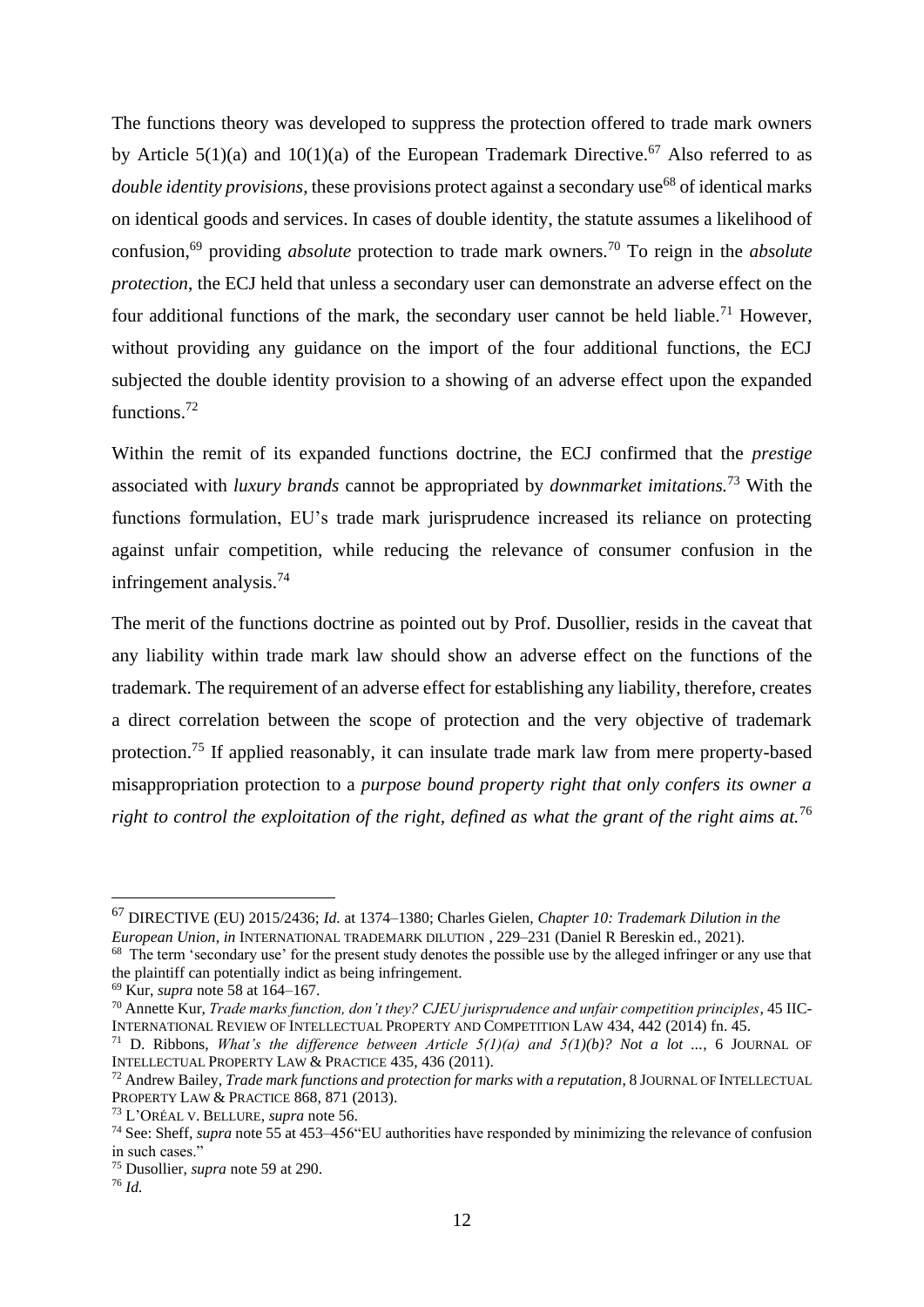Further, the functions doctrine also provides for a contextual inquiry of trade mark liability.<sup>77</sup> The mandatory requirement of finding an *adverse effect* or *market harm* requires a court to consider the compounding market realities.<sup>78</sup>

In the next part, the authors examine infringement liability within the Indian Trade Marks Act, 1999, in an attempt recalibrate and identify the misappropriation-based protection impulse, and identify the trade mark functions sought to be protected by each individual cause of action.

#### <span id="page-14-0"></span>**2. Understanding the Indian trade mark landscape**

Having analysed the doctrinal debates surrounding trade mark protection and its growth in line with commercial expectations, the authors now examine the Indian Trade Marks Act, 1999. The Indian trade mark jurisprudence also accepts that the primary purpose of a trade mark is to indicate the source of the goods or services which bear the subject mark.<sup>79</sup> The capacity to distinguish one person's goods and services from others is a necessary element in the very definition of a trade mark within the Act of 1999.<sup>80</sup>

The Act of 1999 replaced *The Trade and Merchandise Marks Act, 1958*. In doing so, the new enactment marked a radical shift from its predecessor. The statute introduced protections against dissimilar goods, unfair advantage and free-riding. It also introduced a species of infringement actions independent of any likelihood of confusion.<sup>81</sup> With the new protection paradigms offered, the Act of 1999 was arguably a movement towards the *modern trade mark doctrine,* where misappropriation is protected alongside the concerns based in information transmission. This section illustrates the different infringement actions fostered by the Act of 1999.

Section 29 of the Trade Marks Act, 1999 deals with the different situations where secondary use would amount to infringement of a registered trade mark.<sup>82</sup> Section 29(1) is a general

<sup>77</sup> Porangaba Luis H., *A contextual account of trade mark functions theory*, 3 INTELLECTUAL PROPERTY QUARTERLY 230 (2018).

<sup>78</sup> For example in the case of, ADAM OPEL AG V. AUTEC AG, *supra* note 64 The court accommodated the realities of the German scale toys manufacturing industry in order to protect the defendants from infringement liability. Luis H., *supra* note 77 at 231–234.

<sup>79</sup> Gaurav Polymers v. Delight Chemicals Private Limited, 2020 SCC OnLine AP 1484 22–24.

 $80$  Section 2(1)(zb), Trade Marks Act, 1999.

<sup>81</sup> Roshan Lal Oil Mills Ltd. v. Assam Company Ltd, 16 PTC 699 (1996) In refrence to the Trade and Merchandise Marks Act, 1958, the Delhi High Court held that there cannot be a monopoly in the use of trademark in respect of goods falling in different classes. Preeti Mehta, *The Trade Marks Act, 1999-India Conforms to TRIPS*, 2 INT'L J. FRANCHISING L. 15, 18 (2004); AKHILESHWAR PATHAK, *Changing context of trade mark protection in India: a review of the trade marks act, 1999*, 18–21 (2004).

<sup>82</sup> Cadila Pharmaceuticals Ltd. v. Sami Khatib of Mumbai, 2011 (3) Bom. C.R. 587.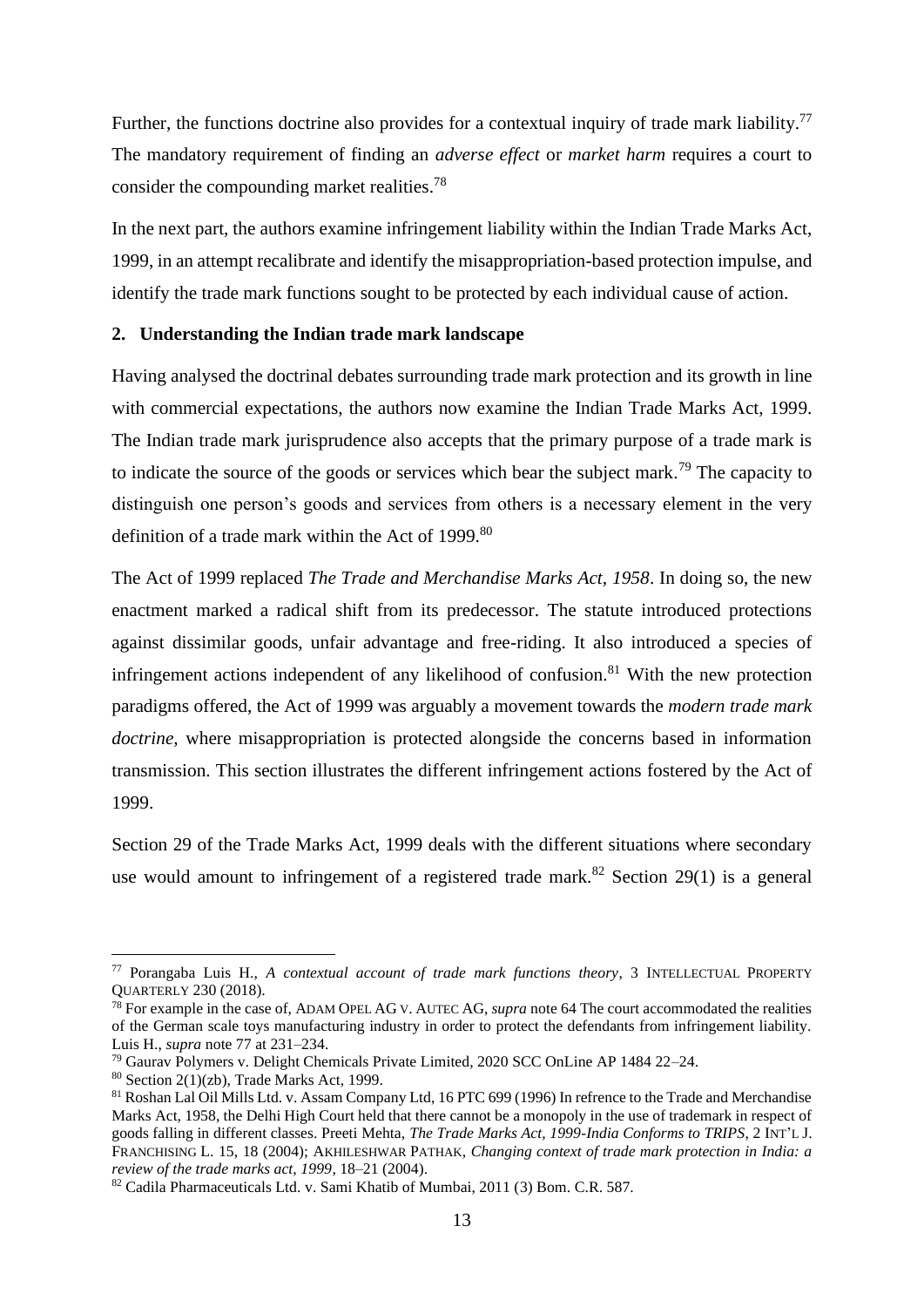proposition of the law, while subsections 2 through 9 deal with specialised situations in which a trade mark is infringed.<sup>83</sup>

Section 29(1) allows a plaintiff to proceed against the use of a mark that is (1) identical to or is deceptively similar to a mark used by a registered proprietor;<sup>84</sup> (2) The secondary use is in the course of trade, $85$  and, (3) in reference to goods and services of the plaintiff's registered trade mark. (4) Further, the secondary use should be likely to be taken as being used as a trade mark.<sup>86</sup> While other provisions in Section 29 require the use of an *identical* or *similar* mark, Section 29(1) clubs the *identical* requirement with the higher qualification of *deceptive similarity.* This requirement falls closer to identical use than similar use as is applied in different subsections.<sup>87</sup>

In comparison to Section 29(1), Section 29(2) is broader in its approach.<sup>88</sup> Along with an explicit likelihood of confusion requirement, Section 29(2)(a)-(c) provide three situations where a secondary use would be actionable:

- Use of an identical mark in reference to similar goods and services.
- Use of a similar mark in reference to identical or similar goods and services.
- Use of an identical mark in reference to identical goods and services. When both the mark, and the goods/services in reference to which the mark is applied are identical, the statute, through Section 29(3), assumes likelihood of confusion.<sup>89</sup>

The above three uses should be in the course of trade and should be 1) likely to confuse the relevant part of the public, or; 2) likely to have an association with the registered trade mark.<sup>90</sup>

<sup>83</sup> 1 K. C KAILASAM, VENKATESWARAN ON TRADE MARKS AND PASSING - OFF 1504 (Sixth ed. 2015).

 $84$  Section 2(1)(h) of the Trade Marks Act, 1999 defines the term 'deceptively similar'; For principles deciding the question of deceptive similarity see: Macleods Pharmaceuticals v. Swisskem Healthcare and Ors., (2019); S.M. Dyechem Ltd. v. Cadbury India Ltd., 5 SCC 573 (2000).

<sup>&</sup>lt;sup>85</sup> Pepsi Co. Inc. & Anr. v. Hindustan Coca Cola & Ors., 94 DLT 30 (2001) The right conferred by registration is a right to use the mark in the course of trade and obviously this right is increased only when the infringer also uses the mark in course of trade."

<sup>86</sup> Mother Care v. Penguin Books, 1998 RPC 113; Wockhardt Ltd v. Aristo Pharmaceuticals, 19 PTC 540 (1999) "It stands to reason that a Trade Mark Act would only be concerned to restrict the use of a mark as a trade mark or in a trade mark sense, and should be construed accordingly."

<sup>87</sup> Balkrishna Hatcheries v. Nandos International, (2007) 35 PTC 295; Marico Limited V. Pratik Goyal, 2014 (60) PTC 185 (Del).

<sup>&</sup>lt;sup>88</sup> While the point of comparison in Section 29(1) is limited, (i.e., the two marks should be identical or deceptively similar in respect of the goods or services for which the trade mark is registered), this point of comparison is comparatively broader within Section 29(2), where any of the three conditions can be fulfilled to assume liability. Similarly, the effect that the latter protects is also comparatively broader (such a manner as to render the use of the mark likely to be taken as being used as a trade mark likely to cause confusion in the minds of the public or likely to have an association with the registered trade mark.)

<sup>89</sup> Section 29(3), Trade Marks Act, 1999.

<sup>90</sup> Dev Gangjee, *Lots in a Name: Would "Diluted" marks still sell as sweetly?*, 15 STUDENT BAR REVIEW 5, 11, 12 (2003).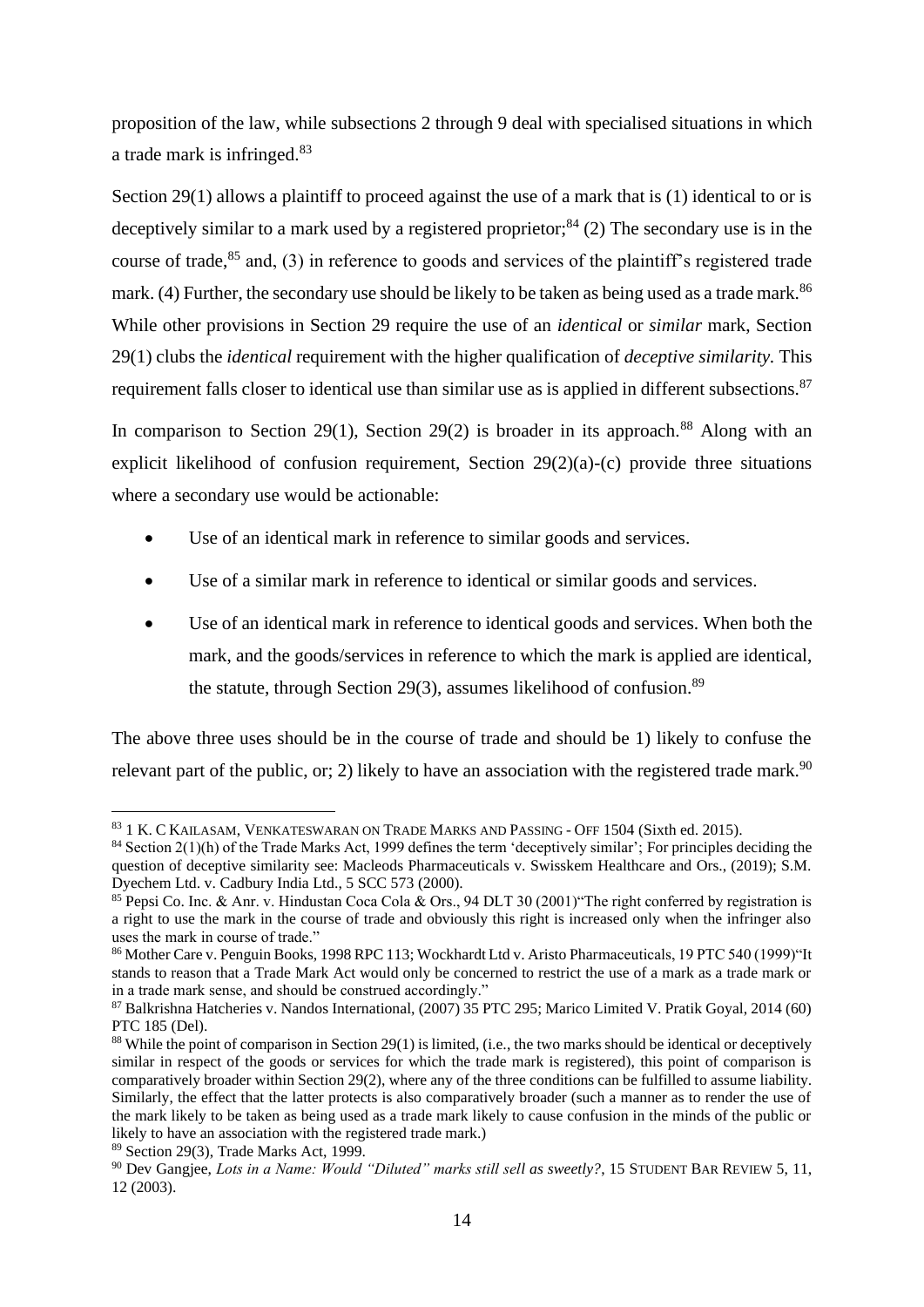In the case of *Canon Kabushiki Kaisha,* the European Court of Justice explained that a likelihood of confusion may arise in one of three circumstances: "*1) where the public confuses the sign and the mark in question (likelihood of direct confusion); (2) where the public makes a connection between the proprietors of the sign and those of the mark and confuses them (likelihood of indirect confusion or association); (3) where the public considers the sign to be similar to the mark and perception of the sign calls to the mind the memory of the mark, although the two are not confused (likelihood of confusion in the strict sense.)."* This conceptualisation of the confusion requirement has also been confirmed in India by the Delhi High Court<sup>91</sup> and the Supreme Court<sup>92</sup>

Section 29(4) is not cut from the same cloth as the remainder of Section  $29.93$  in the sense that the provision applies in reference to application of the mark in reference to dissimilar goods.<sup>94</sup> It embodies the Indian trade mark law's protection against *dilution of a registered mark*. <sup>95</sup> The provision imposes liability where an identical or a similar trade mark is *used in the course of trade* in reference to dissimilar goods and services. Such secondary use of the registered mark should take unfair advantage of or be detrimental to the distinctive character or reputation of the mark.<sup>96</sup> The provision incorporates two statutory limitations to its general rule: 1) it only protects *marks with reputation,*<sup>97</sup> 2) secondary use should be *without due cause.*

Section 29(5) provides that a third party cannot adopt a registered trade mark as a trade name while dealing with goods or services in reference to which the registered trade mark is applied. A *no-fault* provision,<sup>98</sup> Section 29(5) does not require a showing of likelihood of confusion, unfair advantage or detriment to the distinctive character of the registered mark.<sup>99</sup> As long as

<sup>&</sup>lt;sup>91</sup> ITC Limited v. Philip Morris Products SA & Ors., 2010 Indlaw DEL 643.

<sup>92</sup> RAMDEV FOOD PRODUCTS (P) LTD. V. ARVINDBHAI RAMBHAI PATEL & ORS., *supra* note 52.

<sup>93</sup> RPG Enterprises Ltd. v. Riju Ghoshal & Ors., 2022 SCC OnLine Bom 626 39–43; Ford Motor Company v. C.R. Borman, 38 PTC 76 (2009)"This also indicates that the Parliament intended Section 29(4) as a pandect or fasciculus operating on its own; that it is an important exception to the other provisions of the Act."

<sup>&</sup>lt;sup>94</sup> Bloomberg Finance LP v. Prafull Saklecha & Ors., , (2014) 207 DLT 35, 37 "Section 29(4) is also distinct from Section 29(1) to (3) of the TM Act is another important aspect. The element of having to demonstrate the likelihood of confusion is absent."

<sup>95</sup> Gaurav Mukherjee & Srishti Kalro, *What Is the Confusion over Dilution: Towards a Meaningful Understanding of Section 29(4) of the Trademarks Act, 1999*, 4 INDIAN J. INTELL. PROP. L. 139, 141–142 (2011).

<sup>96</sup> Renuka Medury, *Trade mark dilution before and after Section 29(4) of the Indian Trade Marks Act*, *in* ANNOTATED LEADING TRADEMARK CASES IN MAJOR ASIAN JURISDICTIONS , 242 (2019); Bennett Coleman and Company Ltd. & Anr. v. Sol Lifestyle Pvt. Ltd., 2016 SCC OnLine Bom 6946 The import of these provisions is further discussed in part 3.3 of the present study.

<sup>97</sup> FORD MOTOR COMPANY V. C.R. BORMAN, *supra* note 93"What should not be lost sight of is the fact that section 29(4) is palpaably an exception to the scheme of the Act and applies only to those trade marks which have earned a reputation in India"; For the difference between "well-known marks" and "marks with reputation," see: Ashok Leyland v. Blue Hill Logistic Pvt. Ltd., 46 PTC 35 (2011); Gangjee, *supra* note 90 at 12–14.

<sup>98</sup> BLOOMBERG FINANCE LP V. PRAFULL SAKLECHA & ORS., *supra* note 94.

<sup>99</sup> Cisco Technology, Inc. v. Santosh Tantia, 2014 (59) PTC 356.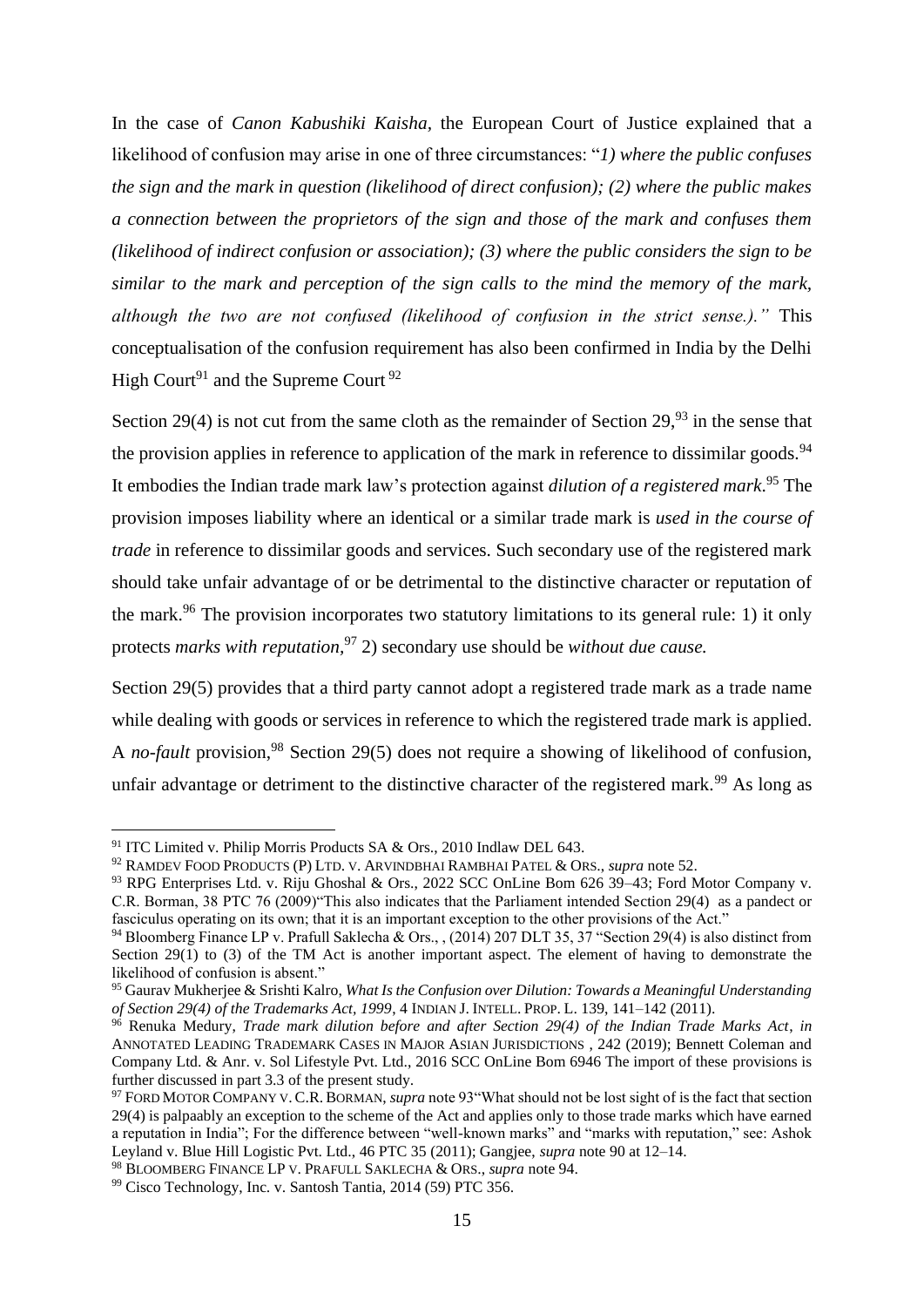the secondary use of the registered trade mark is used as a part of the trade name and is used in reference to identical goods and services as the registered trade mark, liability is established.<sup>100</sup> Section 29(6) is illustrative in nature and identifies certain actionable uses of a registered trade mark.<sup>101</sup> The provision is fairly broad in character<sup>102</sup> and injuncts the use of the registered mark on packaging of goods, in marketing or stocking, importing or exporting and even secondary use on business papers and advertising.<sup>103</sup>

Section 29(7) provides that if a person applies a registered trade mark knowing that the application of such a mark was not authorized by the mark holder, it will amount to infringement.<sup>104</sup> Section 29(8) protects the use of a registered trade mark during advertising. If an advertisement takes unfair advantage and is a dishonest commercial or industrial practice or is detrimental to the distinctive character or reputation of the mark, infringement is established.<sup>105</sup> As far as the requirements set out in Section 29(8) are fulfilled *it would make no difference at all whether the goods are similar or dissimilar.*<sup>106</sup> The statutory language employed by Section 29(8) is identical to the language employed in Section 29(4). Both sections protect against unfair advantage and detriment to distinctive character and repute. However, the statutory limitations which form a part of Section 29(4) i.e., reputation and due cause requirement, are absent from Section 29(8).  $^{107}$  Given the lack of the statutory limitations, the protection offered by Section 29(8) is arguably broader than Section 29(4).

Finally, Section 29(9) provides that where the distinctive element of a registered trade mark consists of or includes words, infringement can be established by the spoken use or visual

<sup>&</sup>lt;sup>100</sup> Cipla Ltd. v. Cipla Industries Pvt. Ltd., AIR 2017 Bom 75 25–28; BLOOMBERG FINANCE LP V. PRAFULL SAKLECHA & ORS., *supra* note 94 at 39; Mankind Pharma Ltd. v. Chandra Mani Tiwari, 75 PTC (Del) 8 (2018) (The Court held that the use of a trade name deceptively similar to a registetred trade mark does not constitute trade mark infringement, as Section 29[5] only applies to the use of a trade name identical to a registered trade mark); Karan Trehan, *Delhi High Court rules that the use of a trade name similar or deceptively similar to a registered trade mark does not amount to infringement under the Indian Law*, 13 JOURNAL OF INTELLECTUAL PROPERTY LAW & PRACTICE 771 (2018).

<sup>&</sup>lt;sup>101</sup> Crompton Greeves Ltd. v. Salzer Electronics Ltd., , 46 PTC 450 (2011) "Interestingly, the whole of Section 29 deals with infringement and sub-s. (6) of Section 29 gives an indication of what constitutes use of a registered trade mark, for the purposes of Section 29 viz. infringement"; See: Tilaknagar Industries Ltd. v. Deejay Distilleries Pvt. Ltd., , 2009 SCC OnLine Bom 1449.

<sup>102</sup> 1 KAILASAM, *supra* note 83.

<sup>103</sup> Section 29(6), Trade Marks Act, 1999.

<sup>&</sup>lt;sup>104</sup> The provision should be read in conjunction with Section 101 of the Trade Marks Act, 1999, which defines what would it mean to apply trade marks and trade descriptions.

<sup>105</sup> Cipla Ltd. v. Cipla Industries Pvt. Ltd., 67 PTC 509 (2016).

<sup>106</sup> *Id.*

<sup>&</sup>lt;sup>107</sup> Raymond Limited v. Raymond Pharmaceutical Pvt. Ltd., 2016 SCC OnLine Bom 5159 Section 29(4) of the Act requires all three sub-clauses to be satisfied unlike Section 29(8)."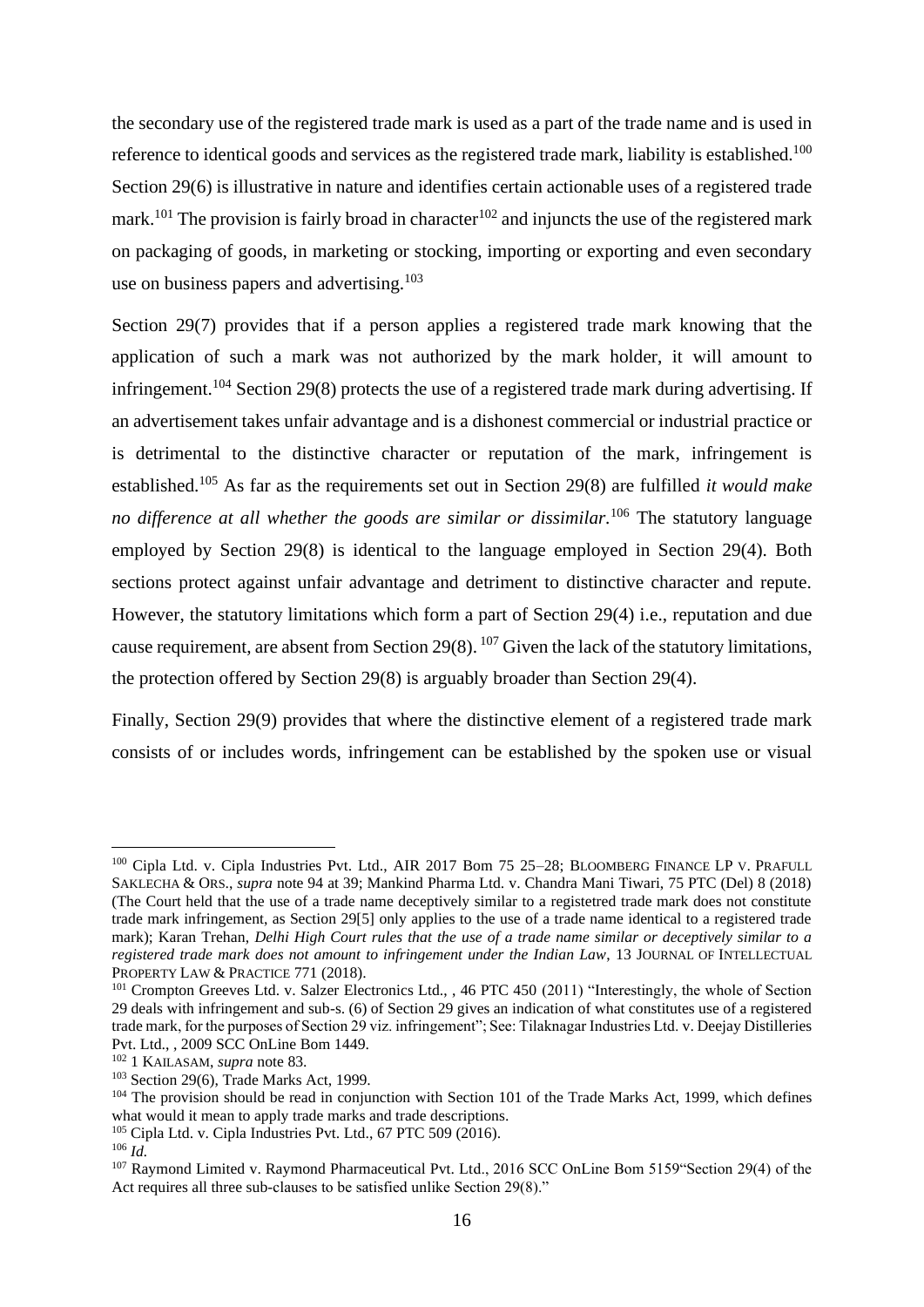representation of the trade mark.<sup>108</sup> For accrual of any liability under Section 29(9), the secondary use should "*either cause infringement by making a mis-statement or causing confusion and deception, or in the alternative, the said spoken words should cause infringement by diluting the distinctive character and repute which may either be intentional or unintentional.*" 109

The findings of the above discussion have been summarised in the following table:

| <b>Section</b> | <b>Activity</b>               | Point of<br>comparison<br>(mark)          | <b>Point of comparison</b><br>(goods and services) | <b>Effect</b>                                                                                                                                                             |
|----------------|-------------------------------|-------------------------------------------|----------------------------------------------------|---------------------------------------------------------------------------------------------------------------------------------------------------------------------------|
| 29(1)          | Use in the course of<br>trade | Identical/<br>deceptively<br>similar mark | Identical<br>goods<br><b>or</b><br>services        | Use in a manner as to<br>render the mark likely<br>to be taken as being<br>used as a trade mark                                                                           |
| 29(2)          | Use in the course of<br>trade | Identical/similar<br>mark                 | Identical/<br>similar<br>goods or services         | Use in a manner likely<br>to cause confusion on<br>the part of public or<br>likely to<br>have<br>an<br>association with the<br>registered<br>trade<br>mark <sup>110</sup> |
| 29(4)          | Use in the course of<br>trade | Identical/ similar<br>mark                | Dissimilar goods or<br>services                    | Takes<br>unfair<br>advantage<br><b>OR</b><br>detrimental<br>to<br>reputation OR accrues<br>unfair advantage                                                               |

<sup>108</sup> Vardhman Buildtech v. Vardhman Properties, 233 DLT (DB) 25, 10 (2016) The Court opined that Section 29(9), Trade Marks Act, 1999 applies only to the distinctive characters of the registered trademark. Individual and non-distinctive elements of a trademark are not protected within Section 29(9).

<sup>109</sup> Hamdard National Foundation v. Hussain Dalal, DLT 291, 13–17 (2013).

<sup>&</sup>lt;sup>110</sup> To the exception of Section 29(2)(c), where likelihood of confusion/ association is assumed by reference to Section 29(3), Trade Marks Act, 1999.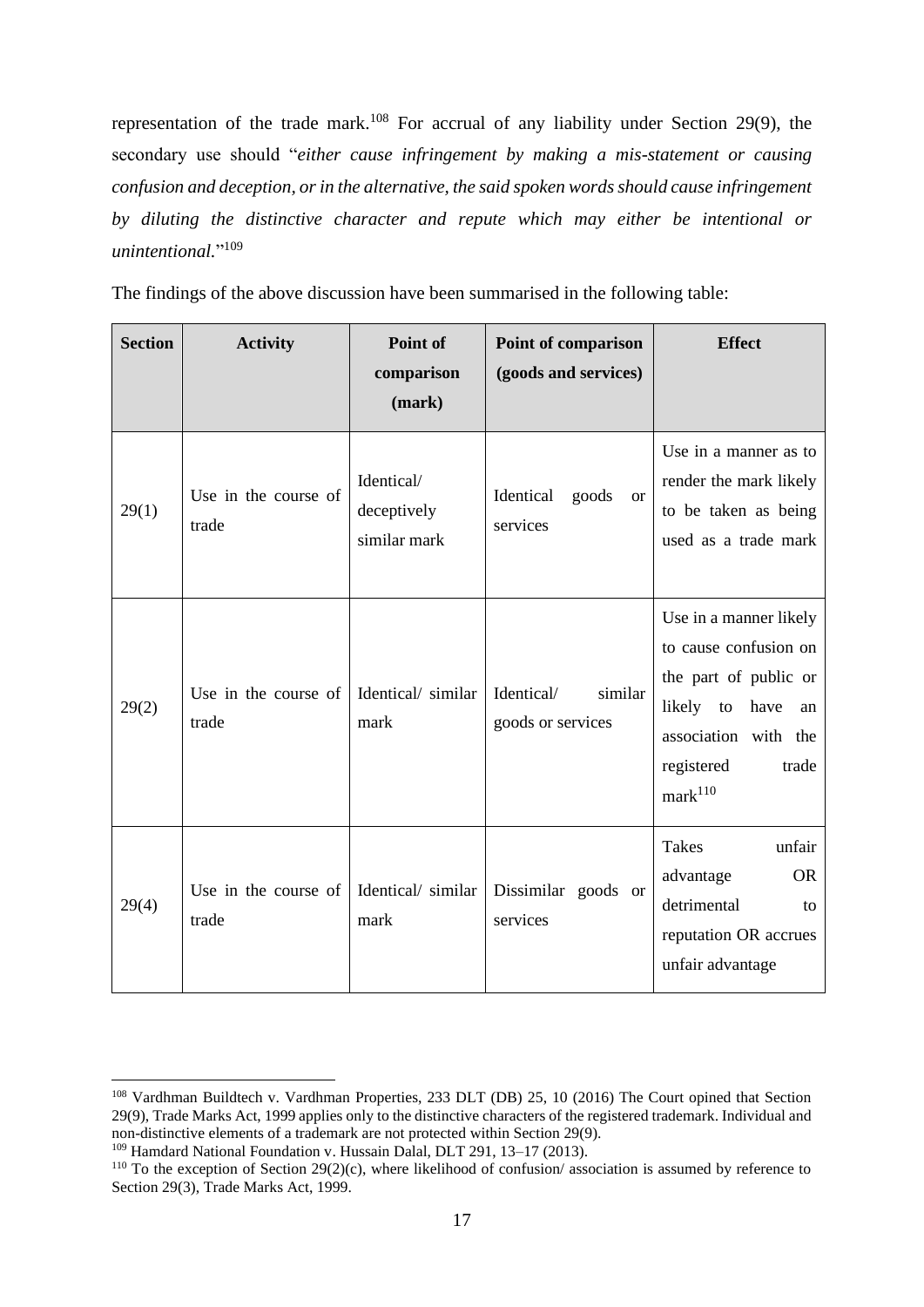| 29(5) | Use as part of trade<br>name                               | Identical mark                                                                             | Identical<br>goods<br><sub>or</sub><br>services | $\mathrm{NA}^{111}$                                                                                         |
|-------|------------------------------------------------------------|--------------------------------------------------------------------------------------------|-------------------------------------------------|-------------------------------------------------------------------------------------------------------------|
| 29(8) | Use in the course of<br>advertising                        | <b>NA</b>                                                                                  | NA                                              | Takes<br>unfair<br><b>OR</b><br>advantage<br>detrimental<br>to<br>reputation OR accrues<br>unfair advantage |
| 29(9) | Use of those words or<br>visual<br>their<br>representation | Secondary<br>use<br>should<br>incorporate<br>distinctive<br>elements of<br>a<br>trade mark | <b>NA</b>                                       | Any of the effects<br>elaborated in Section<br>$29^{112}$                                                   |

In summary, Section 29 can be abstracted into four sets of protections based on the actionable use requirement.<sup>113</sup> 1) Subsections 1 through 4 protect *use in the course of trade*, 2) subsections 5 through 7 enlist the specific use cases where a secondary use would amount to infringement. 3) Subsection 8 is concerned with the advertising of a mark, 4) while subsection 9 restricts the visual and spoken use of a trade mark. Authors in the present study are concerned with studying the first of these four protection paradigms, i.e., the *use in the course of trade*.

The next part examines Section 29(1), (2)  $\&$  (4) of the Act of 1999, the only three subsections which include an explicit actionable use requirement. The authors now analyse how a secondary use becomes actionable within the three provisions in line with their statutory language and doctrinal expectations.

# <span id="page-19-0"></span>**3. Trade mark Protection Spectrum**

The last part identified the various kinds of infringement actions protected within the remit of the Indian trade mark law. From general infringement, to dilution, to infringement in advertising and through spoken words, Section 29 prohibits a broad range of secondary uses. However, despite its overarching swathe, Section 29 does not allow a mark holder to exercise

<sup>&</sup>lt;sup>111</sup> As explained, this is a no-fault provision where an effect is not required by the statutory language.

<sup>&</sup>lt;sup>112</sup> As has been declared by the court in HAMDARD NATIONAL FOUNDATION V. HUSSAIN DALAL, *supra* note 109.

<sup>113</sup> Consim Info Pvt. Ltd. v. Google India Pvt. Ltd., 45 PTC (Mad) 575 (2011).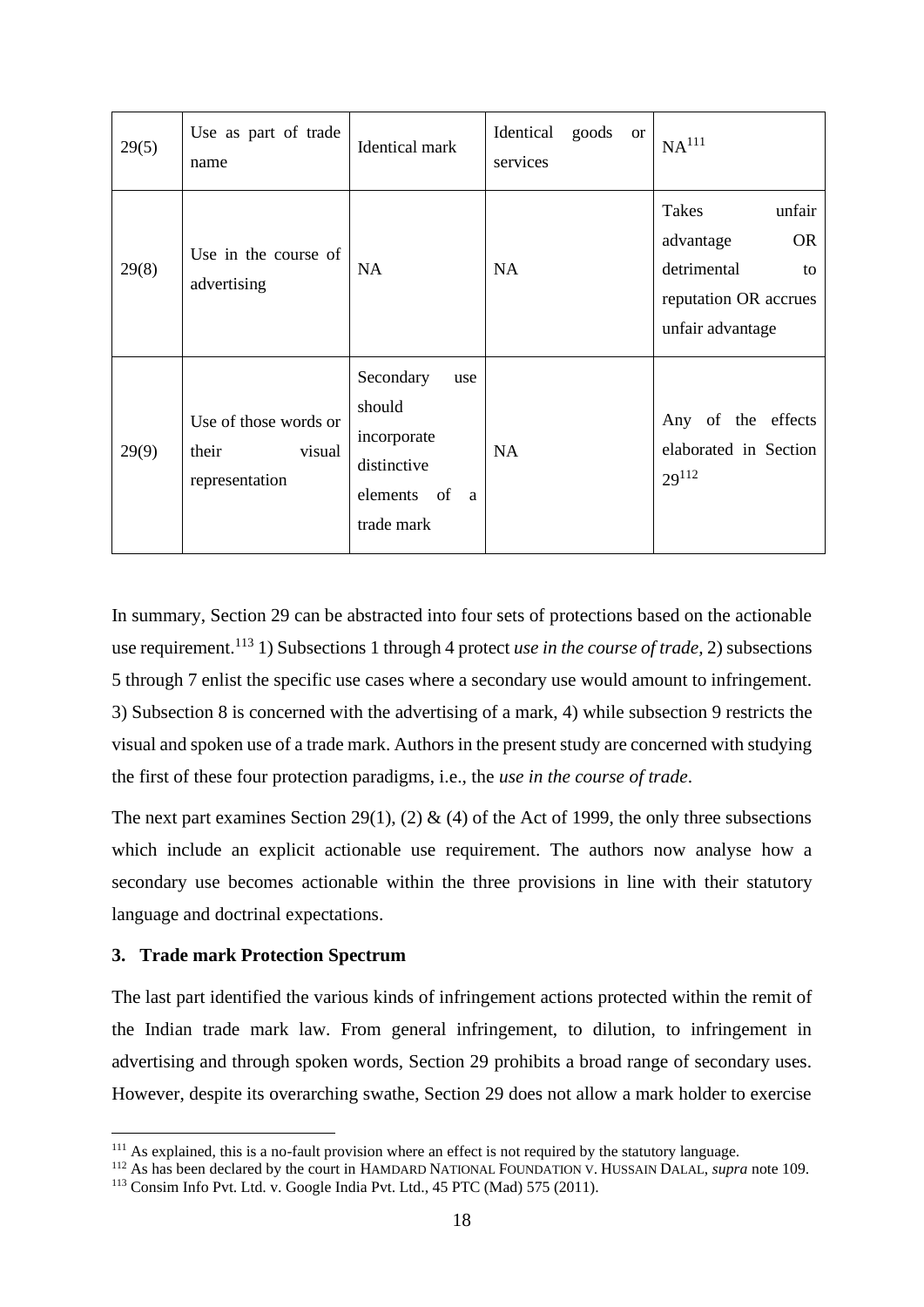absolute control over the secondary use of her trade mark.<sup>114</sup> Multiple statutory safeguards and limitations have been baked into the trade mark statute which control the expanse of a trade mark holder's monopoly. 115

One limiting factor that determines the expanse of the infringement liability is the *actionable use* requirement. Infringement liability within trade mark law is triggered only when the defendant uses a registered mark "*to brand or advertise the defendant's services or to suggest an affiliation with the plaintiff- so called "trade mark use" …. Individuals or companies may make reference to, or use of, a trade mark without fear of liability unless they are making trade mark use.*" <sup>116</sup> The actionable use or the trade mark use requirement is a form of legal formalism which suggests that some categories of secondary use should be immunised from liability.<sup>117</sup>

Every individual infringement action in Section 29 includes some requirement of actionable use.<sup>118</sup> The Delhi High Court in *Consim Info* held that Section 29 "*brings within its fold (i) the use of the mark, (ii) the application of the mark and (iii) the advertisement of the mark.*" <sup>119</sup> The requirement of actionable use is a ubiquitous element of trade mark law and appears in different iterations in every trade mark statute:<sup>120</sup> "using in the course of trade,"<sup>121</sup> "used in association with wares,"<sup>122</sup> "use in commerce,"<sup>123</sup> "commercial use in commerce".<sup>124</sup> The ability of the actionable use requirement to limit the trade mark liability and expansionism has witnessed considerable debate and disagreements; with some scholars classifying this debate as a *hot* 

<sup>114</sup> Rxworks Ltd. v. Hunter, [2007] EWHC 3061 (Ch) (2007) A registered mark was a marketing instrument, not a platform for an absolute monopoly in its use; R v. Johnstone, [2003] 1 W.L.R. 1736 (2003); Dima Basma, *Trade mark protection versus freedom of expression: towards an expressive use defence in European Trade Mark Law*, INTELLECTUAL PROPERTY QUARTERLY 206, 213 (2021).

<sup>&</sup>lt;sup>115</sup> For example see: Section 30, Trade Marks Act, 1999.

<sup>116</sup> Stacey L. Dogan & Mark A. Lemley, *Trademarks and Consumer Search Costs on the Internet*, 41 HOUS. L. REV. 777–838, 804–806 (2004).

<sup>&</sup>lt;sup>117</sup> Luis H., *supra* note 77 at 234 The association with formalism is also one of the major critiques associated with the trademark use requirement. For further criticism see: Mark Janis & Graeme Dinwoodie, *Confusion Over Use: Contextualism in Trademark Law*, 92 IOWA LAW REVIEW 1597, 1632–1638 (2007).

<sup>118</sup> Every secondary use is not actionable. Only when the secondary use complies with the requirements of the statute does it become actionable. For eg: if the secondary user uses a registered trade mark in a nominative noncommercial sense, it would, in all probability, not be actionable as it fails to fulfil the *use in the course of trade* requirement.

<sup>119</sup> CONSIM INFO PVT. LTD. V. GOOGLE INDIA PVT. LTD., *supra* note 113 at 164.

<sup>120</sup> Dreyfuss Cooper, *supra* note 12 at 268, 269.

<sup>&</sup>lt;sup>121</sup> India: Section 29(1), (2), (4), Trade Marks Act, 1999; Australia: Section 120, Trade Marks Act, 1995, see: Angela Christou v Tonch Pty Ltd [2008] ATMO 24; United Kingdom: Section 10, Trade Marks Act, 1994, See: Po Yap Jen, *Making Sense of Trade Mark Use*, 29 EUROPEAN INTELLECTUAL PROPERTY REVIEW 420 (2007).; New Zealand: Trade Marks Act, 2002; Singapore: Section 27, Trade Marks Act, 1998; European Union: Article 10, Directive EU 2015/2436.

<sup>122</sup> Canada Trade-marks Act, R.S.C., c. T-13 § 4.

<sup>123</sup> 15 U.S.C. § 1114(1).

 $124$  15 U.S.C. § 1125(c)(1).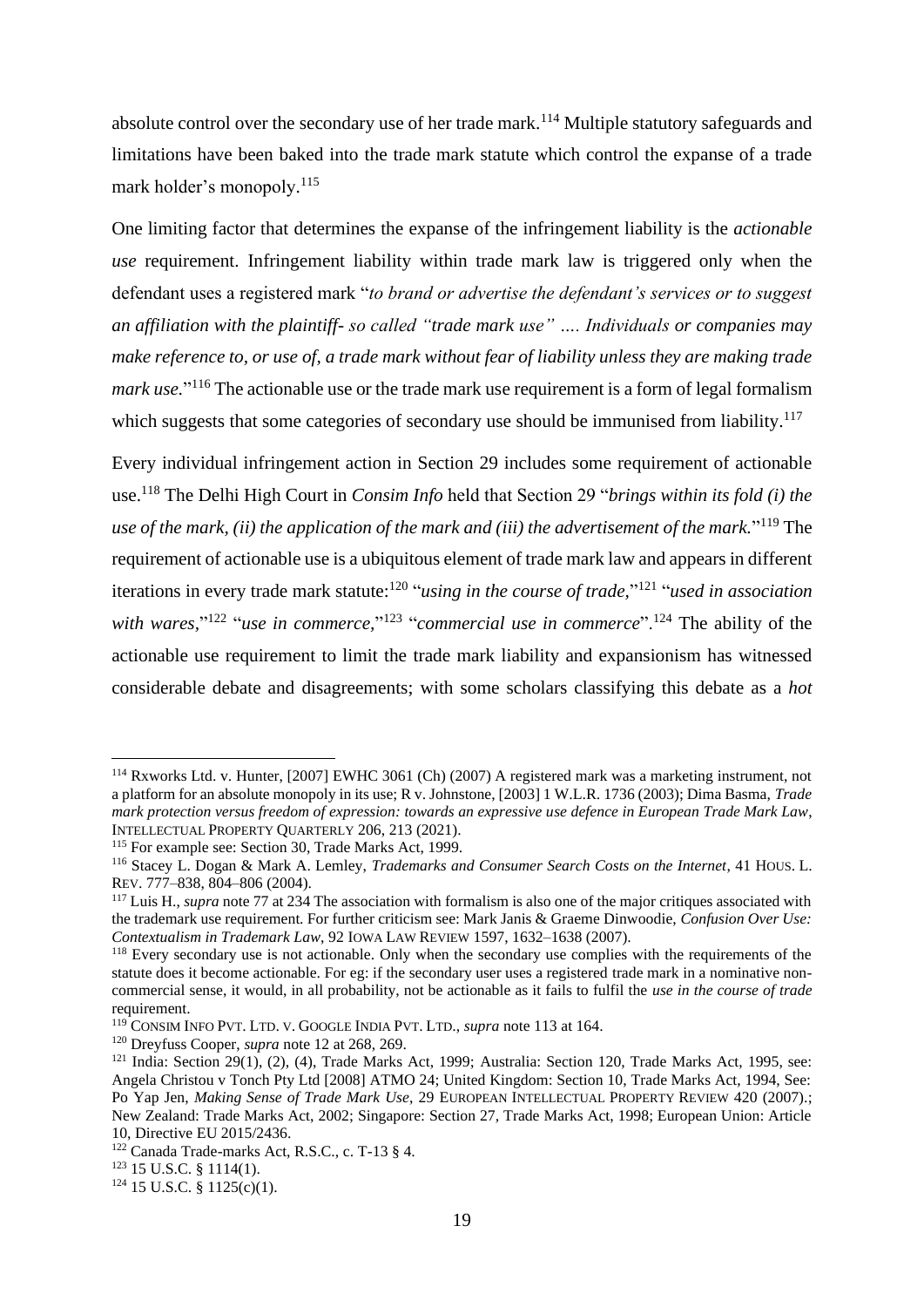*button issue.*<sup>125</sup> As Prof. Simon and Philips note, "*there is no significant aspect of trade mark law that does not require the concept of use. There is however no single cogent and authoritative definition of use*."<sup>126</sup>

#### <span id="page-21-0"></span>**3.1. An argument for limitation: Section 29(1)**

The statutory mandate of Section 29(1) is unique. To establish liability under this provision, the plaintiff does not need to establish consumer confusion.<sup>127</sup> The lack of a consumer confusion requirement brings Section 29(1) in close correlation with EU's double identity provisions, where similar to Section 29(1), a showing of likelihood of confusion is not *sine qua non* for a finding of infringement.<sup>128</sup>

As long as the secondary use is *in the course of trade* and *is likely to be taken as a trade mark,*  it would be actionable within Section 29(1). This part attempts to sensitize the actionable use analysis within Section 29(1) with the doctrinal expectations that the provision seeks to fulfil. In other words, the authors attempt to identify the paradigm case for the application of Section 29(1) by educating the actionable use analysis with the normative justifications and doctrinal expectations of the provision. In doing so, either of two approaches can be taken:<sup>129</sup> First, *The European Approach,* where the double identity provision protects trade marks beyond their source or origin identifying capabilities.<sup>130</sup> Second, *The Singaporean Approach,*<sup>131</sup> where the concomitant provision of Section  $29(1)$ ,  $132$  limits the scope of actionable use to the origin/source identifying function of a trade mark.<sup>133</sup>

<sup>125</sup> ,Dogan and Lemley, *supra* note 53 at 1670; Also see: Vicki T Huang, *Empirical Analysis of Australian Trademark Infringement Decisions: Implications for the US Trademark Use Debate*, 35 SANTA CLARA HIGH TECH. LJ 1, 4–7 (2018); McKenna, *supra* note 45 at 1887–1893.

<sup>126</sup> TRADE MARK USE, 1.05 (Jeremy Phillips & Ilanah Simon eds., 2005); Huang, *supra* note 125 at 13–16.

<sup>127</sup> Elofic Industries Ltd. & Ors. v. Mobis India Ltd. and Ors., , 77 PTC (Del) 128, 34 (2019); 1 KAILASAM, *supra* note 29 at 1503–1504.

<sup>&</sup>lt;sup>128</sup> Article 10(2)(a), Directive (EU) 2015/2436; While a closer comparison to the double identity provision would be Section 29(2)(c) r/w Section 29(3), even Section 29(1) provides a similar protection in the sense that neither the European provision and nor Section 29(1) require a showing of likelihood of confusion for ensuring liability. <sup>129</sup> -Loy Wee Loon Ng, *The Conundrum of "Trade Mark Use": City Chain Stores (S) Pte Ltd V Louis Vuitton Malletier [2010] 1 SLR 382*, 23 SINGAPORE ACADEMY OF LAW JOURNAL 640–652 (2011).

<sup>&</sup>lt;sup>130</sup> For this section the analysis is limited to Article 5(1)(a) & 10(1)(a), Directive (EU) 2015/2436.

<sup>&</sup>lt;sup>131</sup> The authors refer to the second approach as Singaporean for ease of reference. Other countries and judicial institutions have also sided with similar justifications. The case of Australia, for example is discussed in this part. <sup>132</sup> Similar to Section 29(1), Section 27(1) of Singapore's Trade Marks Act, 1998 impugns liability upon secondary use without a requirement of likelihood of confusion. However, unlike the Singaporean law, where both the mark and the goods it has been applied to should be identical, the Indian Law also allows for an infringement by use of similar marks over similar goods. However, this should not affect the trade mark functions that the two sections seeks to protect.

<sup>133</sup> Ng, *supra* note 129.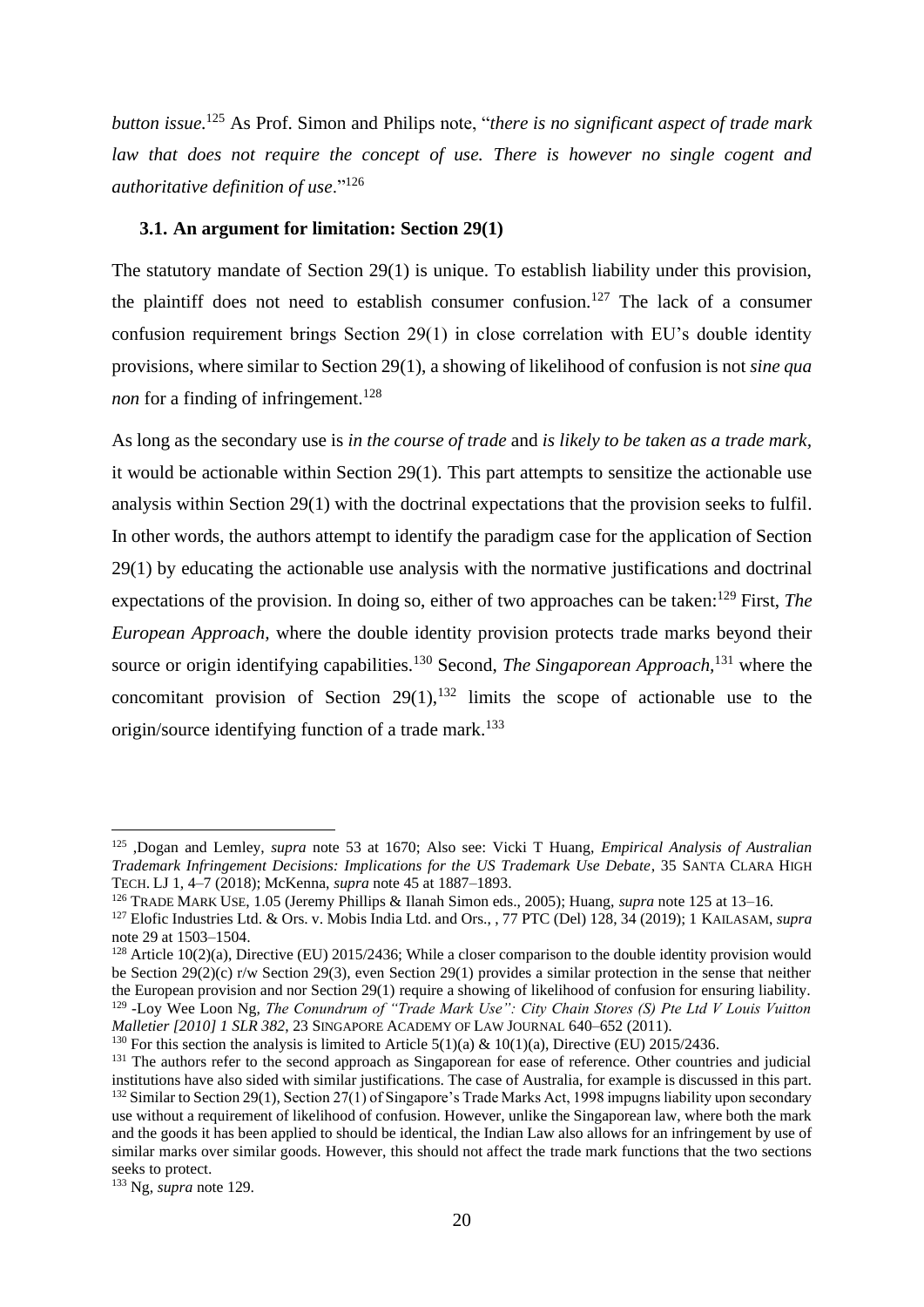The European trade mark jurisprudence has *traditionally been more congenial to the antimisappropriation impulse*. <sup>134</sup> This congeniality is also reflected in EU's flagship formulation for limiting trade mark monopoly: the functions doctrine.<sup>135</sup> Initially developed to suppress the *absolute* protection offered within the double identity provisions,<sup>136</sup> the functions doctrine has ended up expanding the protection available within the double identity provision to the brand characteristics of a mark. <sup>137</sup> The foundations of this extension can be traced back to 2003, where the ECJ in *Arsenal v. Reed* indicated that the protection offered within the double identity provisions extends beyond the origin identifying function of trade marks.<sup>138</sup> Critics cautioned that such an extension could cede to the trade mark owner the entire range of functions, potentially allowing her to bulldoze every secondary use of a trade mark.<sup>139</sup> In the wake of this criticism, the attempts at expansion were substantially thwarted in *R v. Johnstone*<sup>140</sup> and *Opel v. Autec.*<sup>141</sup> In both the decisions, the House of Lords and the European Court of Justice respectively highlighted the overarching relevance of finding *confusion as to the source* for establishing liability within the double identity provision.<sup>142</sup>

However, the critics' arguments did not persuade the courts for a very long time. In 2009, with *Loreal v. Bellure,* the ECJ explicitly noted that the expanded functions of a trade mark can be protected within the double identity provisions. <sup>143</sup> What the ECJ suggested in *Arsenal,* it explicitly admitted in *L'Oréal*: apart from *origin,* any adverse effect on a trade mark's *communication, investment and advertising* function<sup>144</sup> would confirm liability within double

<sup>134</sup> Sheff, *supra* note 55 at 453, 454.

<sup>135</sup> Norma Dawson, *Non-Trade Mark Use*, 2012 INTELLECTUAL PROPERTY QUARTERLY 204–226, 223 (2012).

<sup>136</sup> DIRECTIVE (EU) 2015/2436; Fernandez-Mora, *supra* note 63 at 1374–1380; Gielen, *supra* note 67 at 229– 231.

<sup>137</sup> Dawson, *supra* note 135 at 223.

<sup>138</sup> ARSENAL FOOTBALL CLUB PLC. V. REED, *supra* note 64; Also see: Flynn Pharam v. Drugrus Ltd. & Anr., [2017] Bus LR 1874; Alice Blythe, *A useful test for trade mark use: an analysis of current CJEU guidance and the difference between defining use online and offline*, 38 EUROPEAN INTELLECTUAL PROPERTY REVIEW 563, 564, 656 (2016).

<sup>139</sup> Jennifer Davis, *To Protect or Serve? European Trade Mark Law and the Decline of the Public Interest*, 2003 EUROPEAN INTELLECTUAL PROPERTY REVIEW 180, 187 (2003); Dawson, *supra* note 135 at 214–218.

<sup>140</sup> R V. JOHNSTONE, *supra* note 114; Arsenal Football Club Plc v Reed, [2003] EWCA Civ 696 Even after the ECJ's judgement in Arsenal v. Reed, the Court of Appeals relied on a finding of consumer confusion for the grant of an injunction.

<sup>141</sup> ADAM OPEL AG V. AUTEC AG, *supra* note 64; Kur, *supra* note 70 at 435; Luis H., *supra* note 77 at 232"Adam Opel is known for shaping the functions theory as a limiting doctrine."

<sup>142</sup> Dawson, *supra* note 135 at 222; Noam Shemtov, *'Trade mark use' in Europe: revisiting Arsenal in the light of Opel and Picasso*, 2 JOURNAL OF INTELLECTUAL PROPERTY LAW & PRACTICE 557–563, 563 (2007) Reviewing the Opel decision, the authors argued that the interpretation of the House of Lords in R v. Johnstone was the correct position of the law. See: Blythe, *supra* note 138.

<sup>143</sup> See: Irina Pak, *The expansion of trademark rights in europe*, 3 IP THEORY 7 (2013).

<sup>144</sup> L'ORÉAL V. BELLURE, *supra* note 56; This position was reiterated and confirmed in Interflora v. Mark and Spencer's Plc, ECLI:EU:C:2011:173.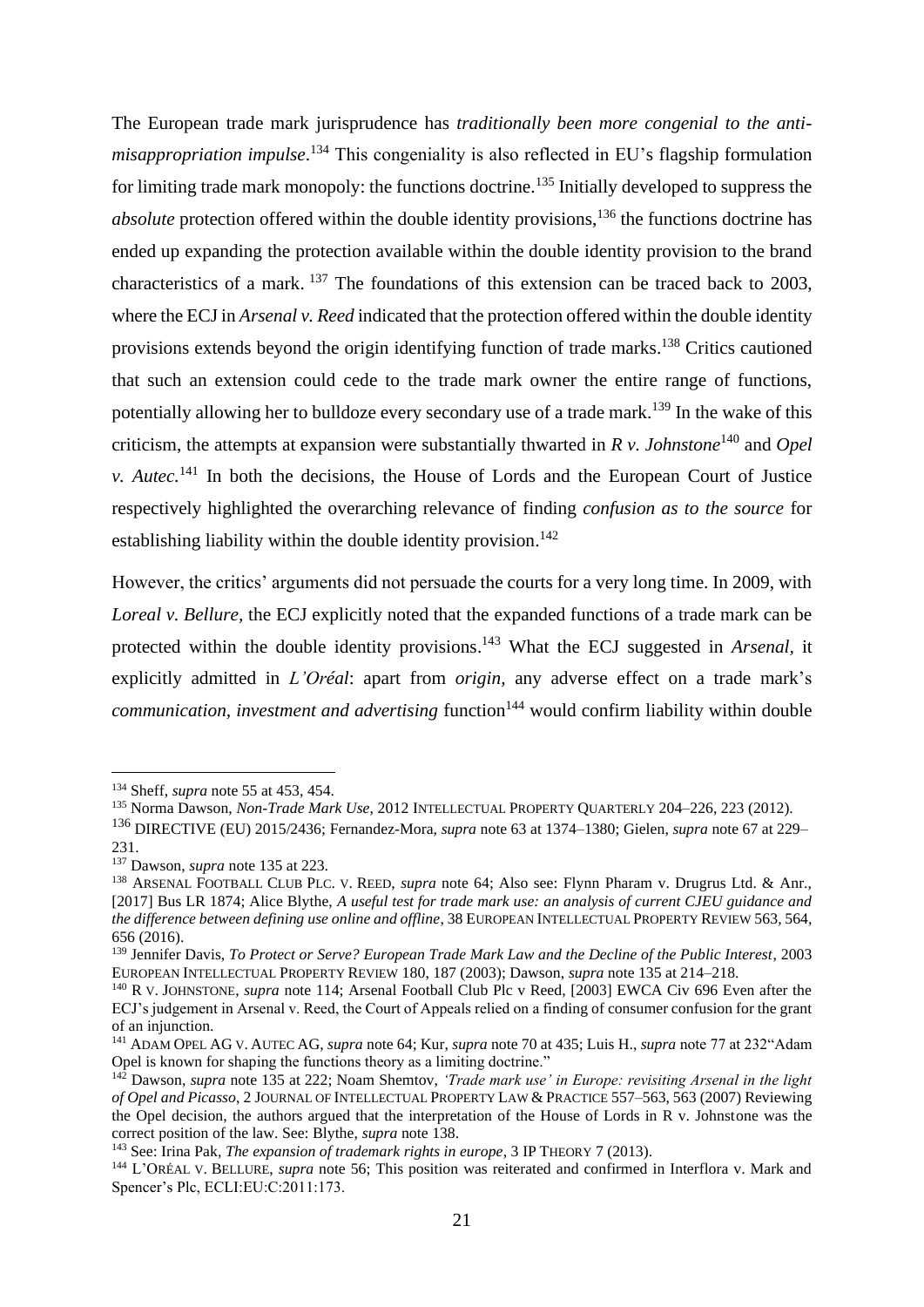identity provisions.<sup>145</sup> The proponents of stronger trade mark protection welcomed *Loreal*.<sup>146</sup> However, the decision received overwhelming criticism.<sup>147</sup> The critics argument was based on a simple premise: *How can every individual trade mark develop brand characteristics?*<sup>148</sup>

Brand characteristics are a unique entitlement of a limited number of trade marks. They are acquired through continuous use, marketing and advertising.<sup>149</sup> Therefore, the general forms of infringement should be limited to protecting the origin function.<sup>150</sup> The double identity provision extends protection to every registered trade mark. It should not be cited to protect the expanded brand characteristics, where no such characteristics have been developed.<sup>151</sup> The argument stands to reason, how can the law be curated to protect what does not exist?

The Singaporean judiciary has explicitly aligned with arguments of the critics of the EU approach. Section 27(1) of the Singaporean Trade Marks Act, 1998, which is identical to the EU's double identity provision,<sup>152</sup> limits the protection offered therein to the origin function of trade marks.<sup>153</sup> Interpreting the ECJ jurisprudence, the Singaporean judiciary developed this view in *Nation Fittings*<sup>154</sup> and affirmed it in *City Chain Stores.*<sup>155</sup> In both these decisions, the court consciously rejected providing any protection to the expanded functions of a trade mark within Section 27(1) of the Trade Marks Act, 1998.<sup>156</sup> Similarly, the courts in Australia<sup>157</sup> and New Zealand<sup>158</sup> have opined that unless a secondary use is designed to distinguish the products in reference to which it is applied *in the sense of indicating origin,* liability cannot be

<sup>145</sup> L'ORÉAL V. BELLURE, *supra* note 56; Dawson, *supra* note 135 at 223.

<sup>146</sup> See: James Nurton, *L'Oréal opinion welcomed as positive for brand owners*, 48 MANAGING INTELL. PROP., 2009, at 480; Mark Heritage, *"Smells-alike" defeat for truthful comparative advertising.*, 15 COMMUNICATIONS LAW 105 (2010).

<sup>147</sup> See: Katy Dowell, *L'Oreal victory deemed anti-competitive*, 24 LAWYER 6 (2010); M.R.F. Senftleben, *Function Theory and International Exhaustion: Why it is Wise to Confine the Double Identity Rule in EU Trade Mark Law to Cases Affecting the Origin Function*, 36 EUROPEAN INTELLECTUAL PROPERTY REVIEW 518 (2014); ILANAH SIMON FHIMA, TRADE MARK DILUTION IN EUROPE AND THE UNITED STATES 247 (2011); MAX PLANCK INSTITUTE FOR INTELLECTUAL PROPERTY AND COMPETITION LAW, *Study on the Overall Functioning of the European Trade Mark System*, 103 (2011); Dev Gangjee & Robert Burrell, *Because You're Worth It: L'Oréal and the Prohibition on Free Riding*, 73 THE MODERN LAW REVIEW 282–295, 291–295 (2010).

<sup>148</sup> See: David Tan, *Differentiating between Brand and Trade Mark: City Chain v. Louis Vuitton Malletier*, SINGAPORE JOURNAL OF LEGAL STUDIES 202–210 (2010).

<sup>149</sup> *Id.*

<sup>150</sup> See: Kur, *supra* note 70 at 438–441; See: Senftleben, *supra* note 147.

<sup>151</sup> Tan, *supra* note 148 at 203.

<sup>152</sup> Article 10(1)(a), DIRECTIVE (EU) 2015/2436.

<sup>153</sup> Ng, *supra* note 129.

<sup>154</sup> Nation Fittings Sdn. Bd. v. Oystertec plc., [2006] 1 SLR(R) 712.

<sup>&</sup>lt;sup>155</sup> City Chain Stores (S) Pte Ltd v. Louis Vuitton Malletier, [2009] SGCA 53.

<sup>156</sup> Tan, *supra* note 148 at 203–205; Ng, *supra* note 129 at 643.

<sup>157</sup> Michael Handler, *Disentangling Functionality, Distinctiveness and use in Australian Trade Mark Law*, 42 MELBOURNE UNIVERSITY LAW REVIEW 55 (2018).

<sup>158</sup> Firth, *supra* note 23 at 183–184.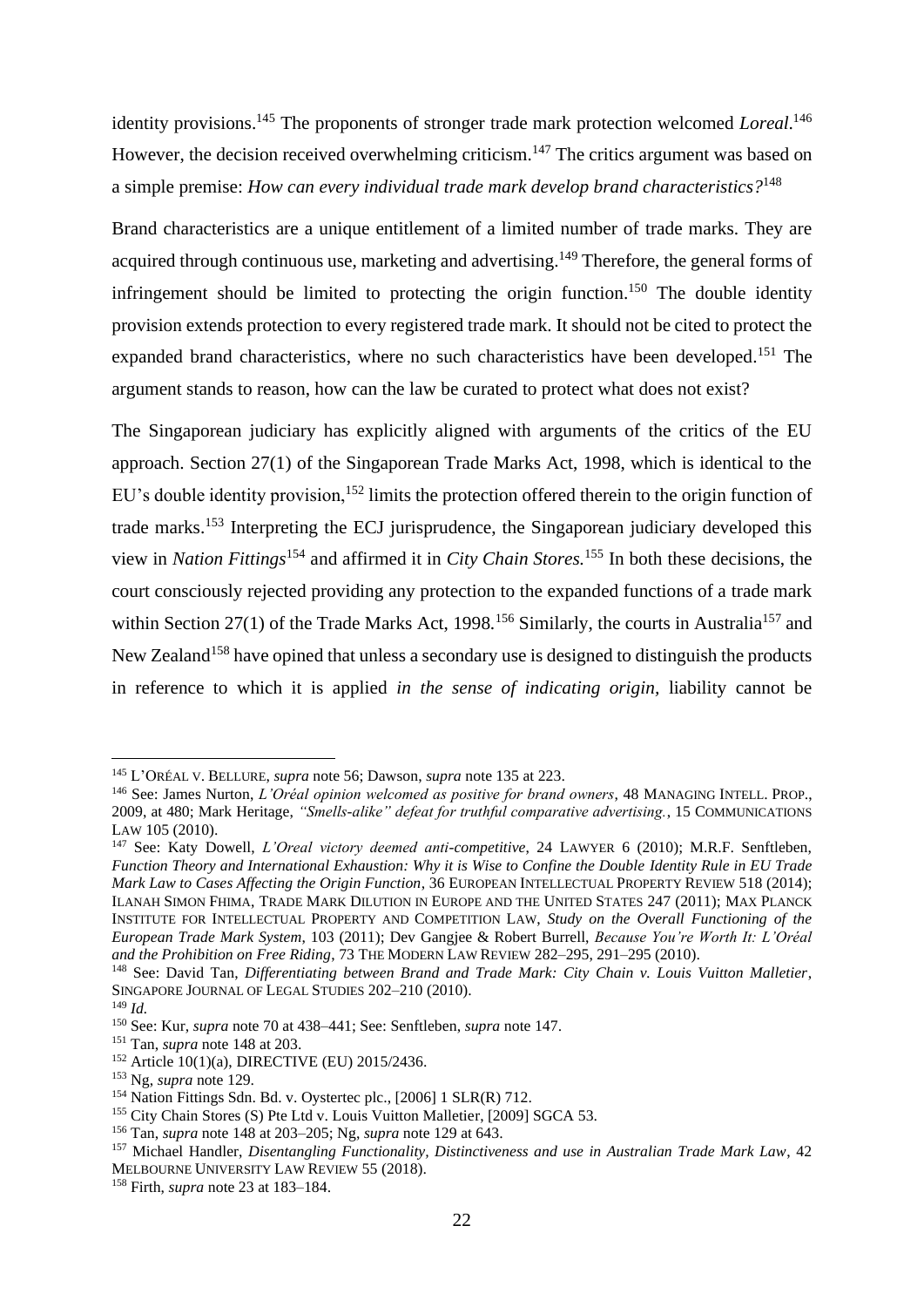established within the concomitant provisions of Australian<sup>159</sup> and New Zealand Trade mark Law  $160$ 

In the present study, the authors also align with the critics of the EU approach and suggest that the Indian trade mark law should side with other common law jurisdictions. Three individual arguments can be relied on to substantiate this position. First, within Section 29(1) no liability can be established unless the secondary use qualifies *as use as a trade mark.* To satisfy this condition, the secondary use must distinguish the goods and services of the defendant from other similar options in the marketplace.<sup>161</sup> Therefore, unless the secondary use designates the origin/ source of the defendants' goods, it should not quality as use as a trade mark and would therefore not be actionable within Section 29(1). Second, to gain protection within Section 29(1), the mark holder does not have to show that his trade mark has acquired any brand characteristics. Extending expanded protection without a showing of goodwill or reputation begs the question: *Have non-reputed marks sufficiently developed brand-dimensions susceptible to protection?*<sup>162</sup> Therefore, the protection offered within Section 29(1) should be limited to the core function of a trade mark i.e. designating origin. Lastly, affording extended protection to marks within Section 29(1) neglects the doctrinal thesis of underlying the protection against trade mark dilution.<sup>163</sup> Dilution explicitly protects *marks with reputation* and therefore, the protection against dilution is better suited to protect the brand characteristics of a trade mark.

#### <span id="page-24-0"></span>**3.2. Statutory requirement of likelihood of confusion: Section 29(2)**

Given that Section 29(1) does not protect the expanded functions and the brand characteristics of a trade mark, an obvious question arises: *which subsection of Section 29 can be cited as a repository of the expanded functions doctrine?* In this part, the authors examine if Section 29(2) can be cited to protect the brand characteristics of a trade mark.

As explained in Part 2, for establishing liability within Section 29(2) the plaintiff needs to show either 1) a likelihood of confusion on the part of the relevant public, or 2) likelihood of

<sup>159</sup> Section 120, Australian Trade Marks Act, 1995.

<sup>160</sup> Section 89, New Zealand Trade Marks Act, 2002.

<sup>161</sup> ELOFIC INDUSTRIES LTD. & ORS. V. MOBIS INDIA LTD. AND ORS., *supra* note 127; Mahle Filter Systems India Private Limited v. Mobis India Limited & Anr., 2018 Indlaw DEL 4746.

<sup>162</sup> Gangjee and Burrell, *supra* note 119 at 286.

<sup>163</sup> Senftleben, *supra* note 147 at 520.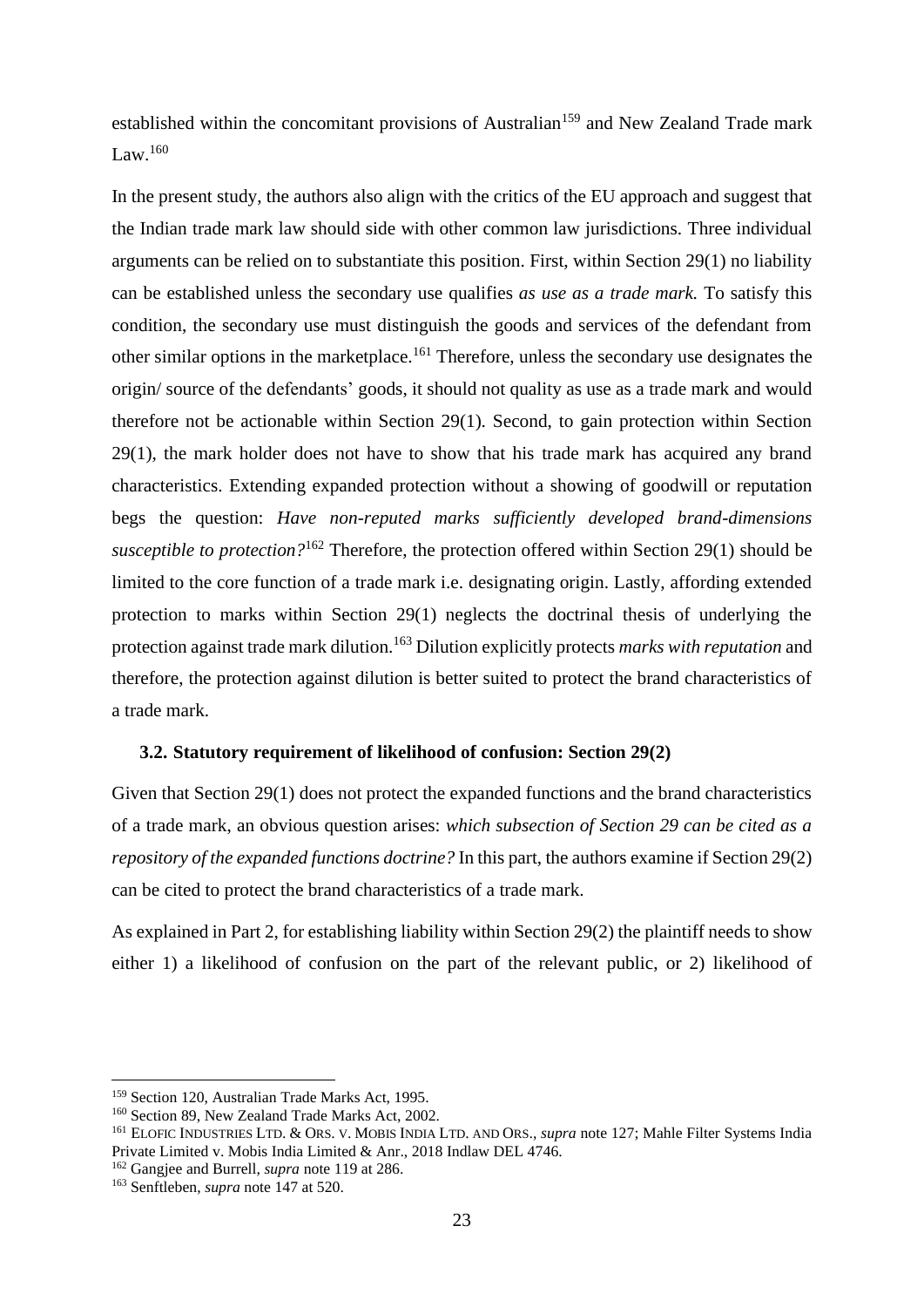association with the registered mark.<sup>164</sup> An association is said to occur when the secondary use of a mark acts as a reminder of a registered trade mark. 165

While many judicial decisions have dealt with the meaning of confusion in the commercial marketplace,<sup>166</sup> the relationship between confusion and association remains relatively obscure. The ECJ in *Sabel v. Puma* argued that "*the concept of likelihood of association is not an alternative to that of likelihood of confusion but serves to define its scope. The terms of the provision itself exclude its application where there is no likelihood of confusion on the part of the public.*" <sup>167</sup> The ECJ's position in *Sabel v. Puma* has since been ratified by later judicial decisions. 168

In line with the ECJ's instruction, it can be argued that the likelihood of association does not operate independently of confusion.<sup>169</sup> Mere reminder of a registered trade mark by a secondary use, denoting association, would not be independently actionable.<sup>170</sup> The inclusion of the association requirement in statutory language serves as a mere reminder that association can be one of the ingredients of confusion.<sup>171</sup> Therefore, the confusion requirement subsumes the association requirement.

In interpreting the scope and temporal limits of the confusion requirement, the authors examine two approaches: the *European approach* and the *American approach.* Within the European jurisprudence, likelihood of confusion occurs *where the public can be mistaken as to the origin of the goods or services in question.*<sup>172</sup> Prof. Fhima and Gangjee suggest that the confusion requirement seeks to protect against the classic *diversion of trade scenario, where consumers* 

<sup>&</sup>lt;sup>164</sup> An association occurs when the secondary use serves as a reminder of the registered trade mark; See: Laustsen, *supra* note 25 at 264–267.

<sup>165</sup> Fields Désirée, *British Amateur Gymnastics Association vaults to triple victory in trade mark infringement and passing off claim against "UK Gymnastics"*, 32 ENTERTAINMENT LAW REVIEW 9 (2021); British Amateur Gymnastics Association v UK Gymnastics Ltd, , [2020] EWHC 1678 (IPEC).

<sup>166</sup> See for eg: Surya Agro Oils Ltd. v. Surya Coconut Oil Industries, AIR 1995 Del 72; GAURAV POLYMERS V. DELIGHT CHEMICALS PRIVATE LIMITED, *supra* note 79.

<sup>&</sup>lt;sup>167</sup> SABEL BV v Puma AG, Rudolf Dassler Sport, EU:C:1997:528 18; Subsequently approved in many cases including: Tripadvisor LLC v. Handsam Ltd, [2016] EWHC 1659 (Ch); BRITISH AMATEUR GYMNASTICS ASSOCIATION V UK GYMNASTICS LTD, *supra* note 165.

<sup>168</sup> TRIPADVISOR LLC V. HANDSAM LTD, *supra* note 167; BRITISH AMATEUR GYMNASTICS ASSOCIATION V UK GYMNASTICS LTD, *supra* note 165.

<sup>169</sup> SABEL BV V PUMA AG, RUDOLF DASSLER SPORT, *supra* note 167; Paul L.C. Torremans, *The likelihood of association of trade marks: an assessment in the light of the recent case law of the Court of Justice*, 3 INTELLECTUAL PROPERTY QUARTERLY 295, 304–306 (1998).

<sup>170</sup> Fields Désirée, *British Amateur Gymnastics Association vaults to triple victory in trade mark infringement and passing off claim against "UK Gymnastics"*, 32 ENTERTAINMENT LAW REVIEW 9 (2021); British Amateur Gymnastics Association v UK Gymnastics Ltd, , [2020] EWHC 1678 (IPEC).

 $171$  ILANAH FHIMA & DEV S. GANGJEE, THE CONFUSION TEST IN EUROPEAN TRADE MARK LAW 6, 7 (1 ed. 2019). <sup>172</sup> CANON KABUSHIKI KAISHA V. METRO GOLDWYN-MAYER INC., 117 RPC (1999).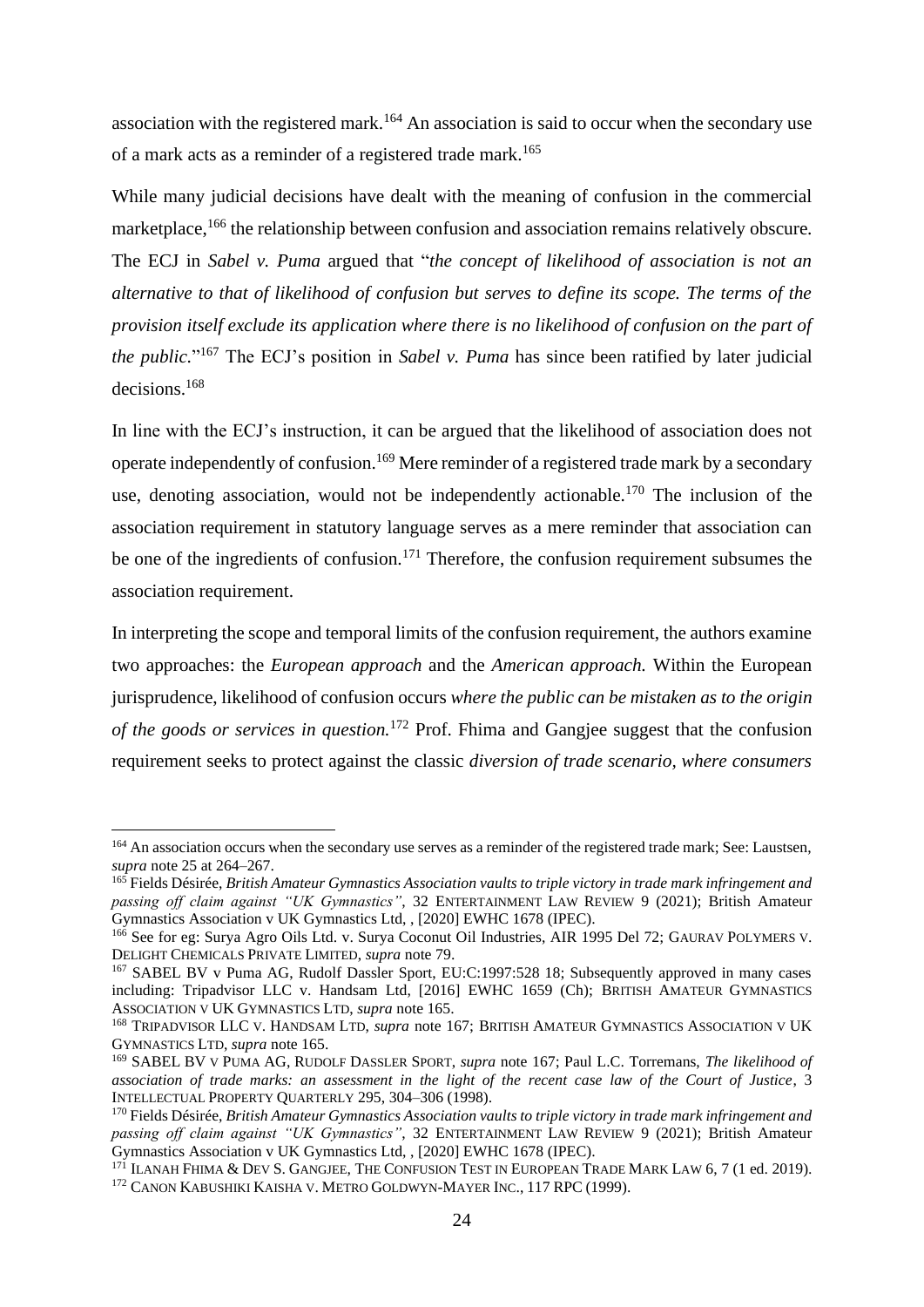*mistake the junior goods for the goods of the senior user.*<sup>173</sup> This position has been ratified by the ECJ in *Daimler v. Egyud Garage,* where the court explicitly admitted that *despite functions other than the origin function, it is only possible to find confusion-based infringement, if use of the junior mark affects or is liable to affect the origin function.*<sup>174</sup> Therefore, unless the origin function is affected, the requirement of confusion cannot be satisfied. A similar position can be traced in Singaporean trade mark jurisprudence. Prof. Wee Loon notes that "*When the defendant's use is non-origin-related in nature, it would be extremely difficult - if not impossible - to prove existence of confusion.*" 175

Unlike EU and Singapore, the American trade mark law defines confusion in much broader terms. The Lanham Act defines confusion as *affiliation, connection, or association of such person with another person, or as to the origin, sponsorship, or approval of his or her goods, services, or commercial activities by another person*. <sup>176</sup> This definition of confusion fosters infringement liability even in situations where the secondary use does not impact consumer behaviour/ purchasing patterns.<sup>177</sup> Such a protection can create a self-perpetuating crisis: If the law teaches consumers that every sponsorship has to be authorised, they will start to believe that every secondary use, irrespective of its expressive values, has been authorised by the trade mark owner.<sup>178</sup> This construction can have delirious effects on trade marks in parodic and satirical settings.

Given the criticism accrued by the US approach and the wide acceptance of the *confusion as to origin* approach fostered by the EU and adopted by other common law countries, the authors suggest that a similar interpretation should be retained in Indian trade mark law.

The *confusion as to origin* approach has already seen approval within Indian trade mark jurisprudence. The Andhra Pradesh High Court in *Gaurav Polymers* opined that the primary question that needs to be answered in case of trade mark infringement is *whether a buyer would get confused between the goods of the Defendant and the plaintiff because of the usage of the offending trade mark by the defendant.*<sup>179</sup> While the courts often consider multiple factors for assessing confusion, the underlying examination always attempts to determine if the average

<sup>173</sup> FHIMA AND GANGJEE, *supra* note 171 at 5.

<sup>174</sup> Daimler v. Együd Garage, C-179/15, [2016]; LAUSTSEN, *supra* note 57 at 11.

<sup>175</sup> Ng, *supra* note 129 at 645.

 $176$  Lanham Act, Section 43(a).

<sup>177</sup> Mark A Lemley & Mark McKenna, *Irrelevant confusion*, 62 STAN. L. REV. 413, 430 (2009).

<sup>178</sup> *Id.* at 439–445.

<sup>179</sup> GAURAV POLYMERS V. DELIGHT CHEMICALS PRIVATE LIMITED, *supra* note 79 at 28.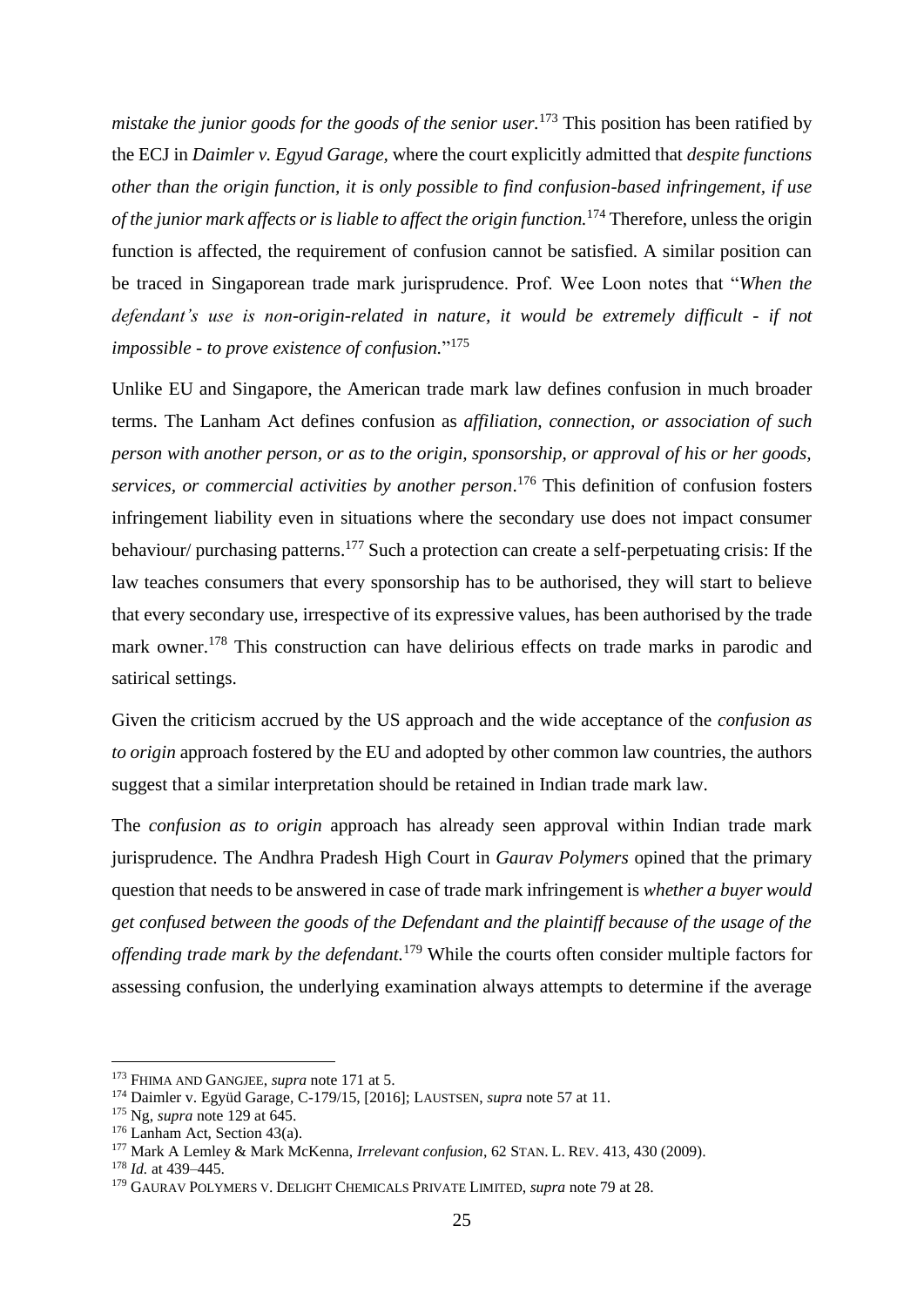consumer would be confused as to the commercial origin of the goods bearing the competing marks.<sup>180</sup>

#### <span id="page-27-0"></span>**3.3. A storehouse of the expanded functions: Section 29(4)**

Since confusion only protects the adverse effect to the origin function, Section 29(2) cannot be cited as the repository of the protection afforded to extended functions. The requirement of confusion in the marketplace limits the scope of Section 29(2) to the origin function. Continuing the exploration into the repository of expanded functions, this section explores the doctrinal thesis underlying the protection against dilution and examines if Section 29(4) can be cited to protect the expanded functions of a trade mark.

The protection against trade mark dilution is a recent addition to the trade mark statute. It was introduced by the Trade Marks Act,  $1999$ ,  $^{181}$  before which, dilution was protected as an extended arm within the common law remedy of *passing off.*<sup>182</sup> With the introduction of Section 29(4), trade mark law was freed from its traditional moorings steeped in protecting consumer confusion. The dilution doctrine is concerned with protecting the *selling power* of a trade mark,<sup>183</sup> and therefore any analysis of consumer confusion is rendered otiose within the dilution framework. 184

The core of the dilution doctrine can be traced back to a seminal 1927 article by Prof. Schechter, where it was suggested that the primary concern of the trade mark doctrine should be protecting the *selling power* of trade marks.<sup>185</sup> Marking a *fundamental shift in the nature of trade mark* 

<sup>180</sup> SURYA AGRO OILS LTD. V. SURYA COCONUT OIL INDUSTRIES, *supra* note 166; RPG ENTERPRISES LTD. V. RIJU GHOSHAL & ORS., *supra* note 93 at 31.

<sup>181</sup> Medury, *supra* note 96 at 240, 241; ITC LIMITED V. PHILIP MORRIS PRODUCTS SA & ORS., *supra* note 91 at 44; Kamdhenu Ispat Ltd. v Kamdhenu Pickles and Spices Ind. Private Ltd. & Anr., 2010 Indlaw DEL 2694.

<sup>182</sup> Medury, *supra* note 96 at 241; Dev Gangjee, *The Polymorphism of Trademark Dilution in India*, 17 TRANSNAT'L L. & CONTEMP. PROBS. 611, 106, 107 (2008).

<sup>183</sup> See: Frank I. Schechter, *The Rational Basis of Trademark Protection*, 40 HARVARD LAW REVIEW 813 (1927).

<sup>184</sup> ITC v. Philip Morris, 42 PTC 572 (2010); CIPLA LTD. V. CIPLA INDUSTRIES PVT. LTD., *supra* note 100 at 24"Thus, for attracting sub-section (4), it is not necessary for the plaintiff to show possibility of confusion."; Gangjee, *supra* note 182; PATHAK, *supra* note 81.

<sup>185</sup> Schechter, *supra* note 183; Prof. Schechter's conceptualisation heavily relied on German case law jurisprudence. For details see: Barton Beebe, *The suppressed misappropriation origins of trademark antidilution law: The Landgericht Elberfeld's Odol Opinion and Frank Schechter's "The Rational Basis of Trademark Protection"*, *in* INTELLECTUAL PROPERTY AT THE EDGE: THE CONTESTED CONTOURS OF IP 59 (Jane C. Ginsburg & Rochelle Cooper Dreyfuss eds., 2014).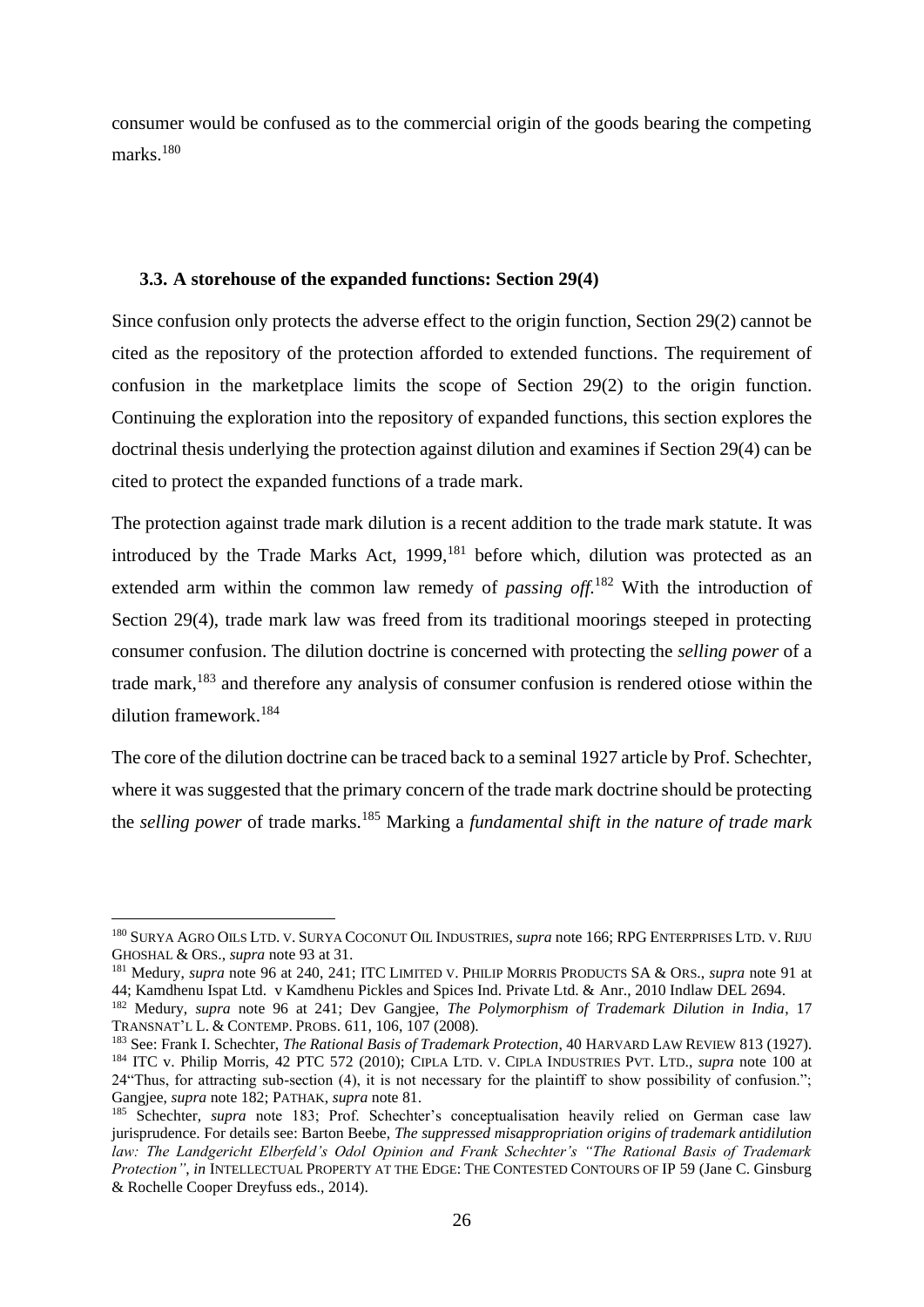*protection*,<sup>186</sup> dilution treats trade marks as property that deserve protection in their own right<sup>187</sup> without showing consumer confusion.<sup>188</sup> The protection is geared towards the *substantial investment an owner has made in the mark and the commercial value and aura of the mark itself, protecting both from those who would appropriate the mark for their own gain.*<sup>189</sup> Prof. Carty notes that the protection offered by dilution is "*completely at odds with the identification and guarantee function of trade marks, from which the common law never swerved.*" 190

Within the function-based formulation of trade mark protection offered by the European Union, the law on dilution *was* (arguably) *intended to protect the functions of mark beyond its source or origin functions.*<sup>191</sup> According to the ECJ decisions, the protection offered to trade mark dilution secures the investment and advertising functions.<sup>192</sup> These functions are closely correlated.<sup>193</sup> After conducting a detailed enquiry into the extent and scope of the expanded functions Dr Mora notes that there remains some uncertainty regarding how they would map in a dilution case.<sup>194</sup> The investment function is adversely affected when the secondary use *"substantially interferes with the proprietor's use of the mark to acquire and preserve a reputation capable of attracting customers and retaining their royalty."*<sup>195</sup> Closely related to investment, an adverse effect on the advertising function occurs when the secondary use denies the proprietor the opportunity *of using its mark effectively to inform and win over customers.*<sup>196</sup> In *Interflora*, the ECJ opined that while the two functions might overlap, the investment function is broader since it protects various other *commercial techniques* to create and sustain reputation.<sup>197</sup>

<sup>186</sup> Lemley, *supra* note 30 at 1698.

<sup>187</sup> Alice Blythe, *Attempting to define unfair advantage: an evaluation of the current law in light of the recent European decisions.*, 34 EUROPEAN INTELLECTUAL PROPERTY REVIEW 754, 755, 756 (2012).

<sup>188</sup> Robert G Bone, *Schechter's ideas in historical context and dilution's rocky road*, 24 SANTA CLARA COMPUTER & HIGH TECH. LJ 469, 472–473 (2007).

<sup>189</sup> Clarisa Long, *Dilution*, 106 COLUM. L. REV. 1029, 1034, 1035 (2006).

<sup>&</sup>lt;sup>190</sup> Hazel Carty, *Dilution and passing off: cause for concern*, 112 THE LAW QUARTERLY REVIEW 632–666 (1996).

<sup>191</sup> Graeme B. Dinwoodie, *The Function of Trademarks in the United States*, *in* THE CAMBRIDGE HANDBOOK OF INTERNATIONAL AND COMPARATIVE TRADEMARK LAW 178–191, 186–191 (Irene Calboli & Jane C. Ginsburg eds., 2020).

<sup>192</sup> INTERFLORA V. MARK AND SPENCER'S PLC, *supra* note 144.

<sup>193</sup> Robert Burrell & Michael Handler, *Reputation in European trade mark law: a re-examination*, 17 ERA FORUM 85–99, 88 (2016).

<sup>194</sup> Fernandez-Mora, *supra* note 63 at 1379.

<sup>195</sup> Heather Taylor, *The David-And-Goliath-esque Problematic of "Unfair Advantage" in Trade Mark Law: Is the EU Moving Towards a Categorical Protection of Famous Brands?*, 52 IIC - INTERNATIONAL REVIEW OF INTELLECTUAL PROPERTY AND COMPETITION LAW 1069, 1076–1079 (2021).

<sup>196</sup> Fernandez-Mora, *supra* note 63 at 1388; INTERFLORA V. MARK AND SPENCER'S PLC, *supra* note 144.

<sup>197</sup> INTERFLORA V. MARK AND SPENCER'S PLC, *supra* note 144 at 60; Gangjee, *supra* note 56 at 42, 43; Fernandez-Mora, *supra* note 63 at 1389, 1390.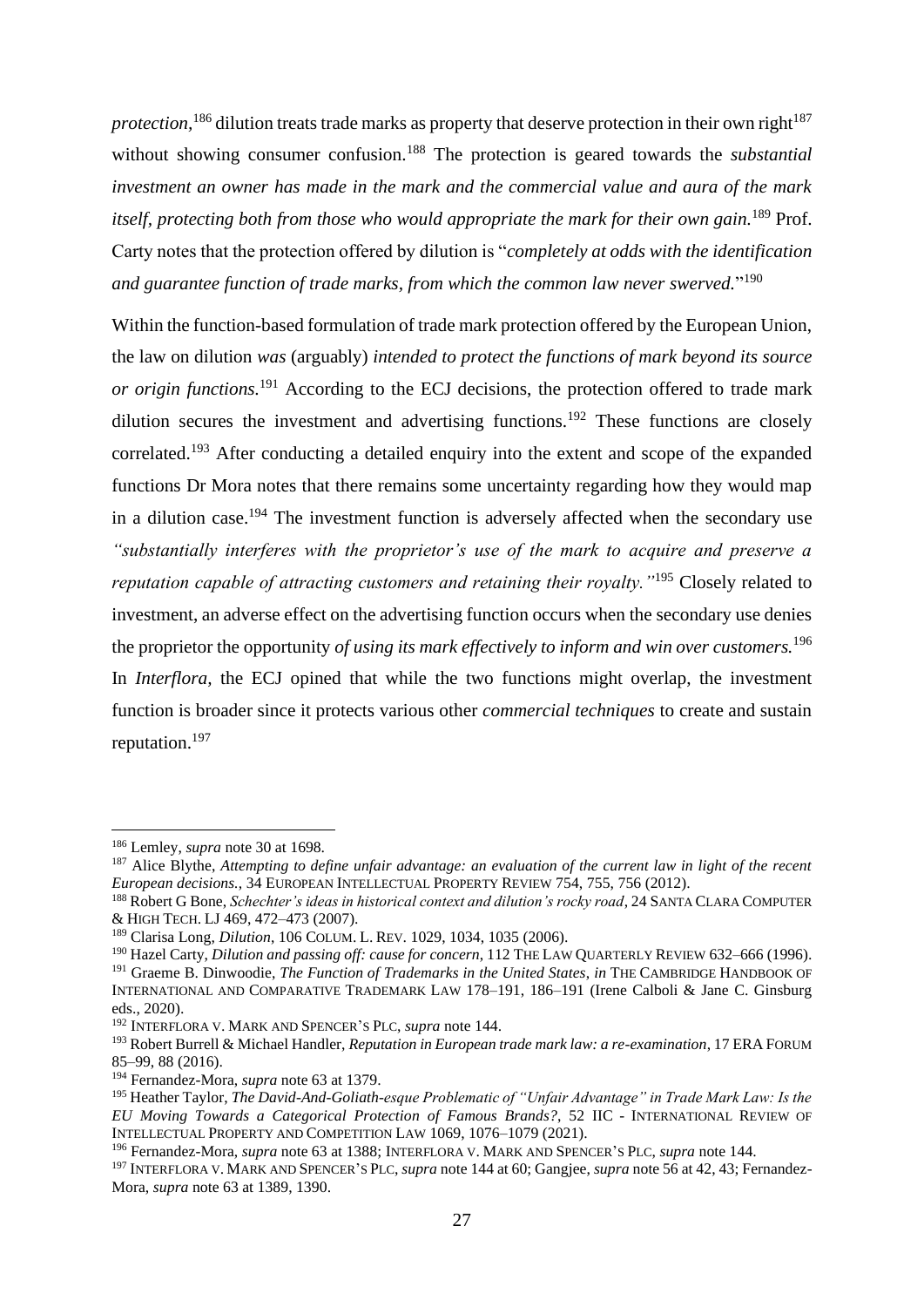While the Indian trade mark jurisprudence does not rely on the functions-based formulation, the relationship that dilution shares with the advertising and investment function can be abstracted through judicial discourse. While commenting on the nature of secondary uses protected by each subsection within Section 29, the Bombay High Court in *Raymond v. Raymond* noted that *investments made for developing the reputation of the mark and protecting* against its unfair misappropriation of goods is a primary concern for trade mark dilution.<sup>198</sup> In 2010, the Delhi High Court held that dilution is geared towards preserving the *uniqueness of the mark itself.* <sup>199</sup> Further in 2020, injuncting the unauthorised secondary use of the mark BMW on electric commercial vehicles, the Delhi High Court held that the dilution doctrine protects against an *unauthorised appropriation of the goodwill and reputation.*<sup>200</sup>

Therefore, while Indian judicial discourse does not incorporate the terminology of the functions doctrine, judicial decisions admit that the protection within Section 29(4) extends beyond the source identifying function. Having understood that the protection offered within Section 29(4) extends beyond the origin function, this part explores the relationship between Section 29(4) and the misappropriation argument. In line with the three-step model proposed by the authors in Part 1, the further the dilution paradigm moves away from the information transmission argument, the more relevance the statutory limitations, such as due cause, would assume.

Within dilution, three independent causes of action extend protection beyond the origin function: Blurring, Tarnishment and Unfair Advantage. While the recognition of these independent causes of action remains limited in Indian jurisprudence, $^{201}$  this tri-partite structure of Section 29(4) has been confirmed by the Delhi High Court in *Bloomberg Finance:*<sup>202</sup>

*The words' detriment' in the context of the 'distinctive character' of the mark brings in the concept of 'dilution' and 'blurring'. In the context of 'repute' they are also relatable to the concept of 'tarnishment' and 'degradation'. The words "takes 'unfair advantage" refers to 'free-riding' on the goodwill attached to mark which enjoys a reputation. The disjunctive 'or' between the words' distinctive character' and 'repute' is designedly inserted to cater to a situation* 

<sup>198</sup> Raymond Limited v. Raymond Pharmaceutical (P) Ltd., 69 PTC 79 (2017).

<sup>&</sup>lt;sup>199</sup> ITC v. Philip Morris.

<sup>200</sup> Bayerische Motoren Werke AG vs. Om Balajee Automobile (India) Private Limited, 82 PTC (Del) 194 (2020).

<sup>201</sup> Gangjee, *supra* note 16.

<sup>202</sup> BLOOMBERG FINANCE LP V. PRAFULL SAKLECHA & ORS., *supra* note 94.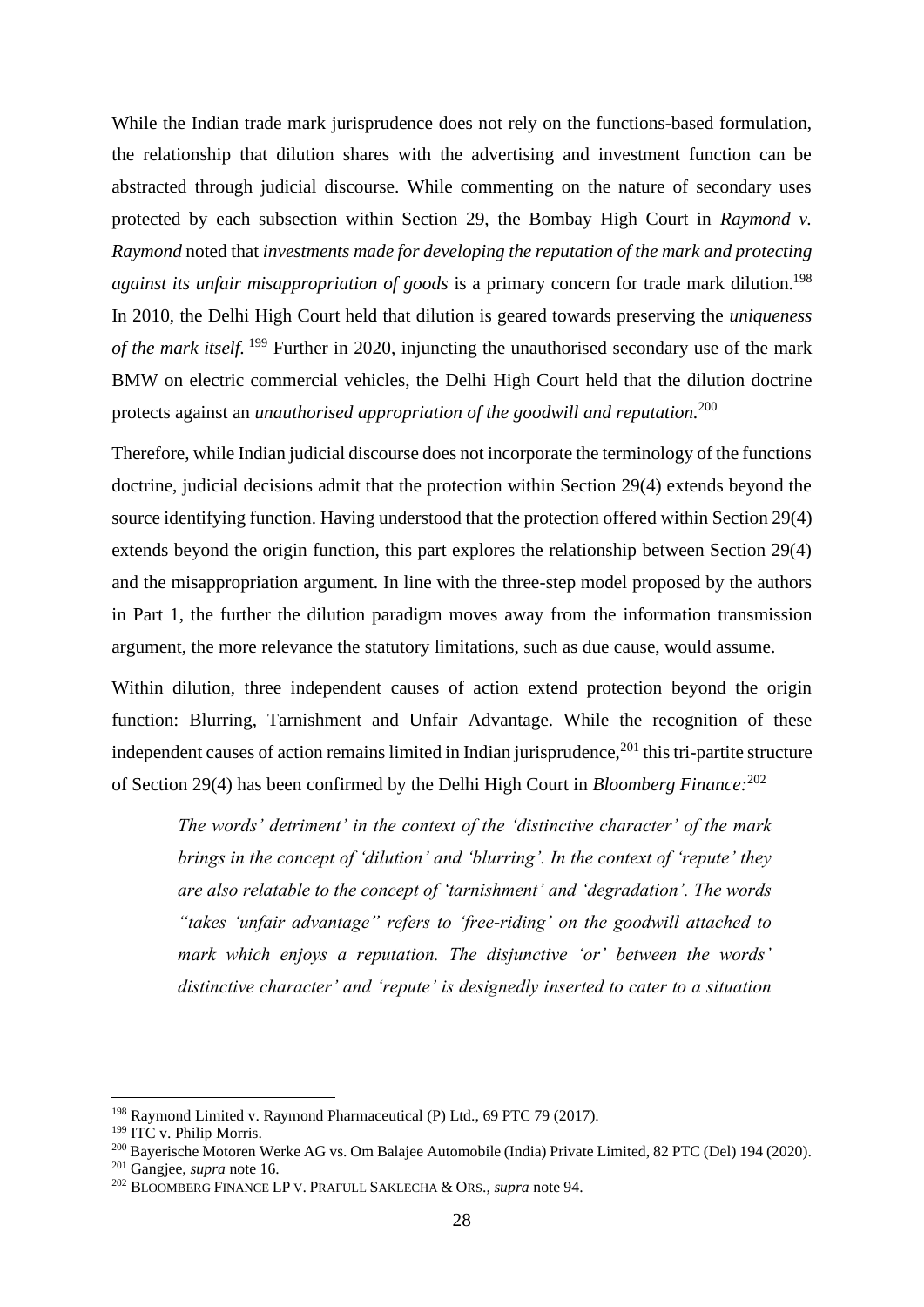*where a mark may not have a distinctive character and yet may have a reputation.*<sup>203</sup>

#### **3.3.1. What use constitutes Blurring?**

<span id="page-30-0"></span>The first arm of protection offered within the dilution doctrine, i.e. Section 29(4), is a prohibition against detriment to the distinctive character, also referred to as *Dilution by Blurring.*<sup>204</sup> This concept is best explained based on the associative network theory.<sup>205</sup> Human memory is comprised of nodes, where each node links specific product categories with certain trade marks.<sup>206</sup> If multiple products bearing the same trade mark were presented to a consumer, it would inevitably diminish the immediate association that is evoked by the use of the original trade mark. <sup>207</sup> A similar situation can occur when a famous trade mark is subjected to expressive uses. Such uses can diminish the *recallability* of a trade mark and dilute its association with its parent products.<sup>208</sup> In simpler terms, a famous mark cannot be applied in reference to other goods, lest it loses its associative power and, by extension, its *selling power.* 

Many decisions from the Indian judiciary have sought to protect these associative nodes by ensuring exclusive associations of a mark with a source. Examples are many. For instance, in the case of *Ford Motor Company,* the trade mark *Ford* was used by the defendants in respect to footwear. The Delhi High Court cited Section 29(4) and the loss of distinctiveness of the mark to injunct the use by the defendants.<sup>209</sup> In *Krizm Hotels*, the plaintiffs used the mark *Lemon Tree* in reference to well-known hotel chains. The Delhi High Court injuncted the defendant's use of an identical mark in reference to housing projects.<sup>210</sup> In another case, the mark *Ultra Tech* was used in reference to cement. When the defendant started using the mark in reference to solar heaters, the Court injuncted the secondary use. $211$ 

<sup>&</sup>lt;sup>203</sup> Subsequently cited with approval in: Nokia Corporation v. Manas Chandra & Anr., 2017 Indlaw DEL 2936; Advance Magazine Publishers v. Just Lifestyle Pvt. Ltd., 2016 SCC OnLine Bom 8417.

<sup>&</sup>lt;sup>204</sup> BLOOMBERG FINANCE LP V. PRAFULL SAKLECHA & ORS., 207 DLT 35 (2014); HYPNOS LIMITED V. HOSUR COIR FOAM PVT. LTD., 2015 SCC ONLINE IPAB 213 52.

<sup>205</sup> Washington Macías & Julio Cerviño, *Trademark dilution: comparing the effects of blurring and tarnishment cases over brand equity*, 12 MANAGEMENT & MARKETING 346, 349–352 (2017).

<sup>206</sup> See: Chris Pullig, Carolyn J Simmons & Richard G Netemeyer, *Brand dilution: when do new brands hurt existing brands?*, 70 JOURNAL OF MARKETING 52, 54 (2006).

<sup>207</sup> Dima Basma, *Dilution Versus Unfair Advantage: Myths and Realities*, 52 IIC 1217–1257, 1222 (2021); Alse see: C-253/ 07 Intel Corporation Inc. v. CPM United Kingdom Limited, [2008] ECR I-08823; C-375/97 General Motors Corp v. Yplon SA, [1999] ECR I-5421.

<sup>208</sup> See: MATTEL, INC. V. MCA RECORDS INC., *supra* note 3; Wallack, *supra* note 9.

<sup>209</sup> FORD MOTOR COMPANY V. C.R. BORMAN, *supra* note 93.

<sup>210</sup> Krizm Hotels (P) Ltd. v. Vaishnavi Estates (P) Ltd., 2011 SCC OnLine Del 3157.

<sup>&</sup>lt;sup>211</sup> UltraTech Cement Limited v. Ultratech Solar Technologies Pvt. Ltd., 2018 SCC OnLine Bom 8644; Also see: Ozone Spa Pvt. Ltd. vs M/S. Ozone Club, CS (OS) No. 1528/2009 decided on 13.01.2010.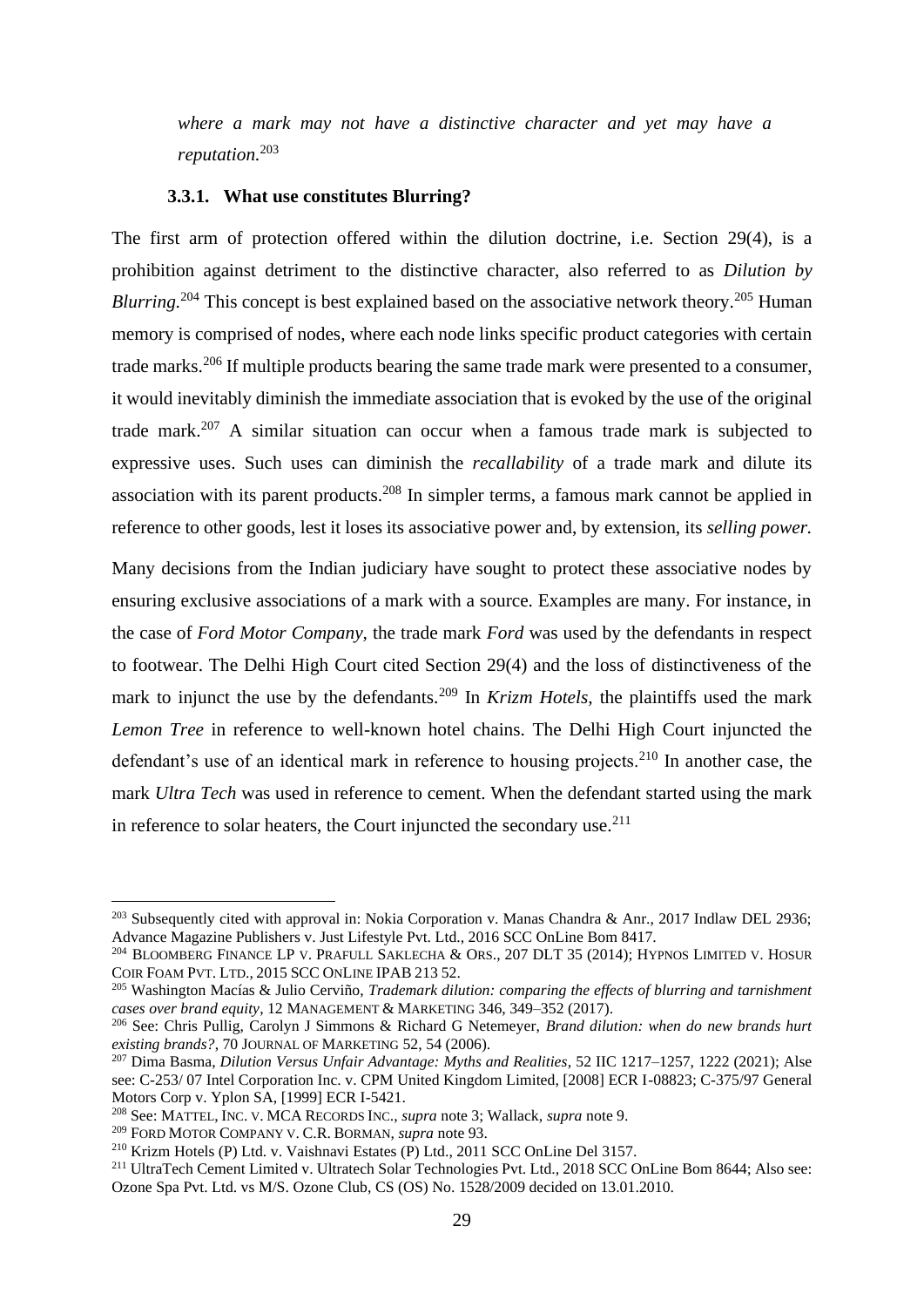Therefore, blurring would occur when a viewer of the famous mark is led to either believe that the mark is now associated with a new product or service, or if the association between the famous mark and its owner is diminished/ reduced.<sup>212</sup> The protection against blurring can be reconceptualised as reducing the *search costs* of a consumer by protecting a consumer's associative nodes. Therefore, it can be argued that the protection against blurring considers the concerns of a consumer in the commercial marketplace and arguably confirms with the *information transmission* paradigm. 213

#### **3.3.2. What use constitutes Tarnishment?**

<span id="page-31-0"></span>The second cause of action after *blurring* is *tarnishment.* The protection against detriment to reputation is referred to as *Dilution by Tarnishment.* While the contours of tarnishment are not particularly clear, any association of a registered trade mark with unsavoury goods would result in negative associations with the mark and thus damage its reputation.<sup>214</sup> The principle of tarnishment has been explained in some detail by the Delhi High Court in *Rolex v. Alex Jewellery.* The defendant therein was selling artificial jewellery by applying the *Rolex* mark. The court held that if the defendant is allowed to continue his operations, "*The goods of the plaintiff may lose their sheen to the strata of the society for which they are intended if such strata finds the goods in the same brand name even though not from the house of the plaintiff being available for a much lower price. The goods of the plaintiff would then cease to be a status symbol or a fashion statement. Undoubtedly, the same would be to the detriment of the plaintiff.*" <sup>215</sup> Therefore, this protection of reputation associated with trade marks is activated to paralyse accrual of any negative associations with a registered trade mark.<sup>216</sup>

In *Piruz Khambatta,* the plaintiffs were using the mark *Rasna* in reference to soft-drink mixtures, which were primarily targeted towards children. The defendant adopted the mark *Pan Rasna* in reference to tobacco products. Injuncting the secondary use, the Delhi High Court noted that if "*The mark which has already acquired residual goodwill and reputation if used by another party other than real owner, there would be fair chances of danger of tarnishment and dilution.*" <sup>217</sup> Similarly, in *Skol Breweries,* the plaintiff was using the mark *Knock Out* in

<sup>212</sup> Ilanah Simon, *Dilutive trade mark applications: trading on reputations or just playing games?*, 26 EUROPEAN INTELLECTUAL PROPERTY REVIEW 67, 71–74 (2004).

<sup>&</sup>lt;sup>213</sup> See: Ty Inc. v. Perryman, 306 F. 3d. 509 (7th Cir. 2002) The concern motivating blurring "is that consumer search costs will rise if a tradermark becomes associated with a variety of unrelated products.

<sup>214</sup> Patrick Emerson, *"I'm Litigatin' It": Infringement, Dilution, and Parody Under the Lanham Act*, 9 NORTHWESTERN JOURNAL OF TECHNOLOGY AND INTELLECTUAL PROPERTY 477, 482 (2011).

<sup>215</sup> Rolex SA v. Alex Jewellery Pvt Ltd, 2009 SCC OnLine Del 753 24.

<sup>216</sup> Basma, *supra* note 207 at 1232, 1233.

<sup>217</sup> Piruz Khambatta v. Soex India Ltd., 2012 (49) PTC 330 (Del).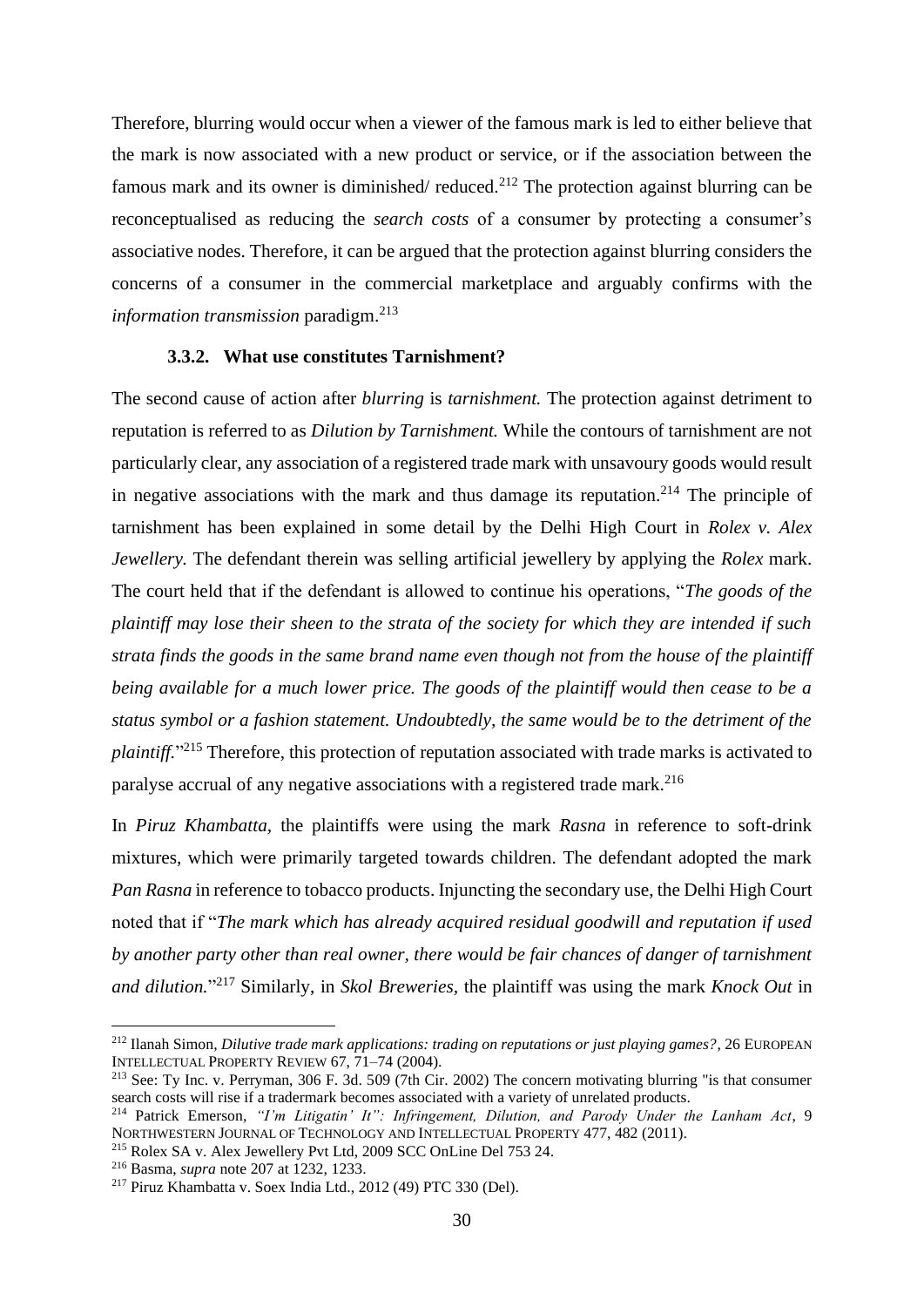reference to beer. The defendant adopted an identical trade mark in reference to pepper sprays. The Delhi High Court agreed that the secondary use can be detrimental to the senior user's reputation.<sup>218</sup>

Be that as it may, the Indian courts have remained wary of an overbroad application of this protection. The courts have noted that the protection against tarnishment is only available to *well recognised, strong and famous marks.* The Delhi High Court in *Caterpillar Inc. v. Mehtab Ahmed* observed that "*the act of dilution of mark by way of tarnishment is always with regard to well recognised, strong and famous marks, it should have affect to diminish or weaken the strength and identification value of the mark."*<sup>219</sup> Further, it has been declared that an identical secondary use would not automatically result in a damaging associations. A plaintiff would have to demonstrate the damaging associations for the secondary use to be rendered actionable. 220

Since the protection against tarnishment is aimed at protecting the unsavoury associations, the idea of consumer confusion does not assume prominence. The protection is especially concerned with protecting goodwill and reputation, rather than consumer confusion. Therefore, the protection against tarnishment becomes difficult to reconcile with the information transmission model.

#### **3.3.3. What use constitutes unfair advantage**

<span id="page-32-0"></span>Apart from tarnishing and blurring, the protection against unfair advantage can be cited as the statutory injection of the *misappropriation argument* within the Indian trade mark law. Marking a complete and absolute departure from the information transmission model, protecting against *unfair advantage* is concerned with a secondary user's unauthorised gains as opposed to any loss of the prior user.<sup>221</sup> Therefore, the protection is *more of a question of dilution of the proprietor's investments into building his brand than the mark per se.*<sup>222</sup>

<sup>218</sup> Skol Breweries v. Unisafe Technologies, 2010 Indlaw DEL 2197 However, the plaintiff could not fulfil the threhold of reputation and therefore the secondary use was not injuncted. .

<sup>&</sup>lt;sup>219</sup> Caterpillar Inc. v. Mehtab Ahmed and Ors., 2002 Indlaw DEL 558; RAYMOND LIMITED V. RAYMOND PHARMACEUTICAL (P) LTD., *supra* note 198 On the other hand, an act of tarnishment would as the term indicates results in detrimental reference to the mark when used by the defendant.

<sup>220</sup> RAYMOND LTD. V. RAYMOND PHARMS. LTD., 2007 PTC (BOM) 334 (2007).

<sup>221</sup> C-253/ 07 INTEL CORPORATION INC. V. CPM UNITED KINGDOM LIMITED, *supra* note 207; Gangjee, *supra* note 16 at 321.

<sup>222</sup> Taylor, *supra* note 195 at 1073; Audrey Horton, *The implications of L'Oreal v. Bellure- A retrospective and a looking forward: the essential functions of a trade mark and when is an advantage unfair*, 33 EUROPEAN INTELLECTUAL PROPERTY REVIEW 550, 551, 552 (2011).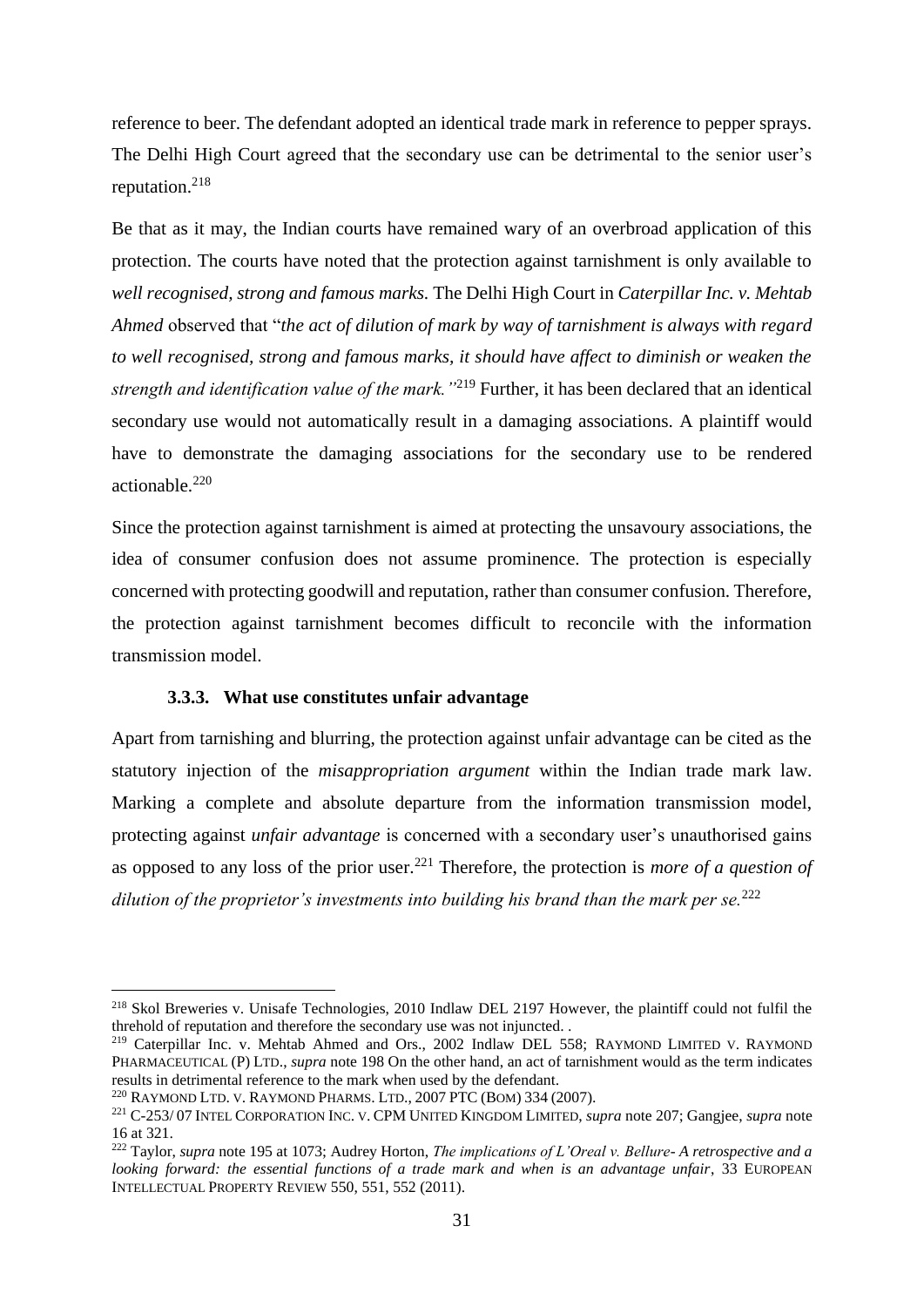Characterised as a *particular form of unfair competition,*<sup>223</sup> the protection against unfair advantage provides a court with substantial latitude to determine its scope. Any enquiry within this protection should be divided into two parts. First, whether the similarity between the marks triggers a mental association. Second, using multifactor analysis, the court should assess whether the creation of such link is unfair and causes a transfer of reputation and goodwill situated in the earlier mark.<sup>224</sup> This two-part analysis ensures that unless an advantage is demonstrably unfair, it will not be injuncted within the infringement analysis.<sup>225</sup>

The first step i.e. accrual of an advantage is said to occur when a secondary use *brings to the mind* a prior mark, potentially altering the economic and behavioural patterns of the relevant consumers.<sup>226</sup> A failure to show such a possibility would mean that no advantage is being taken by the secondary user, *unfair or otherwise.*<sup>227</sup> The requirement of economic change is said to be implicit in the concept of unfair advantage, as free riding seeks to protect against the *crosspollination* of the reputed mark's value.<sup>228</sup> Explaining how an economic change can occur, the England and Wales High Court in *PlanetArt* opined that if by reason of the subsequent use, the prior user feels *obliged to make* (his) *mark more different from that of a new comer in order to maintain the same level of recognition,* then the secondary user can be said to have taken an advantage of the goodwill and reputation of the mark.<sup>229</sup>

Once it has been established that the secondary use *brings to the mind* the prior use and takes an advantage upon it, the analysis should address whether such an advantage is unfair and, thus, actionable.<sup>230</sup> Such test of unfairness requires a global appreciation that accommodates multiple factors, including the possibility of a bad faith adoption, the intrinsic strength of the

<sup>&</sup>lt;sup>223</sup> Jack Wills Limited v. House of Fraser (Stores) Limited, [2014] EWHC 110 80; W3 Ltd v. Easygroup Ltd & Anr., [2018] EWHC 7 (Ch) 300; Sky Plc v. Skykick UK Ltd., [2018] EWHC 155 (Ch) 315.

<sup>224</sup> Gangjee, *supra* note 56 at 46; Taylor, *supra* note 195 at 1074–1079; Basma, *supra* note 207 at 1249; However, it is apposite to mention that the ECJ in L'oreal v. Bellure, seems to have conflated these two conditions. The protection provided by the ECJ's judgement can be cited to injunct every possible secondary use where some advantage is derived from the prior user's good will and reputation; See: Blythe, *supra* note 187.

<sup>225</sup> David Llewelyn, *Comparative Advertising: Does Trade Mark Law Over- or Under-Protect the Average Consumer? A Couple of Recent Examples of Asian Jurisdictions Going their Own Way*, *in* TRANSITION AND COHERENCE IN INTELLECTUAL PROPERTY LAW: ESSAYS IN HONOUR OF ANNETTE KUR 478–486, 482–485 (Ansgar Ohly et al. eds., 2021); Whirlpool v. Kenwood,; Argos Ltd v. Argos Systems Inc, [2018] EWCA Civ 2211. <sup>226</sup> ARGOS LTD V. ARGOS SYSTEMS INC, *supra* note 225 at 83.

<sup>227</sup> Sazerac Brands LLC v. Liverpool Gin Distillery Ltd., [2020] EWHC 2424 (Ch); Taylor, *supra* note 195 at 1074, 1075; For a summary of the case, See: Julius Stobbs, Yana Zhou & Adeline Weber Bain, *Overview of United Kingdom Trade Mark and Designs Cases 2020*, 52 IIC 329–344, 333–335 (2021).

<sup>228</sup> Taylor, *supra* note 195 at 1075.

<sup>&</sup>lt;sup>229</sup> PlanetArt LLC v. Photobox Ltd. & Anr., [2020] EWHC 713 (Ch); For a summary of the case, See: Stobbs, Zhou, and Weber Bain, *supra* note 227 at 332–333.

<sup>230</sup> Taylor, *supra* note 195.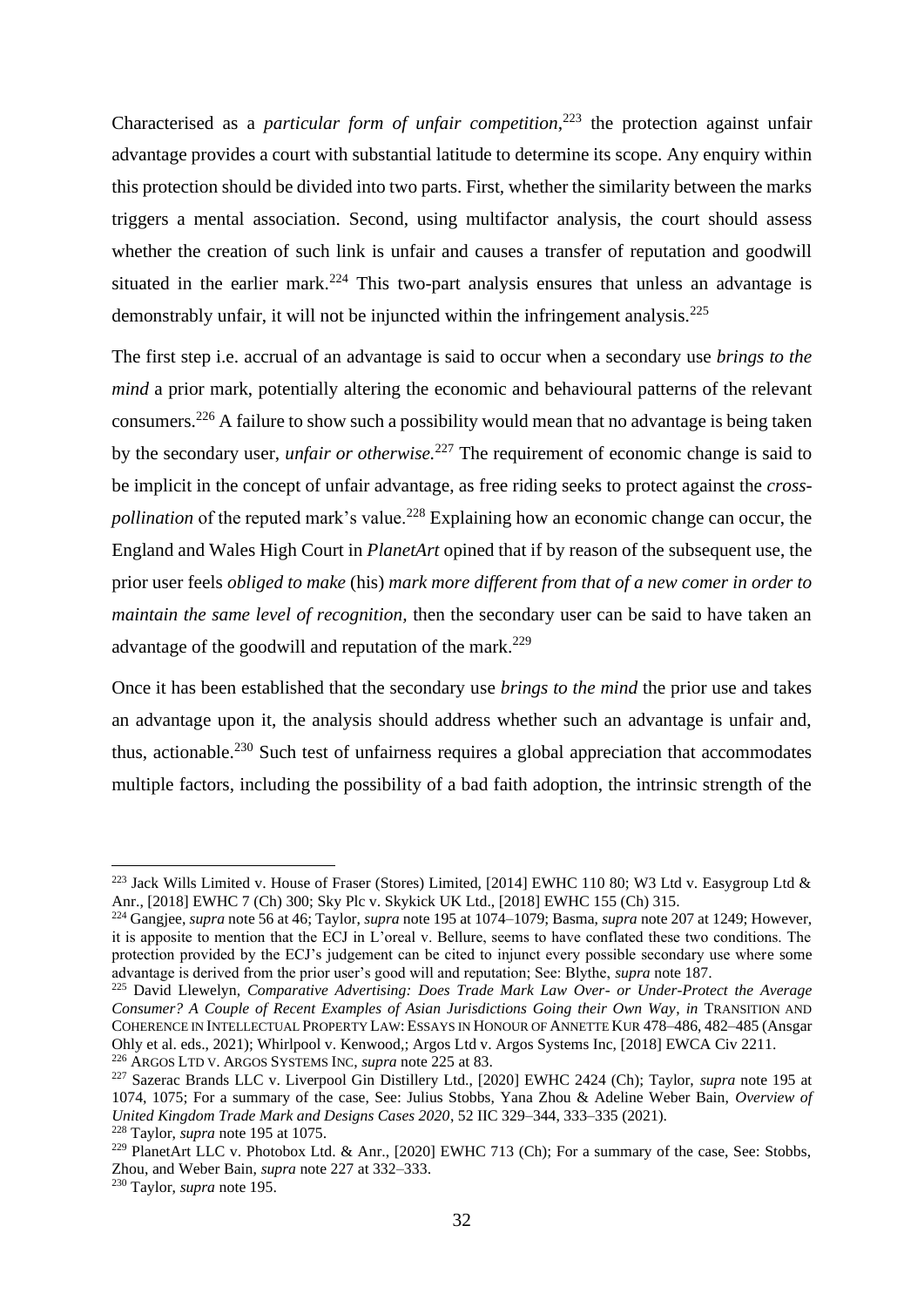mark, its reputation and other market realities.<sup>231</sup> However, it should be noted that not every element of this test can be given similar weightage. For example, the presumption in a paradigm case for unfair advantage is that *a very strong mark is easier to harm and more tempting to take advantage of.*<sup>232</sup> The Delhi High Court in *Tata Sons v. Manoj Dodia* explicitly admitted that a significant reputation and a close similarity between the two marks would create a rebuttable presumption of misappropriation.<sup>233</sup> Therefore, the *heavier the advertising expenditure or investment in promotion, the more likely any advantage that may be obtained by the applicant will be deemed disproportionate and illegitimate, and thus to constitute freeriding.*<sup>234</sup>

### **3.3.4. Statutory safeguards against dilution**

<span id="page-34-0"></span>Given that the protection against dilution substantially moves beyond the core function of trade mark law, the protection is available only in *limited and extraordinary circumstances.*<sup>235</sup> The legislature has counterbalanced this protection with multiple statutory safeguards.<sup>236</sup> Such a legislative treatment is in tune with the three-step model suggested by the authors in Part 1.1: Protection afforded to additional functions and an absolute dissociation from the *information transmission model* should be counterbalanced with explicit limitations.<sup>237</sup>

The primary legislative safeguard included in Section 29(4) is that the protection is limited to marks which "*have a reputation in India*."<sup>238</sup> When protection extends beyond the sourceidentifying function, it is only obvious that the concerned mark should also have some *brand dimensions* extending beyond the mere indication of origin.<sup>239</sup> When the Trade Marks Act, 1999, introduced the dilution provision, the courts equated the requirement of reputation with

<sup>&</sup>lt;sup>231</sup> Taylor, *supra* note 16 at 1077; Deere and Company and another v. Malkit Singh and others, , 2018 Indlaw DEL 2101 In this case, the Delhi High Court took into account the reputation, distinctiveness, the identical nature of the subject marks and the reply of the defendants to the plaintiff's legal notice.

<sup>232</sup> Taylor, *supra* note 195 at 1074.

<sup>&</sup>lt;sup>233</sup> Tata Sons Ltd. v. Manoj Dodia & Ors., 2011 (46) PTC 244 (Del) 20; FDC Limited v. Docsuggest Healthcare Services Private Limited & Anr., 69 PTC 218, 74 (2017); BAYERISCHE MOTOREN WERKE AG VS. OM BALAJEE AUTOMOBILE (INDIA) PRIVATE LIMITED, *supra* note 200 at 23.

<sup>234</sup> Taylor, *supra* note 195 at 1076; SAZERAC BRANDS LLC V. LIVERPOOL GIN DISTILLERY LTD., *supra* note 227 at 108.

<sup>235</sup> Mukherjee and Kalro, *supra* note 95 at 144.

<sup>236</sup> RENAISSANCE HOTEL HOLDINGS V. B. VIJAYA SAI & ORS., *supra* note 20 at 52 Unless all the three conditions are satisfied, it will not be open to the proprietor of the registered trade mark to sue for infringement when though the impugned trade mark is identical with the registered trade mark, but is used in relation to goods or services which are not similar to those for which the trade mark is registered; Oliver Bernd Freier v. Rasul Exports, 58 PTC (Del) 630 (2014).

<sup>&</sup>lt;sup>237</sup> These counterbalancing interests can include concerns based in fair competition and free expression. AMANDA MICHAELS & ANDREW NORRIS, A PRACTICAL GUIDE TO TRADE MARK LAW 7–11 (Fifth edition ed. 2014).

<sup>&</sup>lt;sup>238</sup> Arudra Engineers Private Limited v. Pathanjali Ayurved Limited, SCC OnLine Mad 1670, 104 (2020).

<sup>239</sup> See generally: Fernandez-Mora, *supra* note 63 at 1375–1379; Gangjee and Burrell, *supra* note 147 at 286.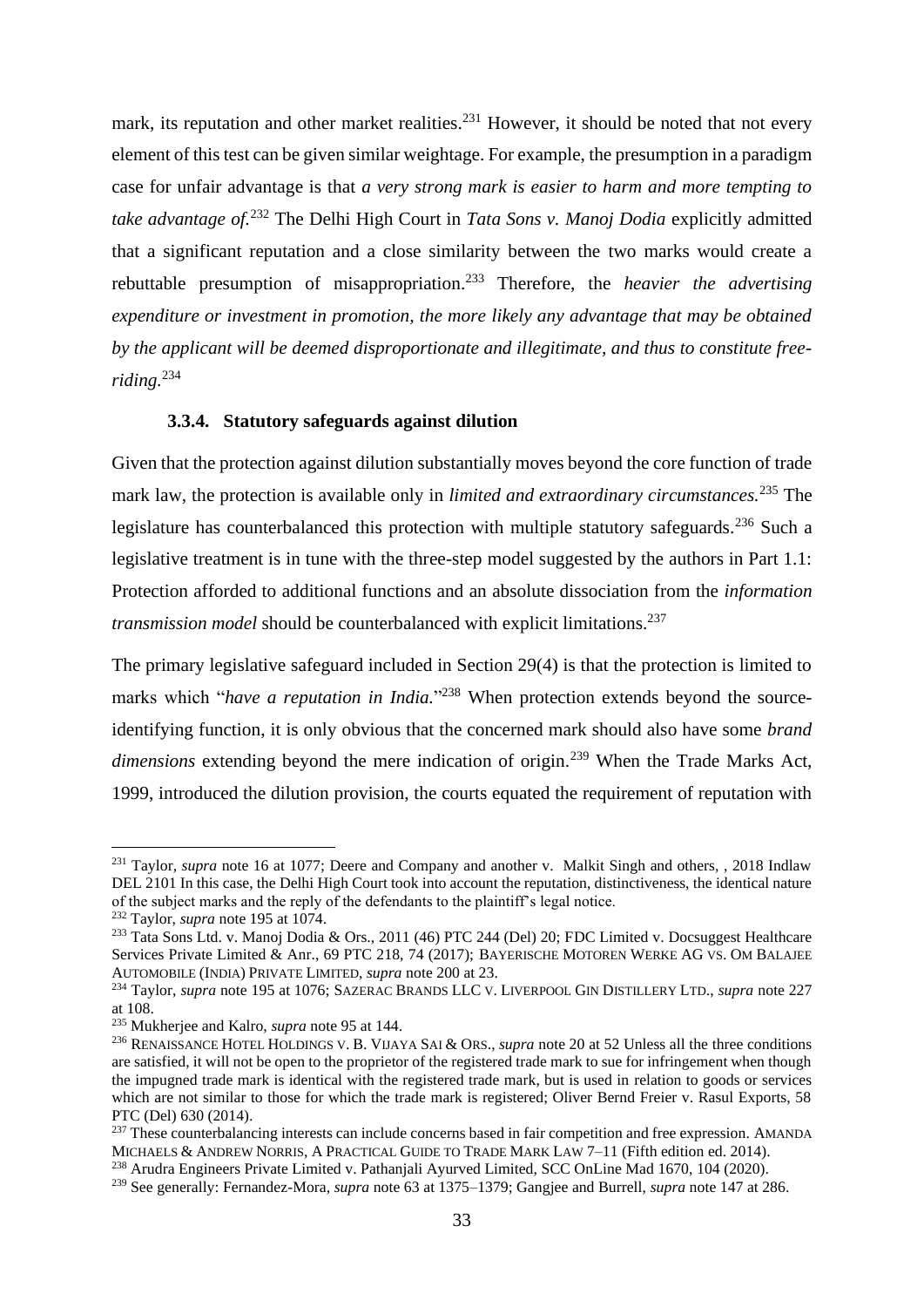well-known marks.<sup>240</sup> This position has since been amended. The Delhi High Court in *Bloomberg Finance*<sup>241</sup> and *Dharampal Satyapal*<sup>242</sup> noted that the reputation requirement is a lower threshold than the well-known threshold. This position has also seen approval from the Bombay High Court as late as March  $2022<sup>243</sup>$  It can be satisfied relatively easily than the wellknown mark requirement.<sup>244</sup> How this lower threshold will be achieved and what kind of evidence is required to comply with the requirement has not been clarified.<sup>245</sup> However, judicial opinions make it abundantly clear that the protection within dilution is not available to every registered trade mark.

The second statutory safeguard significantly reducing the applicability of the dilution provision is that the use of the mark should be "*without due cause.*" If the defendant can successfully establish a *necessity of some kind* for using the plaintiff's mark, the secondary use would amount to due cause.<sup>246</sup> A *justifiable reason*<sup>247</sup> or *a tenable explanation*<sup>248</sup> for the secondary use has been indicated to qualify as *due cause.* Repeatedly interpreted to protect free speech interests,  $249$  this limitation significantly counterbalances the expanse of the dilution doctrine.  $250$ The due cause requirement can also be cited to protect secondary use when the doctrine of actionable use fails to protect free speech interests. The German Federal Court in *Lila Postkarte* was presented with a situation where the defendant was selling postcards, which ironically alluded to the plaintiff's registered trade marks. Since the secondary use was commercial, the actionable use requirement could not insulate the defendants from liability. The court

<sup>246</sup> MICHAELS AND NORRIS, *supra* note 237 at 3.73-3.75; Taylor, *supra* note 195 at 1081.

<sup>240</sup> Tata Sons Ltd. v. Amit Mahna, CS(OS) No. 1228/2004 (2013).

<sup>241</sup> BLOOMBERG FINANCE LP V. PRAFULL SAKLECHA & ORS., *supra* note 204.

 $242$  Dharampal Satyapal Ltd. v. Suneel Kumar Rajput & Anr., 2013 (56) PTC 116 (Del).

<sup>243</sup> RPG ENTERPRISES LTD. V. RIJU GHOSHAL & ORS., *supra* note 93 at 44.

<sup>244</sup> ARUDRA ENGINEERS PRIVATE LIMITED V. PATHANJALI AYURVED LIMITED, *supra* note 238 at 106 In the instant case, the words specifically used are "reputation in India". It means only "reputation in India" and does not mean "well known mark".

 $245$  The Court noted that if the mark enjoys reputation is one geographical location it would be sufficient to sustain a dilution claim T.V. Venugopal v. Ushodaya Enterprises Ltd., (2011) 4 SCC 85; The Court in this case noted that the "cut off date for determining whether by reason of the reputation of the plaintiff's mark, the defendant ought to be injuncted from using its rival mark is the date on which the defendant starts using the mark" ADVANCE MAGAZINE PUBLISHERS V. JUST LIFESTYLE PVT. LTD., *supra* note 203.

<sup>247</sup> Blue Hill Logistics Private Ltd. v. Ashok Leyland Limited, 48 PTC (DB) 564 (2011); Gangjee, *supra* note 16 at 322.

<sup>248</sup> Nestle India Ltd. v. Mood Hospitality India Pvt. Ltd., 42 PTC (Del.) 514 (2010); Gangjee, *supra* note 16 at 322, 323.

<sup>249</sup> Łukasz Żelechowski, *Invoking freedom of expression and freedom of competition in trade mark infringement disputes: legal mechanisms for striking a balance*, 19 ERA FORUM 115–135, 128–131 (2018).

<sup>250</sup> Ilanah Fhima, *Due cause*, 12 JOURNAL OF INTELLECTUAL PROPERTY LAW & PRACTICE 897–905, 897 (2017).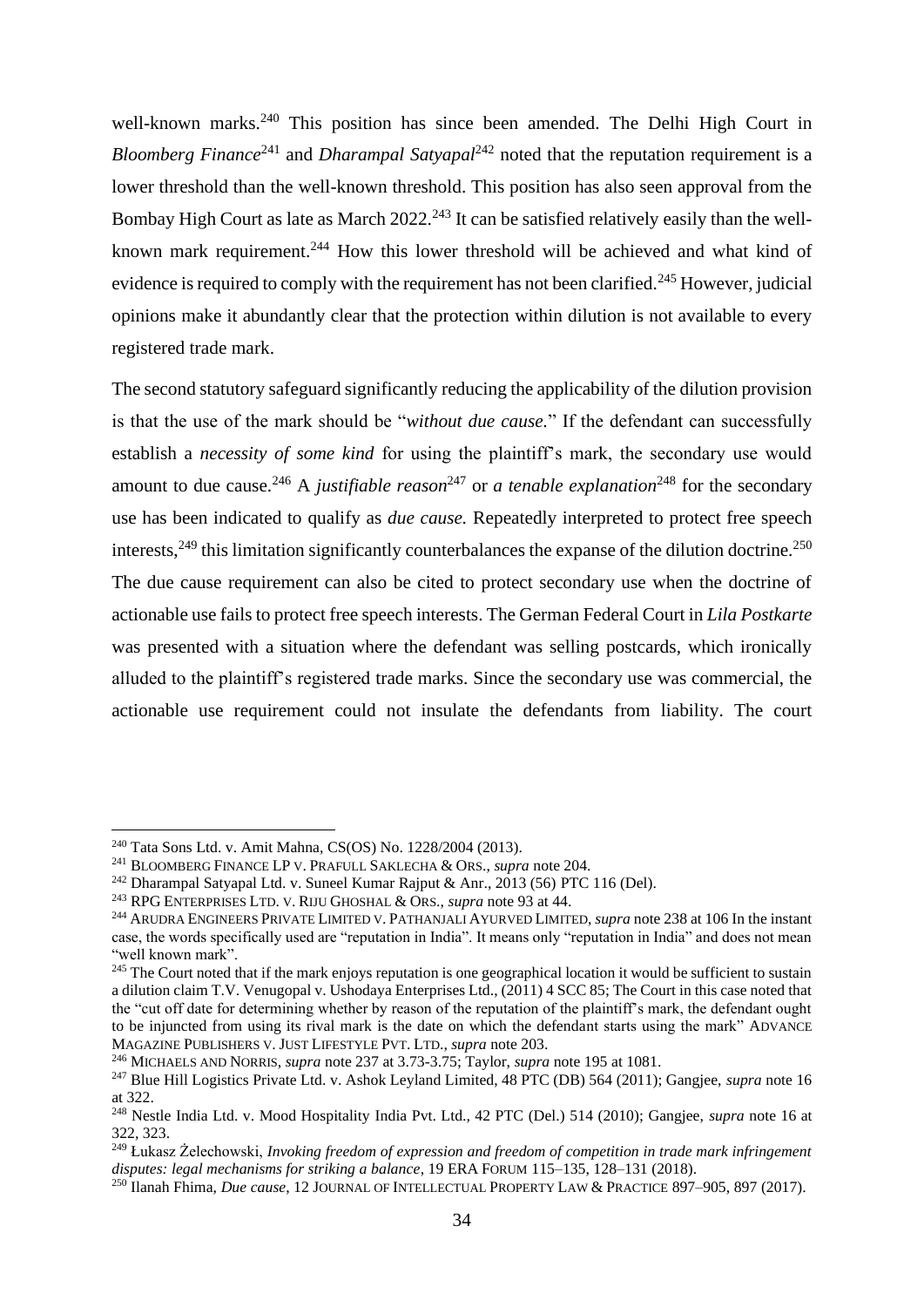eventually relied on the *due cause* requirement to argue that an ironic reinterpretation of the underlying meanings of the plaintiff's mark cannot be infringing.<sup>251</sup>

Judicial instructions dictate that a finding of bad faith<sup>252</sup> and consumer confusion<sup>253</sup> can be destructive to fair use, whereas denominative use would be conclusive to a finding of fair use.<sup>254</sup> Further, the Delhi High Court in *Nestle India v. Mood Hospitality* suggested that if a secondary use qualifies as *non-trade mark use*, it will constitute *due cause.*<sup>255</sup> Hence, it is not difficult to argue that *due cause* is very expansive in its approach and allows a court to take into account a variety of concerns that are not limited to free speech interests and fair competition concerns. However, given the lack of any statutory or judicial guidance on the scope of its application, the provision remains *somewhat of an enigma*. 256

Given the wide range of secondary uses that the expanded trade mark doctrine can injunct, one could argue that the due cause requirement should also be malleable to counter overbroad protection within the trade mark doctrine.<sup>257</sup> In *PlanetArt LLC v. Photobox Ltd.*, the England and Wales High Court explicitly admitted that the due cause requirement does not require a showing that "*there is no practical alternative at all to the use of the sign in question.*" <sup>258</sup> The requirement should be interpreted liberally, giving due credence to the attenuating circumstances, such as free speech and fair competition.

The analysis in Part 3 indicates that the protections offered by the different subsections of Section 29 are unique and can be independently and distinctly applied. While there can be an overlap between the scope of actionable use prohibited by the subsections, the paradigm cases for each section are sufficiently delineated. Where Section 29(1) and (2) rely on the information transmission model and protect the source-identifying function and its closely related quality function, Section 29(4) is the storehouse of the misappropriation argument. It caters the expanded functions of the modern trade mark doctrine. However, these individual subsections

<sup>251</sup> Lila-Postkarte (I ZR 159/02) Federal Court of Justice (FCJ) 3 February 2005; GRUR 2005, 583; WRP 2005, 896; Martin Senftleben, *Free signs and free use: How to offer room for freedom of expression within the trademark system*, *in* RESEARCH HANDBOOK ON HUMAN RIGHTS AND INTELLECTUAL PROPERTY (Christophe Geiger ed., 2015).

<sup>252</sup> Merck KGaA v Merck Sharp and Dohme Corp [2016] EWHC 49 (Pat); Fhima, *supra* note 250 at 903.

<sup>253</sup> Comic Enterprises Ltd v Twentieth Century Fox Film Corp [2016] EWCA Civ 41; *Id.* at 904.

<sup>254</sup> Renuka Medury, *"Denominative" use of another's trademark can constitute prima facie "due cause" under Section 29(4) of the Indian Trade Marks Act*, *in* ANNOTATED LEADING TRADEMARK CASES IN MAJOR ASIAN JURISDICTIONS (2019).

<sup>255</sup> NESTLE INDIA LTD. V. MOOD HOSPITALITY INDIA PVT. LTD., *supra* note 248; Also see: MICHAELS AND NORRIS, *supra* note 237 at 87,88.

<sup>256</sup> Fhima, *supra* note 250 at 509.

<sup>257</sup> See: Basma, *supra* note 207.

<sup>258</sup> PLANETART LLC V. PHOTOBOX LTD. & ANR., *supra* note 229 at 43; Taylor, *supra* note 195 at 1080, 1081.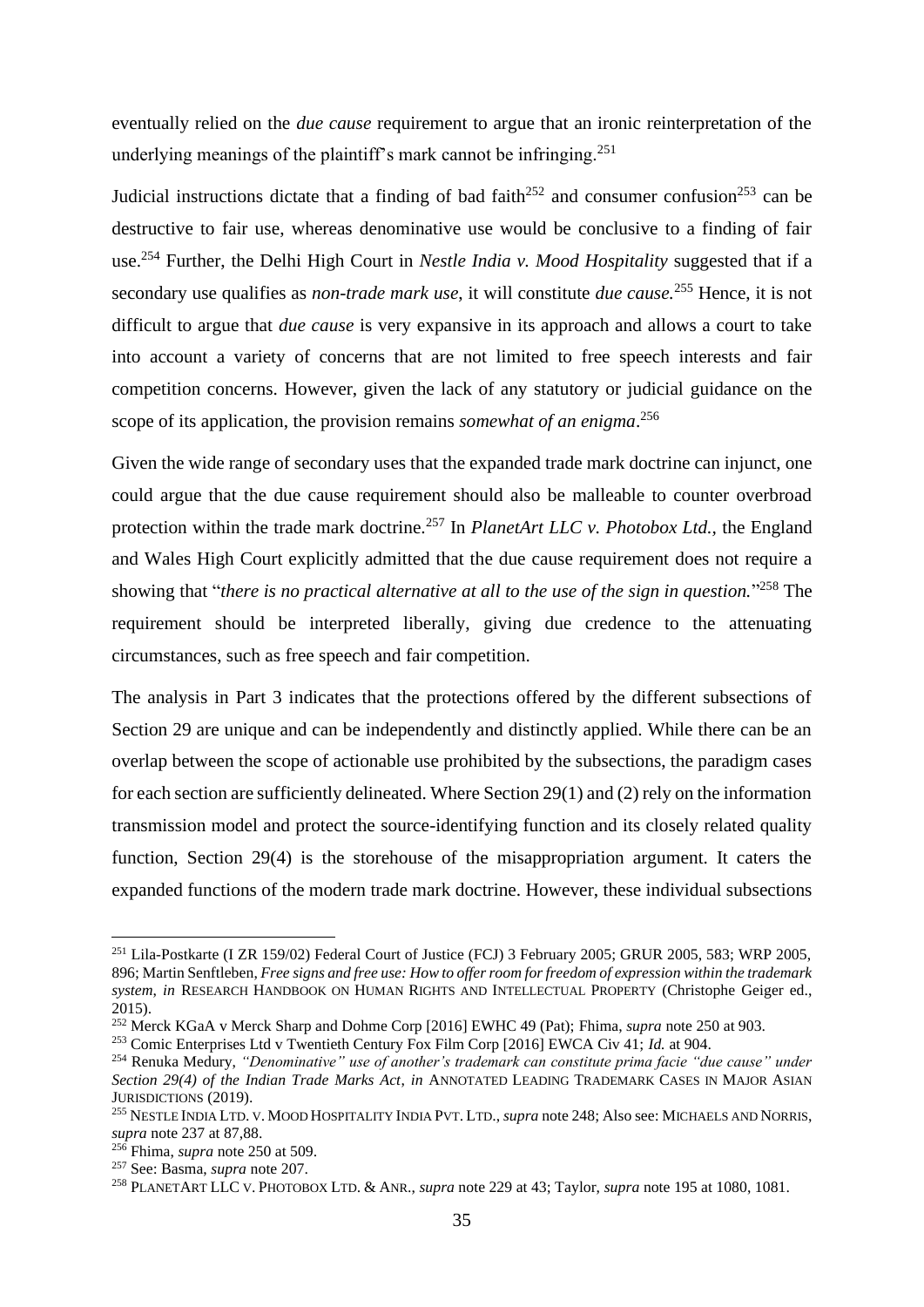are often applied concurrently in Indian judicial discourse and practice. Therefore, the watertight compartmentalisations that the authors offer in this present study assume limited judicial recognition.

In the next section, the authors study the concurrent applications of the various causes of action within Section 29 to examine how judicial discourse affects the factual simulations that result in a conflict between the trade mark doctrine and concerns based in fair competition and free speech. This is done through two case studies: comparative advertising and trade mark parodies.

## <span id="page-37-0"></span>**4. Constitutional Safeguards and Trade mark doctrine**

#### <span id="page-37-1"></span>**4.1. Use of trade marks in comparative advertising**

Comparative Advertising is defined as *an explicit or implicit comparison of two or more brands in an advertisement.*<sup>259</sup> The transaction involves a 'sponsoring brand' that compares and contrasts its goods with a 'competing brand.'<sup>260</sup> By its very nature, comparative advertising seeks to distinguish between the attributes of the sponsoring brand with those of the competing brand. Since the very definition of comparative advertisements requires differentiation between the sponsor and the competitor, the relationship between comparative advertising and trade mark infringement can be difficult to conceptualise. The Delhi High Court in *Skol Breweries*  admitted that *comparative advertisements by their very nature are antithetical to infringement.*<sup>261</sup>

Dubbed as a *vehicle of expression that assists consumers in making informed purchasing decisions,*<sup>262</sup> empirical evidence suggests that *customer's cognitive responses, such as attention, awareness, informative sensitiveness, and recall, are expected to be more positive toward comparative advertising than non-comparative advertising*. <sup>263</sup> The Madras High Court has explained the effect of such advertising on consumer literacy: "*Consumer education, in a country with limited resources and a low literacy level, is possible only by allowing a free play for the trade rivals in the advertising arena, so that each exposes the other and the consumer* 

<sup>259</sup> See: Kishore Gopalakrishna Pillai & Ronald E. Goldsmith, *How brand attribute typicality and consumer commitment moderate the influence of comparative advertising*, 61 JOURNAL OF BUSINESS RESEARCH 933–941 (2008).

<sup>260</sup> See: Pillai and Goldsmith, *supra* note 259.

<sup>261</sup> Skol Breweries Ltd. v. Fortune Alcobrew Pvt. Ltd., 50 PTC (Bom) 413 (2012).

<sup>262</sup> Filippo M Cinotti, *Fair Use of Comparative Advertising Under the 1995 Federal Dilution Act*, 37 IDEA 133 (1996).

<sup>263</sup> Byun and Jang, *supra* note 259 at 144.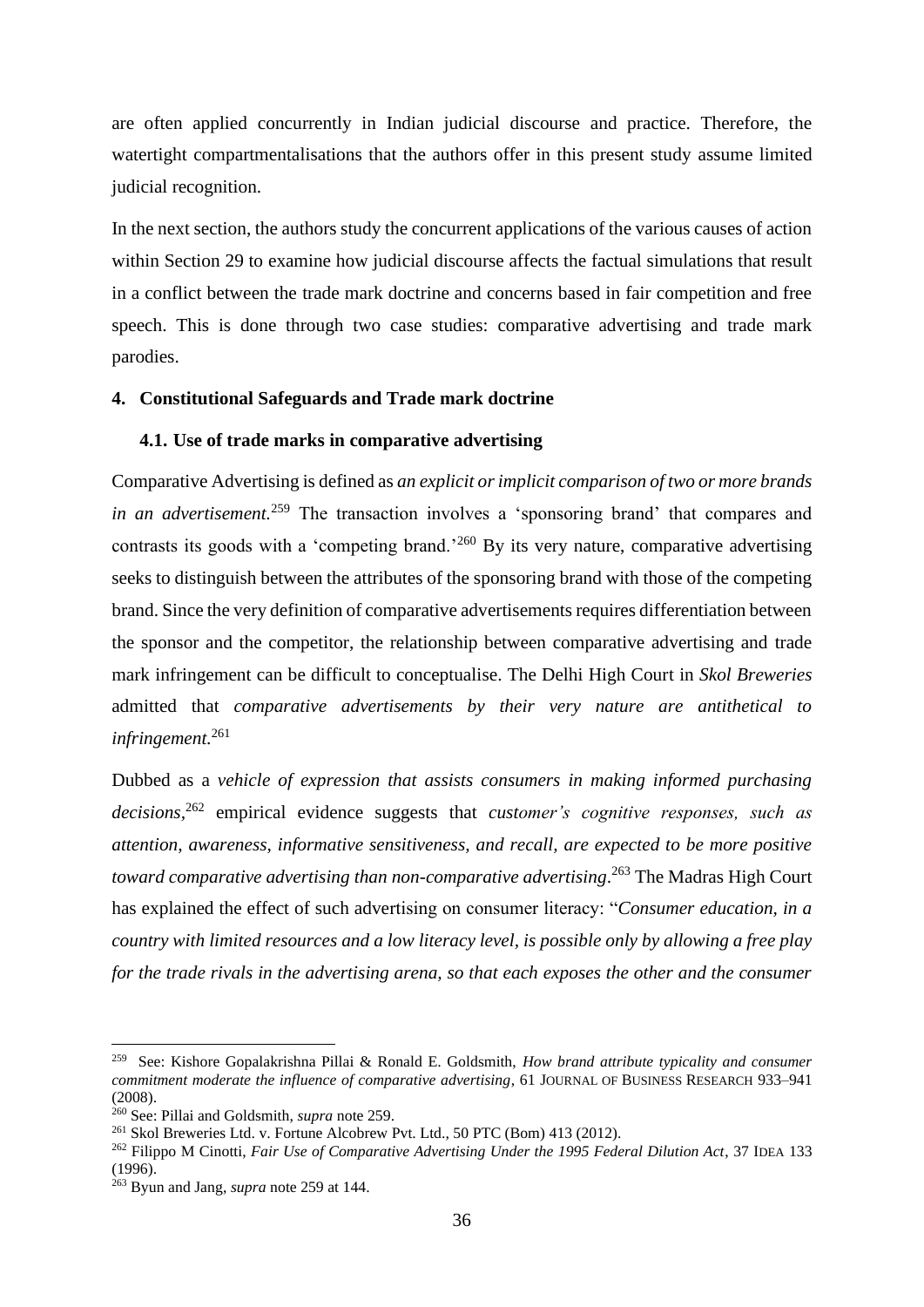*thereby derives a fringe benefit.*" <sup>264</sup> Given the market efficiency created by comparisons in advertising, they are protected as a function of free speech<sup>265</sup> and promoting effective competition in the marketplace.<sup>266</sup>

The best possible exposition of the trade mark doctrine's stranglehold on advertising interests has been provided by Justice Jacob in *L'Oreal v. Bellure*. <sup>267</sup> After the ECJ submitted that the use of trade marks in comparative lists amounts to free-riding and infringement, Justice Jacob was not convinced.<sup>268</sup> He argued that the defendant's advertisement of smell-alikes did not cause any consumer confusion or economic harm to the plaintiff.<sup>269</sup> With a judgment high in moral content and policy expositions, Justice Jacob opined that the plaintiffs had effectively convinced the court to injunct the defendant from *telling the truth.*<sup>270</sup> He was not incorrect in stating that the trade mark doctrine should not be allowed to injunct a trader from saying that "*my goods are the same as Brand X (a famous registered mark) but half the price.*" 271 Expressing his disappointment, Justice Jacob argued that if a similar construction of the law is afforded to medicines, a manufacturer of cheap and generic medicines would be restrained from advertising the equivalence of his medicines with those of the more expensive market standard medicines.<sup>272</sup> Fostering such an interpretation of the law would create market inefficiency at the peril of consumers.

Jacob LJ's considerations have reverberated in both legal scholarship<sup>273</sup> and judicial discourse. Courts from different jurisdictions have repeatedly declined to side with the broad construction of trade mark protection offered by the European courts. For example, as discussed in Part 3.1, Singaporean trade mark court in *City Chain*<sup>274</sup> and *National Fittings*<sup>275</sup> have explicitly

<sup>264</sup> Colgate v. Anchor & Reckitt Benckiser v. HUL 2008 38 PTC 138 Del.

<sup>&</sup>lt;sup>265</sup> Tata Press Ltd. v. Mahanagar Telephone Nigam Limited and others, AIR 1995 SC 2438; Horlicks Limited v. Heinz India Private Limited, (2019) 256 DLT 468.

<sup>266</sup> Havells India Ltd. v. Amritanshu Khaitan, (2015) 62 PTC 64 (Del) 38; See: Kaylene C Williams & Robert A Page Jr, *Comparative advertising as a competitive tool*, 7 JOURNAL OF MARKETING DEVELOPMENT AND COMPETITIVENESS 47–62 (2013).

<sup>267</sup> L'ORÉAL V. BELLURE, *supra* note 56. ;The dispute in *L'Oreal v. Jacob* was referred to the ECJ by Justice Jacob. When the ECJ delivered its findings and the case came back for disposal before Justice Jacob, he was not convinced by the reasoning employed by the ECJ.

<sup>268</sup> Heritage, *supra* note 146 at 106; Horton, *supra* note 222.

<sup>269</sup> Christopher Morcom, *L'oreal v. Bellure- The Court of Appeal reluctantly applies the ECJ ruling*, 32 EUROPEAN INTELLECTUAL PROPERTY REVIEW 530, 533 (2010); Horton, *supra* note 222.

<sup>270</sup> L'ORÉAL V. BELLURE, *supra* note 56; Ilanah Simon Fhima, *Trade Marks and Free Speech*, 44 IIC - INTERNATIONAL REVIEW OF INTELLECTUAL PROPERTY AND COMPETITION LAW 293, 303, 304 (2013).

<sup>271</sup> L'ORÉAL V. BELLURE, *supra* note 56 at 5.

<sup>272</sup> Morcom, *supra* note 269.

<sup>273</sup> See for example: *Id.*; Fhima, *supra* note 31; Kur, *supra* note 70; Ng, *supra* note 129; Dowell, *supra* note 147; Senftleben, *supra* note 147.

<sup>274</sup> CITY CHAIN STORES (S) PTE LTD V. LOUIS VUITTON MALLETIER, *supra* note 155.

<sup>275</sup> NATION FITTINGS SDN. BD. V. OYSTERTEC PLC., *supra* note 154.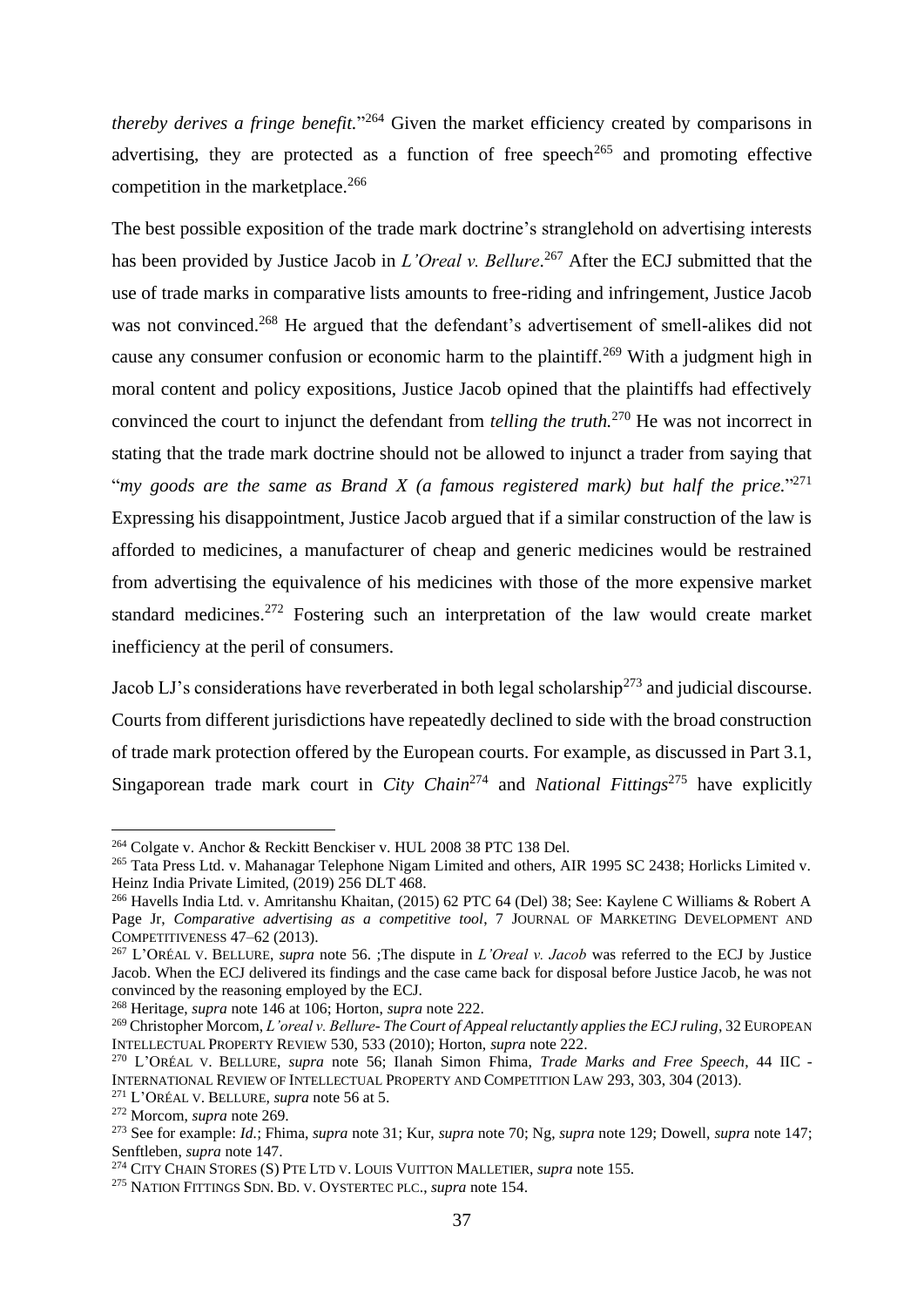dissociated from the European Approach.<sup>276</sup> A similar approach can be witnessed in Australia,<sup>277</sup> New Zealand<sup>278</sup> Hong Kong. In 2018, the Hong Kong Court of First Instance in *PCCW-HKT Datacom Services Limited*, <sup>279</sup> concluded a three-year long dispute concerning the use of a competitor's trade mark in comparative advertising. Dealing extensively with English judicial judgements, the Hong Kong Court noted that the English Law has taken a drastically different approach post 2003. The congeniality of the EU towards the misappropriation argument has substantially coloured the judicial trends in UK as well.<sup>280</sup> While European and English cases have been consistently applied in Hong Kong's trade mark jurisprudence,  $^{281}$  the court in *PCCW-HKT Datacom Services Limited* explicitly dissociated itself from the EU and the English approach.<sup>282</sup>

Letting trade mark law regulate advertising standards too strictly is always questionable wisdom.<sup>283</sup> However, since comparative advertising requires identifying and referring to competing brands, it often intersects with trade mark doctypes. Further, as the previous sections of this study illustrate, modern trade mark doctrine is not solely concerned with protecting the *source identifying* function of trade marks. Concerns based in misappropriation of goodwill or denigration and defamation of reputation brings trade mark law at cross-roads with comparative advertising.<sup>284</sup> Therefore, a comparative advertising setting exemplifies a situation where trade mark doctrine comes into conflict with concerns based in freedom of expression and fair competition.

As explained in Part 2, Section 29(8) of the Trade Marks Act, 1999 covers the use of trade marks in advertising. The provision provides that blurring, tarnishment and accrual of unfair advantage not in compliance with honest industrial and commercial practices would attract

<sup>276</sup> Ng, *supra* note 129.

<sup>277</sup> Handler, *supra* note 157.

<sup>278</sup> Firth, *supra* note 23 at 183–184.

<sup>&</sup>lt;sup>279</sup> PCCW-HKT Datacom Services Limited & Ors v Hong Kong Broadband Network Limited, [2018] HKCFI 2037.

<sup>280</sup> Santos T. S. Cheung, *European Jurisprudence on Comparative Advertising Not Followed in Hong Kong*, 13 H.K. J. LEGAL STUD. 1, 5,6 (2019).

<sup>281</sup> *Id.* at 9, 10.

<sup>282</sup> PCCW-HKT DATACOM SERVICES LIMITED & ORS V HONG KONG BROADBAND NETWORK LIMITED, *supra* note 279.

<sup>283</sup> Gangjee, *supra* note 90 at 43, 44.

<sup>&</sup>lt;sup>284</sup> Dabur India Ltd. vs M/S Colortek Meghalaya Pvt. Ltd., FAO (OS) No. 625 of 2009, order dated February 2, 2010; PEPSI CO. INC. & ANR. V. HINDUSTAN COCA COLA & ORS., *supra* note 85; See: Semila Fernandes, *A Case Study Approach – An Analysis of the Infringement of Trademark by Comparative Advertising*, 133 PROCEDIA - SOCIAL AND BEHAVIORAL SCIENCES 346–357 (2014).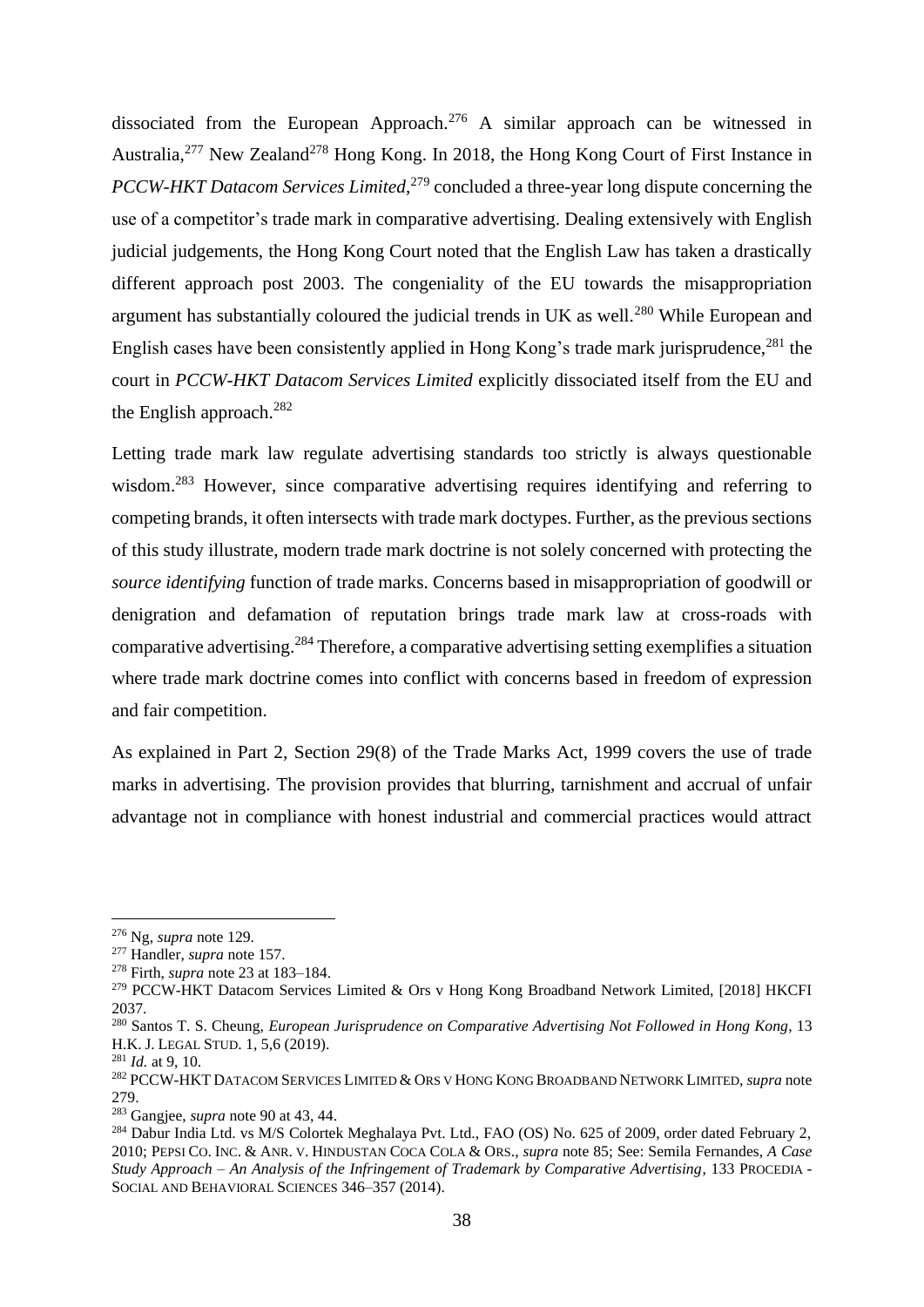liability under Section 29(8).<sup>285</sup> The language employed in Section 29(8) is very similar to the language of Section 29(4), which, as elaborated in Part 3.3, also protects against blurring tarnishment and accrual of unfair advantage. Given such close correlation in the language employed, it is safe to argue that the protection afforded to trade marks in advertising extends beyond the *origin function.* 

Judicial decisions have considered the scope of comparative advertising and have provided guiding principles for addressing its legality. Two general principles are apparent from this judicial discourse: Firstly, an advertisement cannot contain a false statement which influences consumer decisions. Secondly, the advertisement cannot be misleading or defamatory. The standard of review for any court would be the effect of any depiction on an end user or common man of average intelligence.<sup>286</sup>

The courts have upheld an advertiser's right to claim that his products are superior to those of his competitors,  $287$  and he may even claim that his products are the best in the world.<sup>288</sup> An advertiser is also entitled to select the characteristics of the sponsoring products that are superior to those of the competing products.<sup>289</sup> However, the comparison should always be limited to similar products,  $290$  for instance an antiseptic solution cannot be compared with a bathing soap in a commercial.<sup>291</sup> Similarly, while an advertiser is allowed to puff up and glorify her goods,  $292$  she is not allowed to denigrate or disparage competing goods.  $293$  While the courts acknowledge that comparative advertising is a *clear candidate for being considered 'fair competition,'*<sup>294</sup> a breach of any of these limitations would render the advertisement an *unfair trade practice,* making it actionable under Section 29(8).

Considering these judicial expositions, it can be argued that the constitutional safeguards have successfully cross-fertilised the limitations on trade mark monopoly. Numerous trade mark courts rely on the constitutional doctrines to limit the scope of actionable use protected by

<sup>285</sup> Saha Pratyayee & Rudrani Sengupta, *Comparative Advertising and Generic Disparagement : A Probe into its Status in the Indian Legal System in the Light of Recent Cases*, 4 INDIAN JOURNAL OF LAW AND PUBLIC POLICY 21 (2018).

<sup>286</sup> Fernandes, *supra* note 284 at 348.

<sup>287</sup> Reckitt & Colman Of India Ltd. v. Kiwi T.T.K. Ltd., 63 (1996) DLT 29.

<sup>288</sup> Dabur India Limited v. Colgate Palmolive India Ltd., 29 PTC Del 401 (2004).

<sup>289</sup> HAVELLS INDIA LTD. V. AMRITANSHU KHAITAN, *supra* note 266.

<sup>290</sup> Hindustan Unilever Limited v. Reckitt Benckiser India Limited, 2014 (57) PTC 495 (Del).

<sup>291</sup> *Id.*

<sup>292</sup> DABUR INDIA LTD. VS M/S COLORTEK MEGHALAYA PVT. LTD., *supra* note 284.

<sup>&</sup>lt;sup>293</sup> Karamchand Appliances Pvt. Ltd. v. Sh. Adhikari Brothers & Ors., 31 PTC Del 1 (2005); Dabur India Ltd. v. Wipro Ltd., 32 PTC Del 677 (2006); DABUR INDIA LIMITED V. COLGATE PALMOLIVE INDIA LTD., *supra* note 288; Godrej Sara Lee Ltd. v. Reckitt Benckiser Australia Pty. Ltd. & Ors., 2010 (42) PTC 417 (SC). <sup>294</sup> Fhima, *supra* note 250 at 509.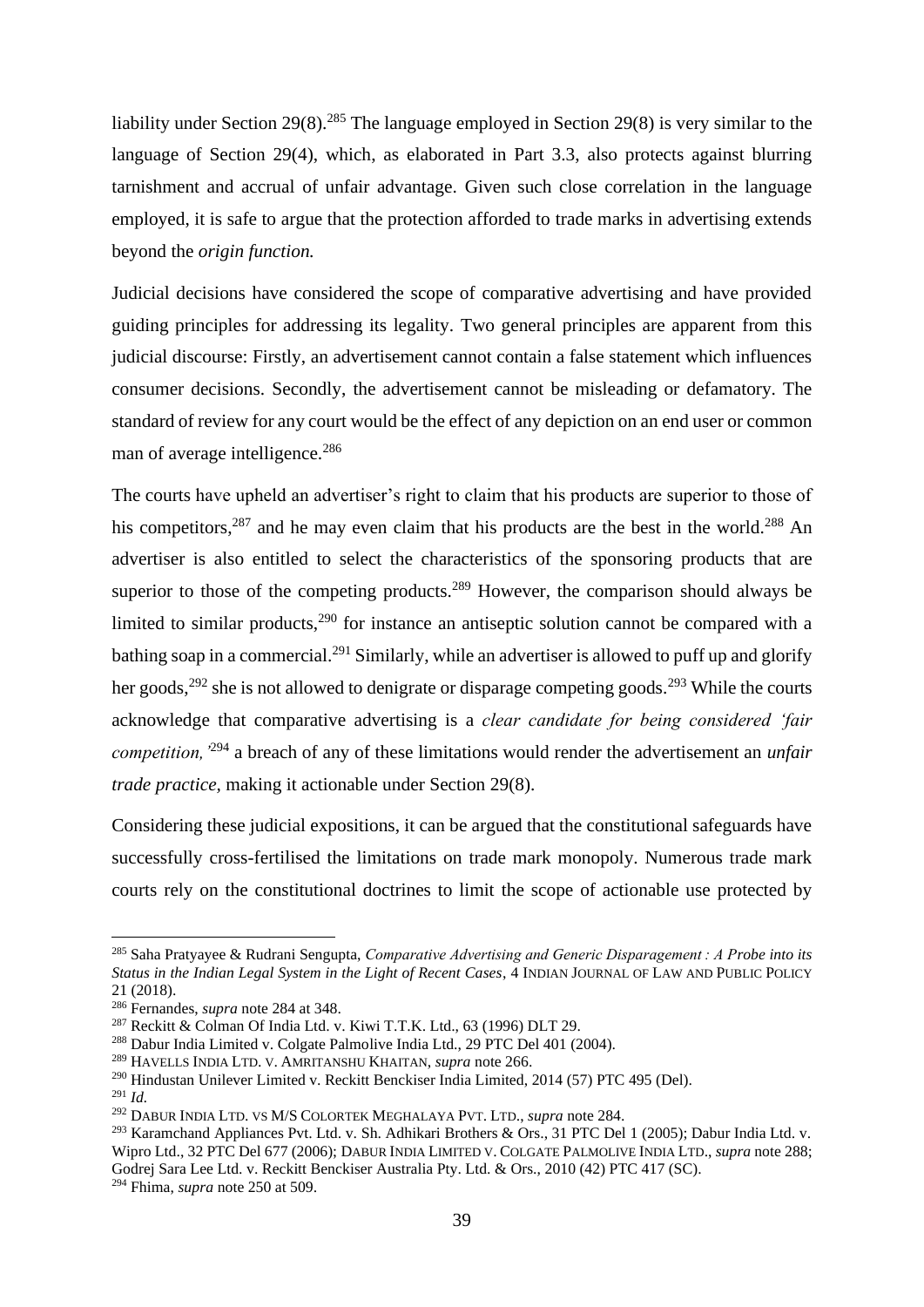Section 29. The cross-fertilisation of jurisprudence is best captured by Justice Muralidhar: "*In a democratic country, free flow of commercial knowledge is indispensable, and the public has a right to receive commercial expression."*<sup>295</sup>

#### <span id="page-41-0"></span>**4.2. Trade mark Parodying**

Similar to comparative advertising, trade mark parodies and anti-brand movements provide an interesting context for examining the development of trade mark expansionism in conjunction with constitutional and free market-based considerations. Trade marks are a unique form of intellectual property rights. Unlike copyrights, trade marks do not disseminate knowledge or elevate the public discourse, and unlike patents, they do not lead to life enhancing innovations.<sup>296</sup> Instead of flourishing the public domain, a trade mark may *tantamount to the gift of exclusive ownership of the use of an English word.*<sup>297</sup> However, given the nature of protection and the explicit limitations placed on the scope of trade mark law, it is *more accurate to say that trade mark law removes only certain uses of a symbol from the public domain, leaving other uses available for the public.*<sup>298</sup>

Since words in their intrinsic capacities can invoke powerful memories and associations,<sup>299</sup> it is imperative that trade mark protection leave scope for the protection of expressive and communicative uses of trade marked language. Artists, parodists, and other social commentators frequently incorporate brand names to create a negative identity of the targeted brand. These identities may be influenced by dubious business practises, socially irresponsible behaviour, or a critique of the brand's associated representations.<sup>300</sup> Prof. Katyal studies these *antibranding movements* and argues that *national disparities regarding whether parody as a constitutionally protected freedom carry dramatic implications for the movement's* (trade mark antibranding) *future.*<sup>301</sup>

When protected elements of the trade mark law are used as elements of satire or parody, they invoke complicated legal issues, which question the very premise of trade mark protection.<sup>302</sup>

<sup>295</sup> HORLICKS LIMITED V. HEINZ INDIA PRIVATE LIMITED, *supra* note 265.

<sup>296</sup> See: David W Barnes, *A new economics of trademarks*, 5 NW. J. TECH. & INTELL. PROP. 22 (2006).

<sup>297</sup> Majestic Mfg. Co. v. Majestic Elec. Appliance Co., 79 F. Supp. 649, 651 (E.D. Ohio 1948).; Sigmund Timberg, *Trade-marks, Monopoly, and the Restraint of Competition*, 14 LAW AND CONTEMPORARY PROBLEMS 323–361, 330–333 (1949).

<sup>298</sup> Tyler T Ochoa, *Origins and meanings of the public domain*, 28 U. DAYTON L. REV. 215, 266 (2002).

<sup>&</sup>lt;sup>299</sup> David A Simon, *The Confusion trap: rethinking parody in trademark law*, 88 WASH. L. REV. 1021 (2013).

<sup>300</sup> Sandeep Krishnamurthy & S. Umit Kucuk, *Anti-branding on the internet*, 62 JOURNAL OF BUSINESS RESEARCH 1119–1126 (2009); For examples see: Cordero, *supra* note 11.

<sup>301</sup> Sonia K Katyal, *Trademark Cosmopolitanism*, 47 UCDL REV. 875, 912 (2013).

<sup>302</sup> Robert J Shaughnessy, *Trademark Parody: A Fair Use and First Amendment Analysis*, VIRGINIA LAW REVIEW 1079–1117, 1095–1099 (1986).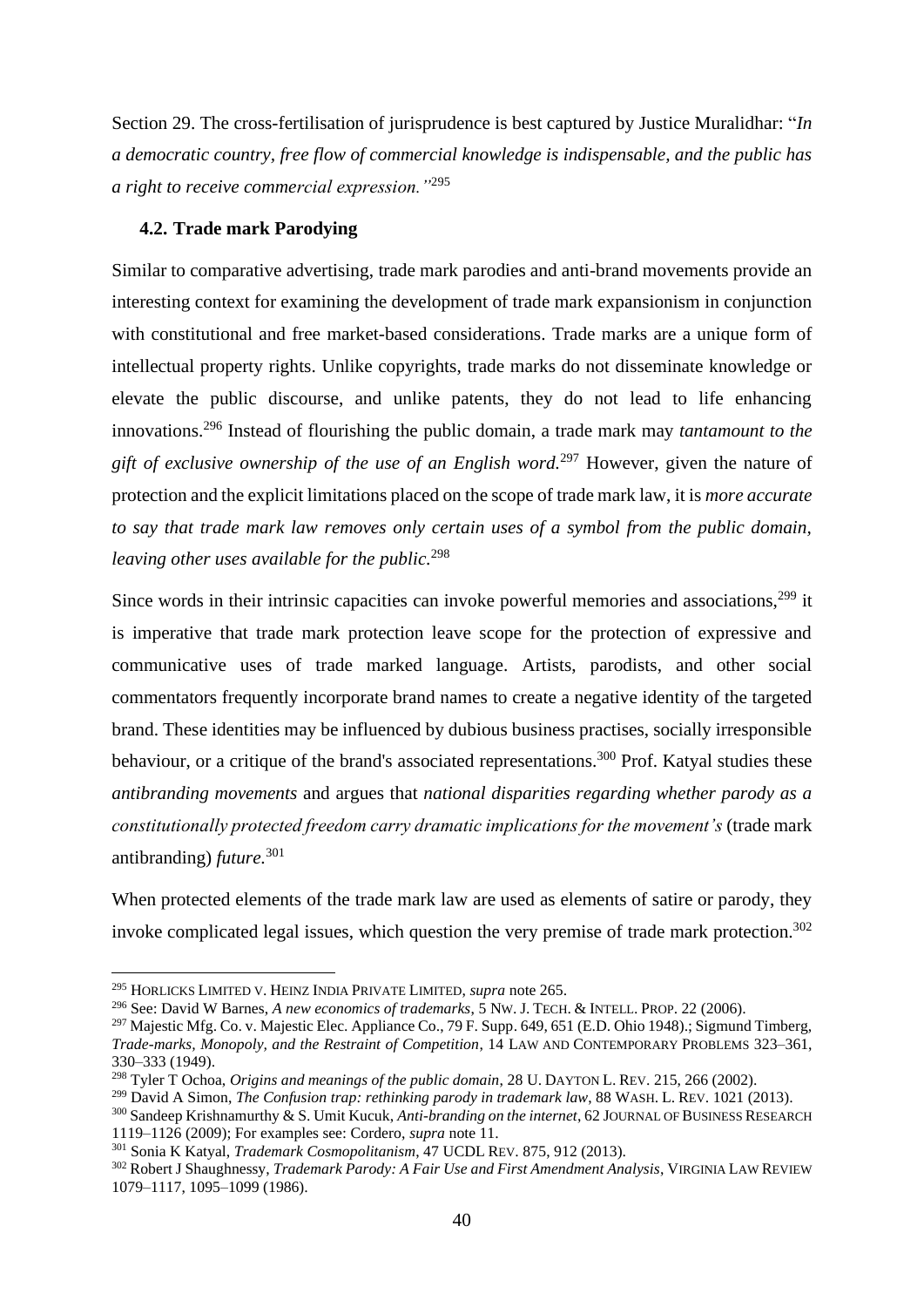An overbroad reliance on the extended functions doctrine<sup>303</sup> and overzealous protection of a trade mark's goodwill and reputation<sup>304</sup> can muzzle the expressive, critical, satirical and parodical uses of trade marks. For ease of reference and for the purposes of the present study, parody is used to refer to *juxtaposing the irreverent representation of the trade mark with the idealised image created by a mark owner.*<sup>305</sup>

For decades, courts have been perplexed by the definition of parody and the effect that such a finding should have in cases of trademark infringement.<sup>306</sup> While a finding of parody educates a court's infringement analysis, it cannot lead to an outright omission form the subject matter of trademark protection.<sup>307</sup> A primary example of such parodies are *weapon parodies*, where a parodist uses a trade mark "*to get attention or to avoid the drudgery of working up something new.*" <sup>308</sup> In *UK Schweppes,* the defendant copied a distinctive label that was being used in reference to tonic water and applied it in reference to bath products. The defendant argued that they reconceptualised the famous and distinctive mark of the plaintiff and applied it to their product in a parodic sense. The court was not convinced by the defendant's argument and held that this was a primary example of a defendant attempting to *free-ride* the reputation accrued by the senior user.<sup>309</sup>

Some literature suggests a non-commercial use of a trade mark may fall outside the scope of *use in the course of trade.*<sup>310</sup> Building on this premise, some literature suggests that a finding of commercial use would be destructive of a defence under parody.<sup>311</sup> However, in order to protect expressive use of trade marks, some courts have relied on a very nuanced interpretation of what constitutes commercial use. For instance, in the case of *Mattel v. MCA*, the court argued that commercial use occurs when the secondary use *does nothing more than merely proposing a commercial transaction.*<sup>312</sup> Therefore, the definition of commercial use can be purposively

<sup>303</sup> Simon, *supra* note 299.

<sup>304</sup> Shaughnessy, *supra* note 302.

<sup>305</sup> L.L. Bean, Inc. v. Drake Publishers, Inc., 811 F.2d 26, 34 (1st Cir. 1987).; Kathleen E McCarthy, *Free Ride or Free Speech: Predicting Results and Providing Advice for Trademark Disputes Involving Parody*, 109 TRADEMARK REP. 691, 694 (2019).

<sup>306</sup> Simon, *supra* note 299 at 1024.

<sup>307</sup> McCarthy, *supra* note 305 at 709–715; Justin J Gunnell, *Evaluation of the dilution-parody paradox in the wake of the trademark dilution revision Act of 2006*, 26 CARDOZO ARTS & ENT. LJ 441, 466 (2008).

<sup>308</sup> Catherine Seville, *The Space Needed for Parody within Copyright Law: Relections following Deckmyn*, 27 NATIONAL LAW SCHOOL OF INDIA REVIEW 1–16, 3–6 (2015).

<sup>309</sup> Schweppes Ltd. v. Wellingtons Ltd., 1984 F.S.R. 210.

<sup>310</sup> See: Sabine Jacques, *Parody Exception: Why trademark owners should get the joke*, 38 EUROPEAN INTELLECTUAL PROPERTY REVIEW 471 (2016).

<sup>&</sup>lt;sup>311</sup> Does it matter if the judge laughs?, MANAGING INTELL. PROP., 2010, at 32.

<sup>312</sup> MATTEL, INC. V. MCA RECORDS INC., *supra* note 3; Also see: Laugh It Off Promotions CC v. S. African Breweries Int'l (Fin.) BV t/a Sabmark Int'l & Another, 2005 (8) BCLR 743 (CC); See: Dreyfuss Cooper, *supra* note 12 at 272.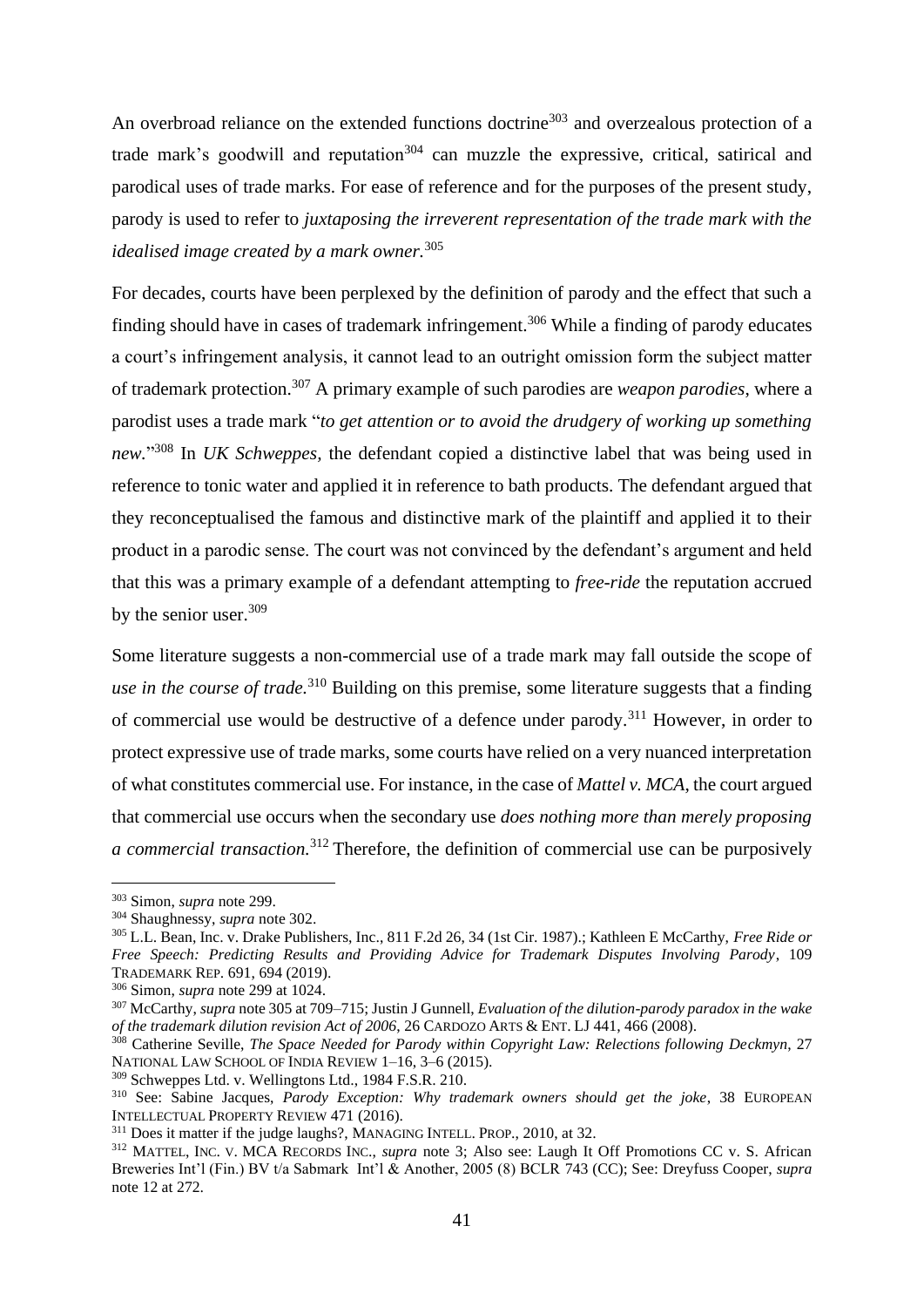interpreted to cover a *broad range of mixed communication- those that contain both commercial and non-commercial element-be deemed entirely non-commercial."*<sup>313</sup>

The Delhi High Court incorporated this line of reasoning into Indian law in 2017.<sup>314</sup> Similar to the American dispute, Mattel attempted to restrain the use of the mark *Barbie* in a cinematograph film in India. Heavily relying on the American judicial opinions, the court in India held that "*Barbie is seeking in India what has been denied it in the Court of its origin.*" 315 The court's decision in the Barbie case can be interpreted to mean that commercial use of a trademark would not necessarily invalidate a parody defence under trademark law.

Apart from free-riding, another concern for parodic reinterpretations of trade marks, similar to comparative advertising, is the disparagement and defamation of the concerned mark.<sup>316</sup> A parodic reinterpretation of any trade mark can potentially hamper the *selling power* of the mark by creating unfavourable associations and defaming and denigrating trade marks. This was the primary concern before the Delhi High Court in *Tata v. Greenpeace.*<sup>317</sup> To express their discontentment over the creation of a port, which could potentially threaten the breeding ground of Olive Ridley Turtles, the defendants created a Pacman style game, where the *Tata*  mark was used critically.<sup>318</sup> Tata initiated infringement proceedings against the defendants and argued that the use of their mark amounted to defamation and disparagement of their mark. Heavily relying on the non-commercial nature and interests of free speech and expression, the court denied the grant of an injunction.<sup>319</sup>

The position which emerges from the study of these judgements is that a finding of noncommercial use significantly helps in establishing a defence of parody. However, a troubling trend seems to be emerging. The underlying reason for parodying is colouring the interpretation of trade mark law. As Prof. Gangjee remarks: if the underlying reason for parodying is *legitimate and reasonable*, and the secondary use retains its non-commercial nature, the secondary use should not be actionable.<sup>320</sup> This position can be very problematic. An intellectual property court should not be allowed to assess the legitimacy or reasonableness of

<sup>313</sup> Patrick D Curran, *Diluting the Commercial Speech Doctrine:" Noncommercial Use" and the Federal Trademark Dilution Act*, 71 THE UNIVERSITY OF CHICAGO LAW REVIEW 1077, 1089 (2004); This interpretation has been approved by the court in: American Family Life Insurance Co v Hagan, 266 F Supp 2d 682 (ND Ohio 2002).

<sup>314</sup> Mattel, Inc. & Anr. v. Ms. Aman Bijal Mehta & Ors., SCC OnLine Del 11857 (2017).

<sup>315</sup> *Id.* at 32.

<sup>316</sup>

<sup>317</sup> Tata Sons Ltd. v. Greenpeace International & Anr., 45 PTC 275 (2011).

<sup>318</sup> Katyal, *supra* note 301 at 923–927; Medury, *supra* note 254.

<sup>319</sup> Gangjee, *supra* note 16 at 323, 324; Katyal, *supra* note 301.

<sup>320</sup> Gangjee, *supra* note 16 at 324.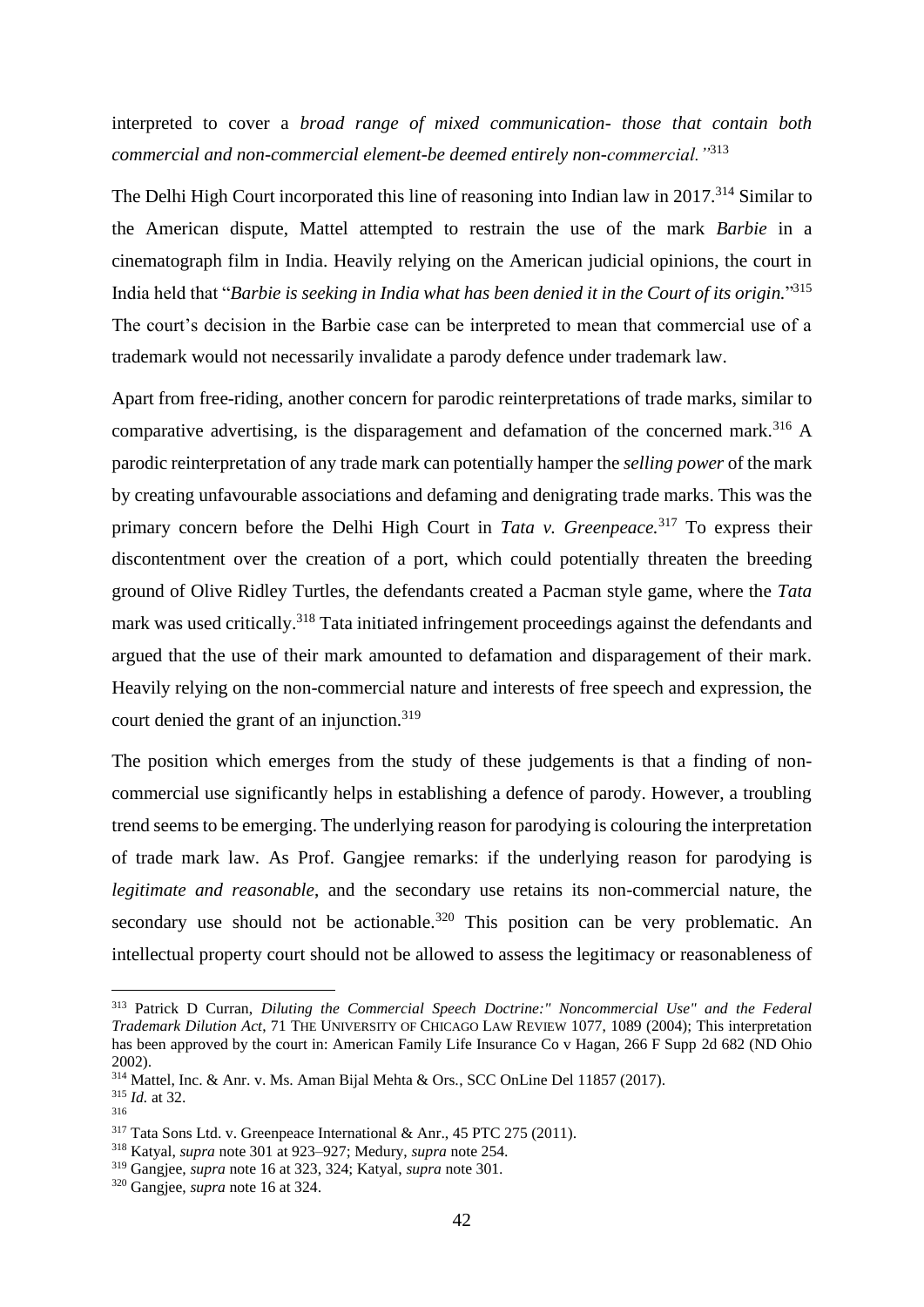secondary use. This position has been reiterated by Justice Bhat in *Tata v. Greenpeace, "The Court cannot anoint itself as a literary critic, to judge the efficacy of use of such medium, not can it don the robes of a censor.*" <sup>321</sup> However, as alarming as this trend can potentially be, Prof. Gangjee's conclusions seem to resonate within judicial decisions.

In another example, in July 2020, the Delhi High Court injuncted the defendants from publishing a YouTube video. The bizarre facts of the case are best explained by the court, "*The video, which is dramatised in the manner of a news report, shows defendant No. 2 reporting that the reporter of the channel "The Fauxy" has been investigating if the claims that the employees of the plaintiff had been urinating in the beer sold to its customers are true or not. The video then cuts to defendant No. 1, Mr. Rishav Sharma presenting the viewers a bottle of plaintiff's Budweiser Beer and a sample of urine. The defendant No. 1 thereafter proceeds to taste the urine sample and the plaintiff's Budweiser Beer. On tasting the two, the defendant No. 1 concludes and reports that the news that the employees of the plaintiff have been urinating in the beer sold to its customers, has to be fake since the plaintiff's beer tastes worse than the urine.*" Without providing any reasons for its order and without constructing a workable interpretation of Section 29, the court opined that the acts of the defendant amount to infringement of the plaintiff's mark.<sup>322</sup> When the court in *Tata v. Greenpeace* had explicitly noted that nominative use of a trade mark would not attract any liability, $323$  how did the court conclude the defendant's use as infringing?

The only logical difference seems to be the underlying reason for the secondary use. The court seems to have effectively coloured the actionable use requirement with issues that are beyond the concern of the trade mark doctrine.

## <span id="page-44-0"></span>**Conclusion**

Initially, the authors designed this study as a trade mark protection spectrum.<sup>324</sup> The initial research undertook an examination of trade mark cause of actions *vis-à-vis* the expansion of actionable secondary use in line with the expanding normative justifications of trade mark law.

<sup>321</sup> TATA SONS LTD. V. GREENPEACE INTERNATIONAL & ANR., *supra* note 317.

 $322$  Anhueser Busch Llc v. Rishav Sharma, 83 PTC (Del) 217 (2020) The order came from the hearing of an interlocutory injunction application and not all of the defendants recoded their submissions. There were two independent causes of action. Even if the action for trademark infringement failed, the plaintiff could have made a case under the common law remedy of product dispargement. .

<sup>323</sup> TATA SONS LTD. V. GREENPEACE INTERNATIONAL & ANR., *supra* note 317; Medury, *supra* note 254.

 $324$  The spectrum was not expected to consider an exhaustive list of infringement actions. It was only supposed to be indicative of the various forms of infringement.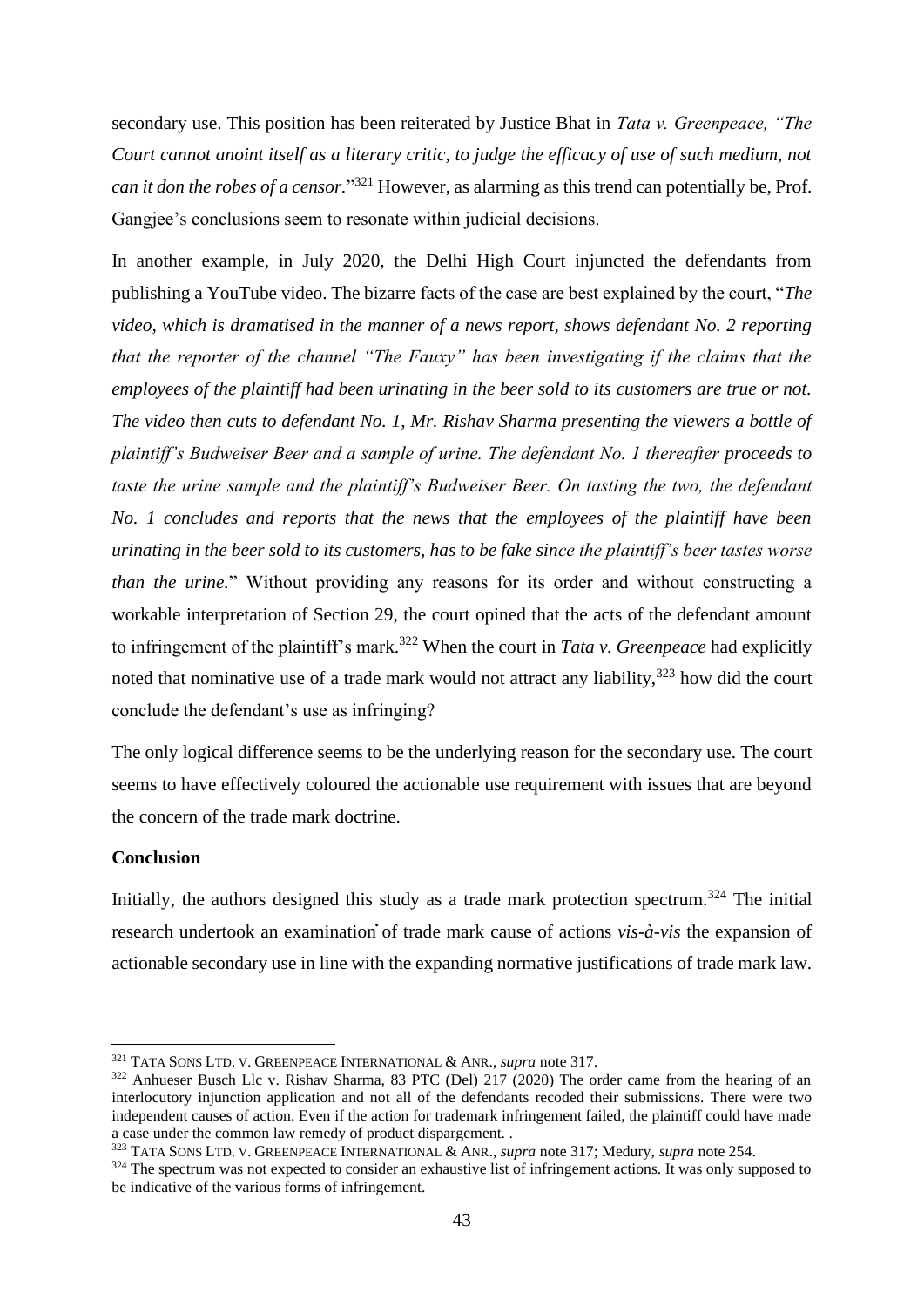



As source identifiers, protecting origin As property, protecting goodwill, reputation, free riding and the expanded functions

The identified nodes were not intended to serve as water-tight compartments. Since the various subsections of Section 29 can be applied concurrently, it was expected that there would be significant cross-fertilisation of case law and jurisprudence. However, while undertaking this study, the authors came to a very unfortunate conclusion: *the engagement of Indian trade mark courts with the normative foundations and justifications of trade mark law remains very limited and constrained.* Apart from a few eloquent discussions,<sup>325</sup> most judicial discourse has failed to appreciate the differences in the underlying thesis of protections offered within infringement, particularly Section 29(1), (2)  $\&$  (4). This precluded the authors from analysing their model in line with judicial comments and perspectives.

The lack of a judicial engagement with the normative foundations of trade mark law also affects the protection afforded to expressive uses of trade marks. As the discussion in Part 4 demonstrates, policy and constitutional concerns have successfully cross-pollinated trade mark jurisprudence. However, these developments have been forestalled by the lack of a discourse around the expanding and mutating premise of trade mark protection. Value judgements about the viability of secondary use to adjudge limitations and protections is a very dangerous development and should be analysed in more detail.

Despite the criticism amassed by the EU's functions based interpretation of the trade mark law, it is a step in the right direction. It allows courts to engage with the normative dimension of the trade mark law while engaging with the facts of a trade mark dispute. Such a thesis, if interpreted reasonably, can help in a sharper delineation between socially desirable and undesirable behaviour.<sup>326</sup> If the functions formulation can be consciously merged with a discussion about the limits of the misappropriation argument, it can save trade mark law from venturing into problematic directions. Since the present study attempts to integrate this analysis

<sup>325</sup> A primary example of such a decision would be: TATA SONS LTD. V. GREENPEACE INTERNATIONAL & ANR., *supra* note 317.

<sup>326</sup> DAMJAN KUKOVEC, *The realist trend of the Court of Justice of the European Union*, 15 (2021).